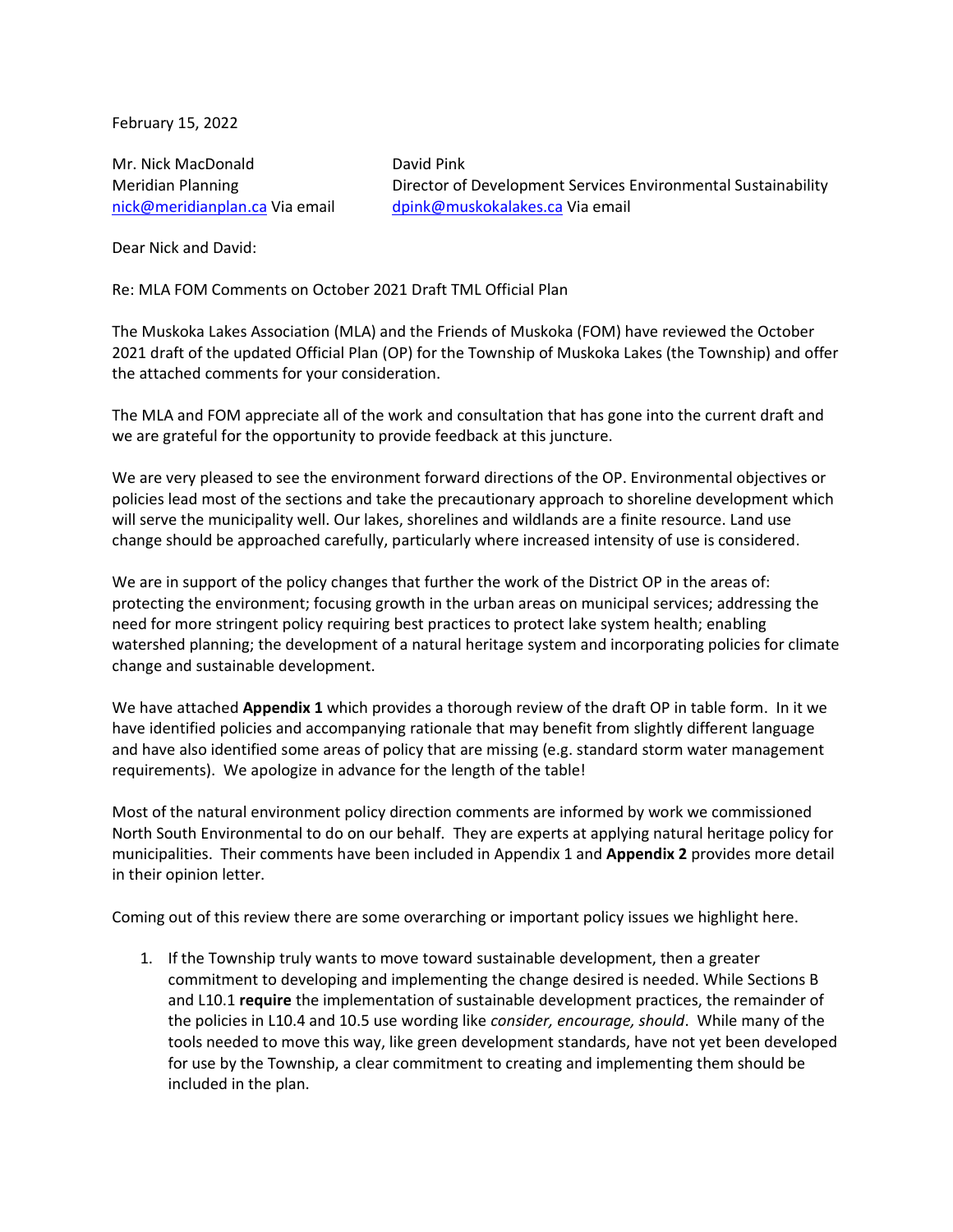Further, the plan needs to consolidate the sustainability directions. Green development standards are really not different than sustainable development. Climate change policy is mixed into sustainable development. To make it easy to find and apply, consider combining into one category – Sustainable Development - within which green development standards and climate change are embedded.

And, if these new ways of designing and building are to be enabled, they need to be reflected in other policy sections (e.g. servicing should reflect or reference water conservation measures enabled in sustainable development).

- 2. With the advent of the District's new floodplain mapping, there is a need to reflect some policy directions that are not just based on the provincial policy statement. For example, E4.10 a) leaves direction around redevelopment within the flood hazard to zoning by-laws without providing any indication of the principle or limitation that may be anticipated. Further L4, and specifically L4.2.4, does not address redevelopment at all. In the absence of a conservation authority, municipalities should be incorporating policy that will reduce risk and liability. The MNR 2002 Technical Guide River and Stream Systems and conservation authorities have policies that could provide direction.
- 3. Storm water management has become critically important for contaminants entering the lakes as well as volumes that must be managed differently with climate change. While we appreciate the inclusion of and focus on low impact development, the policy directions are not complete and need to be reviewed with a practicing storm water engineer.
- 4. As was evidenced during the District OP Review conducted four years ago, resorts are a major issue for members of the FOM and the MLA. Our members are very concerned about the potential impact of dense and excessive waterfront development on the environmental integrity and character of the Township.

While we support many of the proposed resort policy changes, we recommend retaining some of the current OP policies and including some of the proposed Minett OPA policies regarding new resort development, as well as introducing a restriction to limit the redesignation of new resort commercial areas to the time when the Township undertakes a comprehensive review of its Official Plan. We attach a letter (**Appendix 3**) from our legal counsel at Borden Ladner Gervais ("BLG") outlining strong arguments in favour of adopting this precautionary approach to converting otherwise zoned waterfront properties to new waterfront resorts. We have also attached a redlined draft of Part F-Commercial Accommodation as **Appendix 4**.

If the Township adopted this approach, Council would be able to determine at the time of each Official Plan review how much additional land would be needed for resorts for the upcoming planning period. It would facilitate analysis of resort demand when land use is reviewed as a whole, rather than on a piecemeal basis. Restricting conversion to every 5 to 10 years would allow a measured, planned expansion, if any, and the Township would be relieved of the onerous requirement of conducting a detailed review every time an individual application comes forward. It would also allow consideration of changes to the wider resort industry due to downzoning and short term rentals.



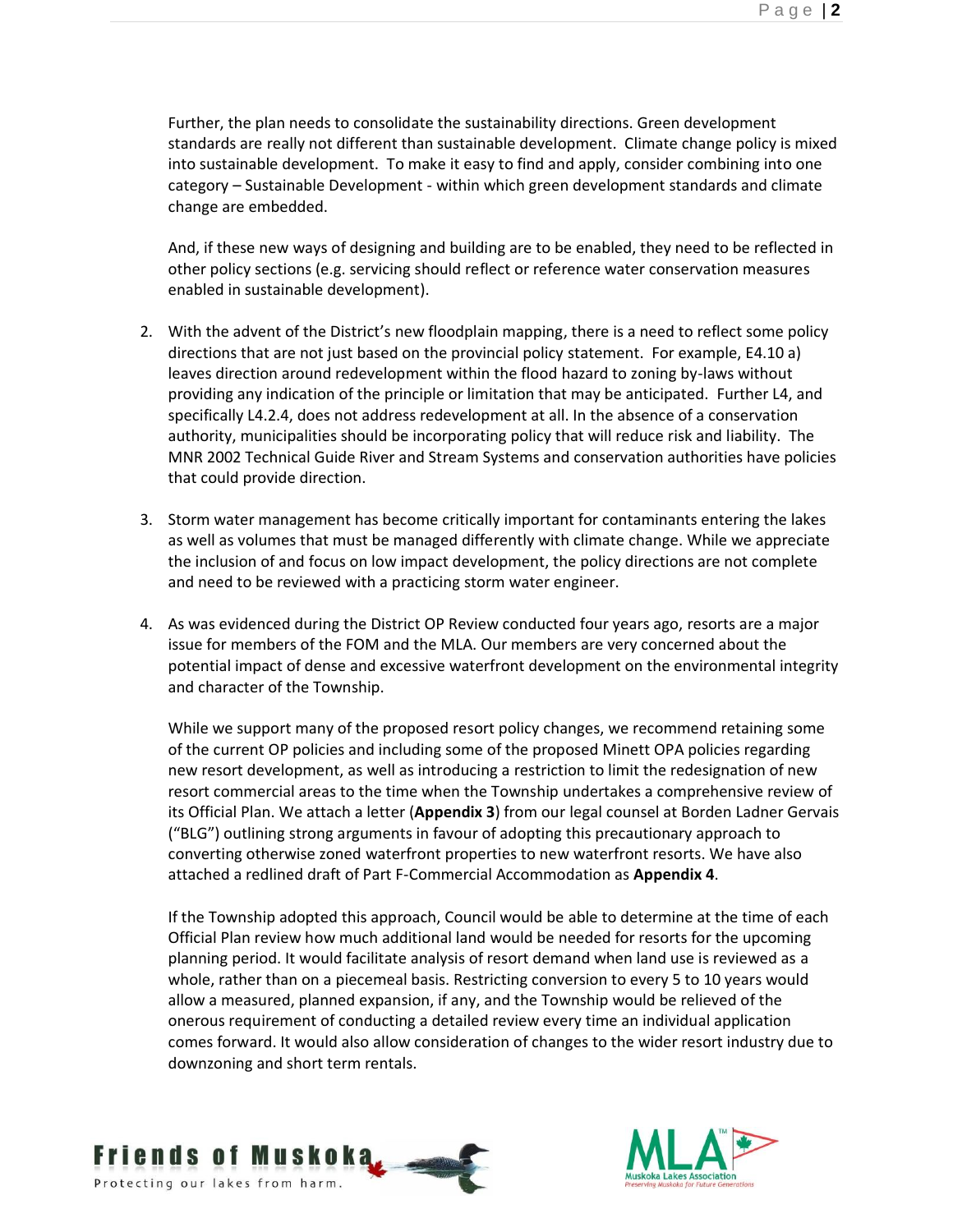5. We note that there are many sections where similar policies are stated, one perhaps more detailed or with slightly different wording than the other. These may confuse or at worst contradict and make the document longer of course. We have identified these where we noticed them. Further there is some inconsistency in terminology use (e.g., *natural areas and features)* that would benefit from an edit. Again, we have noted some areas where corrections are needed.

Thank you for reviewing our contributions to this latest version of the OP and as always, we would be happy to meet with you to discuss any of our comments.

Sincerely,

**Friends of Muskoka Muskoka Muskoka Lakes Association** 

aurie Thorsa

Debronk Mart Down

Laurie Thomson, President **Deborah Martin-Downs, President** 

cc. Barb Bridgeman, Chair Planning Committee

Attachments:

- Appendix 1 Table of Comments on specific Policies re: TML Draft OP October 2021
- Appendix 2 Township of Muskoka NH Policy Review Comments North South Environmental

Appendix 3 – Opinion Letter BLG

Appendix 4 - Redlined draft of Part F-Commercial Accommodation



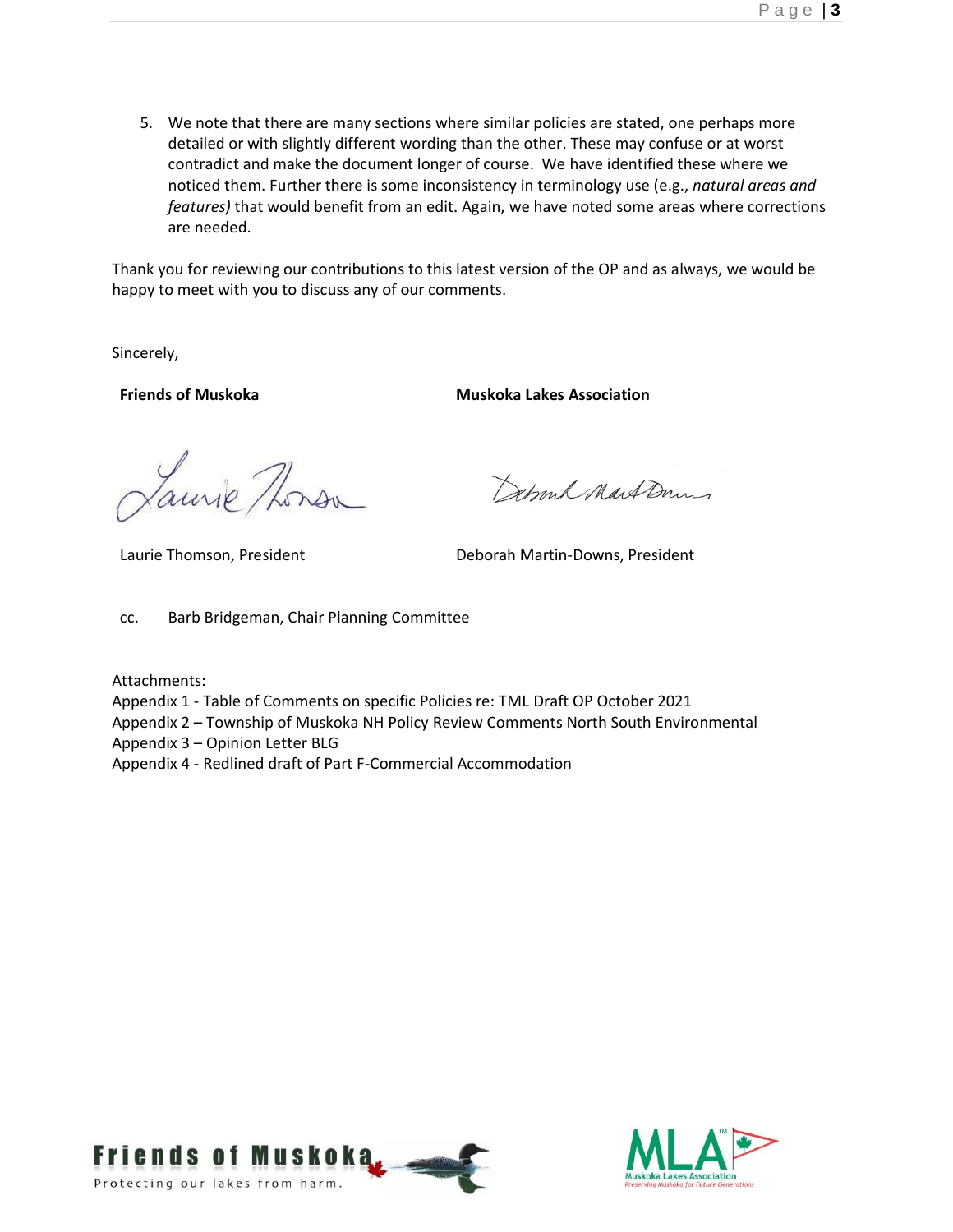| <b>Draft Policy Oct</b>                               | <b>Comment MLA and FOM</b>                         | <b>Suggested alternative wording</b>                   |
|-------------------------------------------------------|----------------------------------------------------|--------------------------------------------------------|
| 2021                                                  |                                                    |                                                        |
| Part A:                                               | A8 d) could be clearer in defining the             | Sections B1 to B7 of this plan provide a general       |
| Applicability,                                        | purpose of Sections B1 to B7                       | framework to be considered in decision-making          |
| <b>Purpose and</b>                                    |                                                    | and a context for the specific objectives and          |
| <b>Organization of the</b>                            |                                                    | policies contained in Sections C to M of this plan.    |
| <b>Official Plan</b>                                  |                                                    |                                                        |
|                                                       |                                                    |                                                        |
| <b>Part B: Vision and</b><br><b>Policy Objectives</b> |                                                    |                                                        |
| Section B1 The                                        | The natural environment is the foundation          | We strongly recommend a clear statement in the         |
| Vision                                                | upon which Muskoka Lakes relies for                | Vision Section that environment be the first           |
|                                                       | sustainable communities, lifestyle, health, and    | consideration in planning decisions to ensure that     |
|                                                       | economy.                                           | future generations will be able "to live and gather in |
|                                                       | Given that a healthy environment of natural        | a breathtaking natural environment, enjoying           |
|                                                       | beauty is central to all else in the municipality, | recreation, history, and small-town character."        |
|                                                       | and climate change will pose new challenges,       | Consider incorporating the "Environment-First"         |
|                                                       | it is reasonable that the environment be the       | philosophy.                                            |
|                                                       | primary criteria for planning decisions, putting   |                                                        |
|                                                       | "Environment First."                               |                                                        |
| B2 b)                                                 | The Plan should embrace a precautionary            | Recommended that the defined term 'natural             |
| General policy                                        | approach to natural heritage management given      | heritage features and areas' be used where             |
| objectives                                            | the prominent theme of environmental               | applicable throughout the Plan                         |
|                                                       | protection. The precautionary approach places      |                                                        |
|                                                       | emphasis on protecting the natural features,       | Check the document for consistency of intent in the    |
|                                                       | functions, and character of the Township,          | language of the policy directions                      |
|                                                       | consistent with the statements found in Part B of  |                                                        |
|                                                       | the Plan. In the context of the Plan, it is our    |                                                        |
|                                                       | opinion that adoption of the precautionary         |                                                        |
|                                                       | principle should include, at a minimum:            |                                                        |

**Appendix 1.** Table of Comments on specific Policies re: TML Draft OP October 2021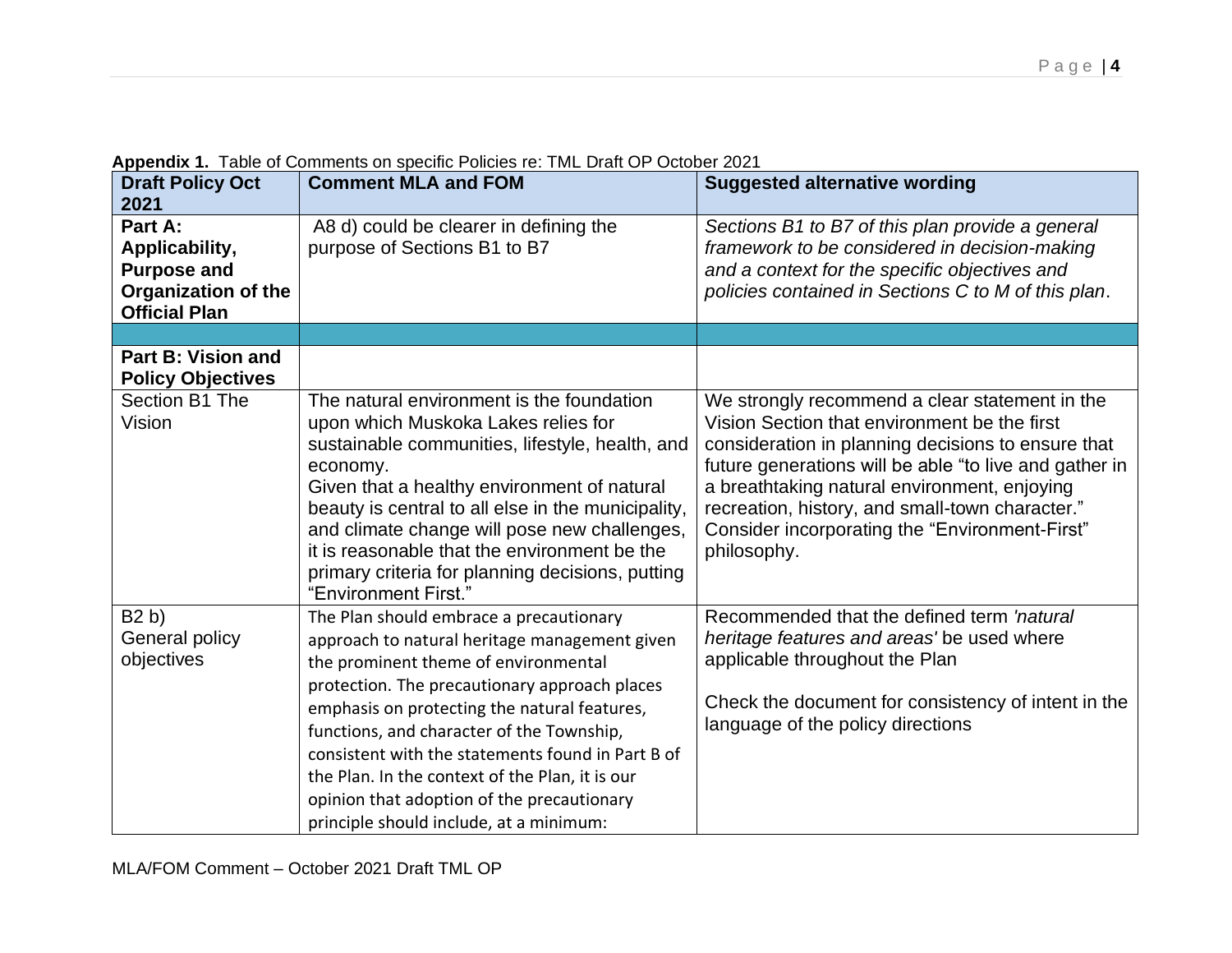| <b>Draft Policy Oct</b><br>2021                        | <b>Comment MLA and FOM</b>                                                                                                                                                                                                                                                                                                                                                                                                                                                                                                                                                                                                                                                                                                                                                                                                                                                                                                 | <b>Suggested alternative wording</b>                                                    |
|--------------------------------------------------------|----------------------------------------------------------------------------------------------------------------------------------------------------------------------------------------------------------------------------------------------------------------------------------------------------------------------------------------------------------------------------------------------------------------------------------------------------------------------------------------------------------------------------------------------------------------------------------------------------------------------------------------------------------------------------------------------------------------------------------------------------------------------------------------------------------------------------------------------------------------------------------------------------------------------------|-----------------------------------------------------------------------------------------|
|                                                        | • Assumptions of significance until demonstrated<br>otherwise (e.g., for unevaluated wetlands)<br>• Requirements for study / studies to assess<br>sensitivity and potential impact (e.g., an<br>Environmental Impact Study)<br>• Adopting a systems-based approach to support<br>and inform the evaluation of impact(s)<br>Further we suggest that General Policy<br>Objectives are added that:<br>- Speak to demonstration of leadership with<br>respect to the natural environment and<br>climate change.<br>- Speak to the prevention of over<br>development through operational policies that<br>take a systems-based and precautionary<br>approach.<br>- State the commitment to identify an NHS for<br>the Township<br>b) 'Require the implementation of sustainable<br>Development practices."<br>The policies for many sustainable<br>development elements in Section L10.5 are<br>made optional/should/encouraged |                                                                                         |
| Section B3<br>Sustainable<br><b>Development Policy</b> | Recognizing the Township's waterfront areas<br>as both a significant natural asset and as the<br>location for the majority of the resource-based<br>recreational development, an objective of                                                                                                                                                                                                                                                                                                                                                                                                                                                                                                                                                                                                                                                                                                                              | Add a policy objective on sustainable waterfront<br>development and lakeshore capacity. |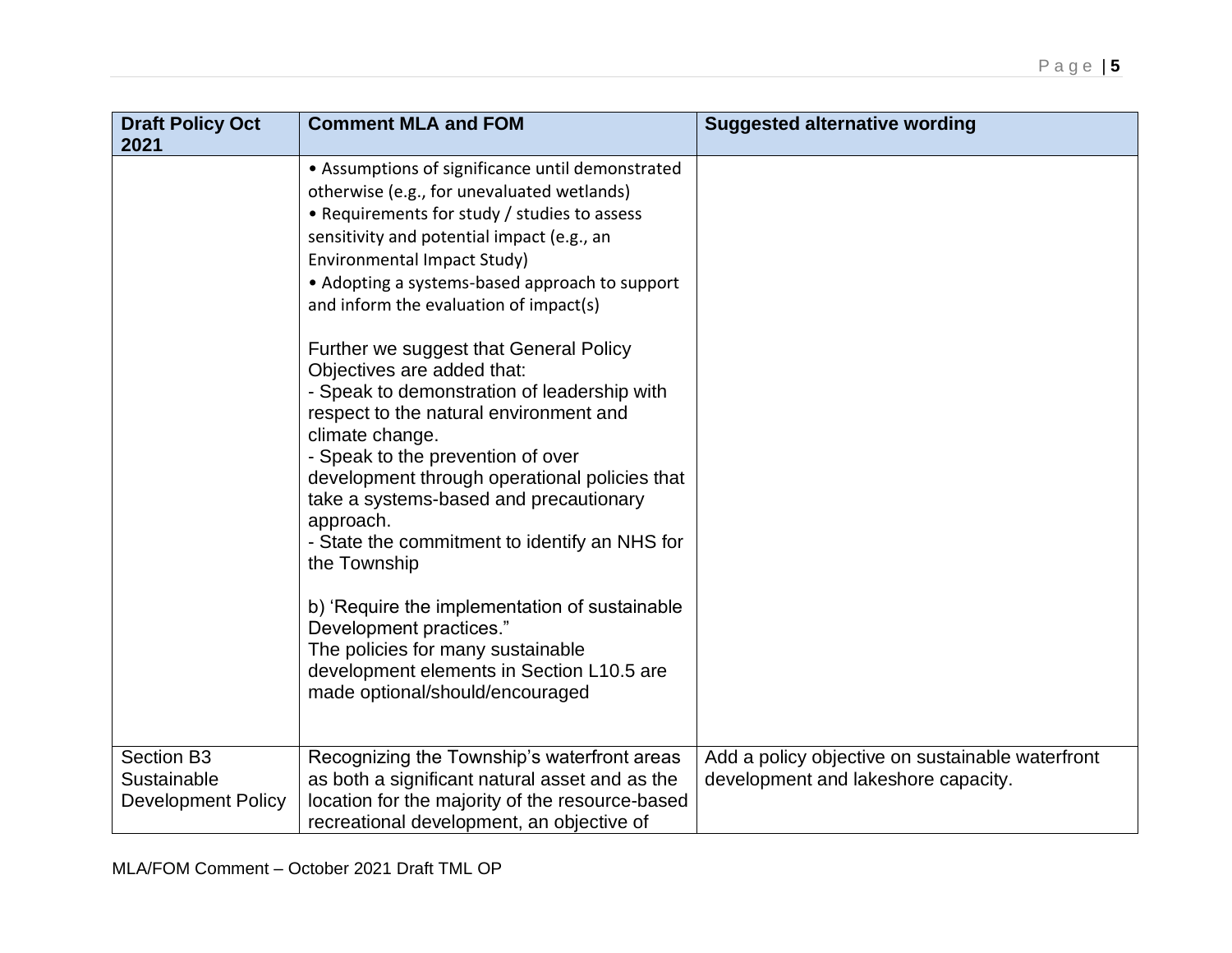| <b>Draft Policy Oct</b><br>2021                | <b>Comment MLA and FOM</b>                                                                                                                                                                                                                                                                                                                                                                                                                                                                                                                                                                                                                                   | <b>Suggested alternative wording</b>                                                                                                                                                                                                                                                                                                                               |
|------------------------------------------------|--------------------------------------------------------------------------------------------------------------------------------------------------------------------------------------------------------------------------------------------------------------------------------------------------------------------------------------------------------------------------------------------------------------------------------------------------------------------------------------------------------------------------------------------------------------------------------------------------------------------------------------------------------------|--------------------------------------------------------------------------------------------------------------------------------------------------------------------------------------------------------------------------------------------------------------------------------------------------------------------------------------------------------------------|
|                                                | sustainable waterfront development and<br>lakeshore capacity should be included in<br>Section B3.<br>Add policy objectives that:<br>- Direct development away from 'natural<br>heritage features and areas'<br>- Prevent overdevelopment outside of<br>focused growth areas (designated Urban<br>Areas and Community Areas in the Plan)<br>Policy a) and b) are essentially the same but<br>b provides more detail<br>In keeping with the Environment forward view<br>of the policies suggest a) become an<br>environment policy<br>e) vague -what does a resilient community<br>look like?<br>g) and h) are also similar with g providing<br>more direction | a) Protect the natural environment as the<br>foundation of sustainable development<br>e) Incorporate green infrastructure into<br>community design (ie street trees, natural area<br>protection, low impact stormwater systems<br>g) through means such as energy efficiency,<br>use of low impact building materials, flood and<br>weather proofing of structures |
| Section B4 Housing<br><b>Policy Objectives</b> | We are highly supportive of policy to support<br>creation of attainable and affordable housing<br>in appropriate locations.                                                                                                                                                                                                                                                                                                                                                                                                                                                                                                                                  |                                                                                                                                                                                                                                                                                                                                                                    |
| <b>Section B7 Climate</b><br>Change            | There are numerous policy objectives under<br>this section that provide context for the<br>waterfront policies and which have specific<br>and important direction to support and<br>preserve the natural environment. However, it<br>is our opinion that the relevance of the<br>direction provided through these policy<br>directions is of importance not only to climate<br>change but also to water quality and quantity,                                                                                                                                                                                                                                | Consider adding wording about preventing<br>property damage:<br>xvi) Requires that the implementing zoning by-law<br>include updated flood plain mapping to protect<br>public health and safety and prevent property<br>damage.                                                                                                                                    |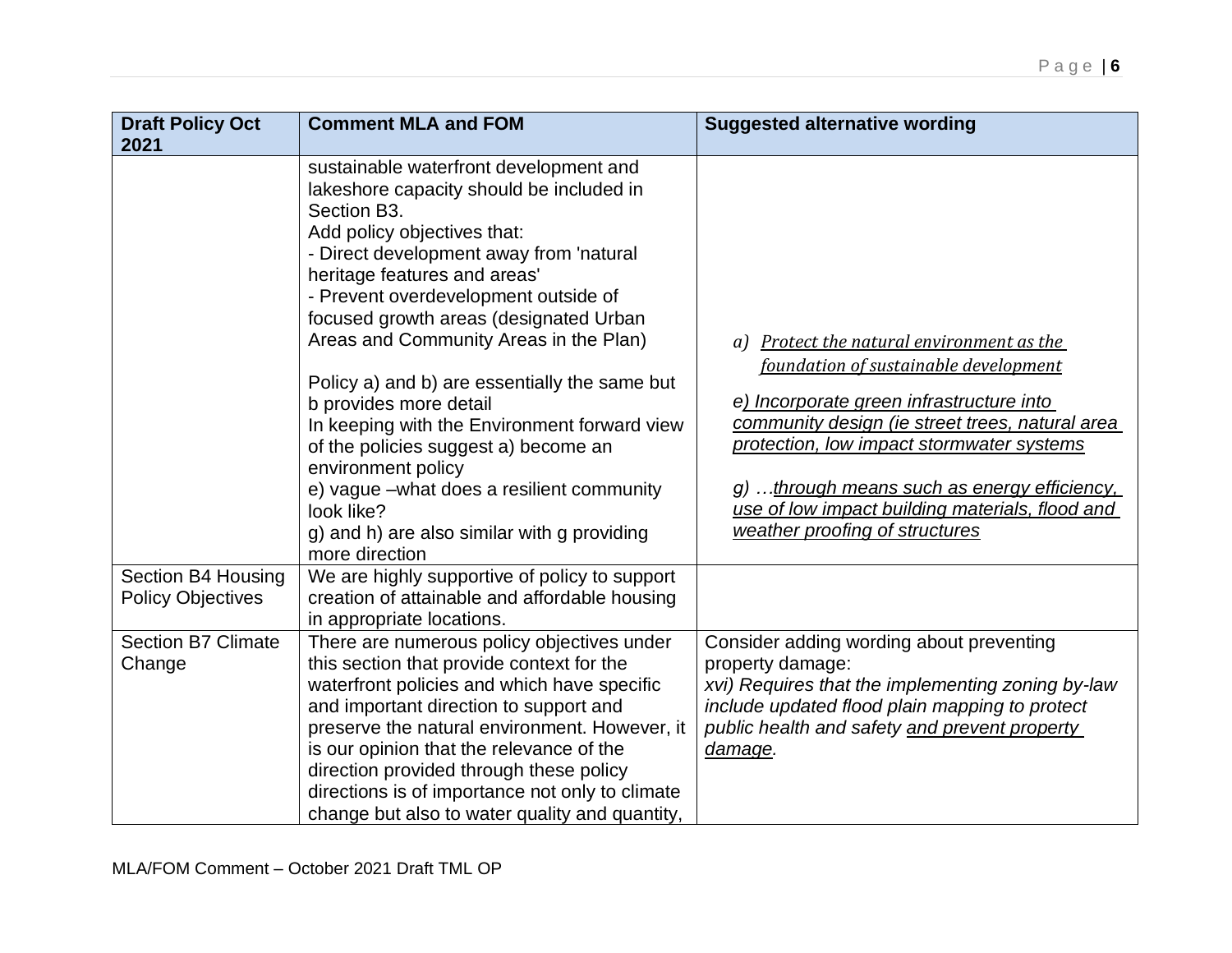| <b>Draft Policy Oct</b><br>2021 | <b>Comment MLA and FOM</b>                                                                                                                                                                                                                                                                                                                                                                                                                                                                           | <b>Suggested alternative wording</b>                                                                                                                                                                       |
|---------------------------------|------------------------------------------------------------------------------------------------------------------------------------------------------------------------------------------------------------------------------------------------------------------------------------------------------------------------------------------------------------------------------------------------------------------------------------------------------------------------------------------------------|------------------------------------------------------------------------------------------------------------------------------------------------------------------------------------------------------------|
|                                 | biodiversity, preservation and long-term<br>sustainability of natural heritage features and<br>areas, sustainable communities, etc.<br>This section needs to focus on what is<br>unique and required above and beyond<br>best practices such as phasing or<br>development occurring where infrastructure<br>exists. This section lacks focus,<br>commitment and organization around key<br>climate change themes                                                                                     |                                                                                                                                                                                                            |
|                                 | a) Could be a better overview statement -<br>see suggested wording<br>xi) and xiv) are basically the same policy but<br>as noted above are not directly the result of<br>climate change                                                                                                                                                                                                                                                                                                              | a) recognizes that more and deliberate effort will<br>be needed to address local climate change<br>mitigation and adaptation, including extreme<br>weather, carbon reduction, building design<br>standards |
|                                 | c) we are uncertain about what 'shall work<br>toward the implementation of a climate<br><i>change lens'</i> means. The policies require<br>'consideration'.<br>The time to act is now and while we<br>appreciate that the township may not have<br>tools at its disposal right now, language<br>needs to be more committal for effective<br>implementation<br>a) xvi provides more detail around flooding<br>than c) vii - flood plain mapping has been<br>completed by the district and needs to be | c) v) protection and promotion of green<br>infrastructure                                                                                                                                                  |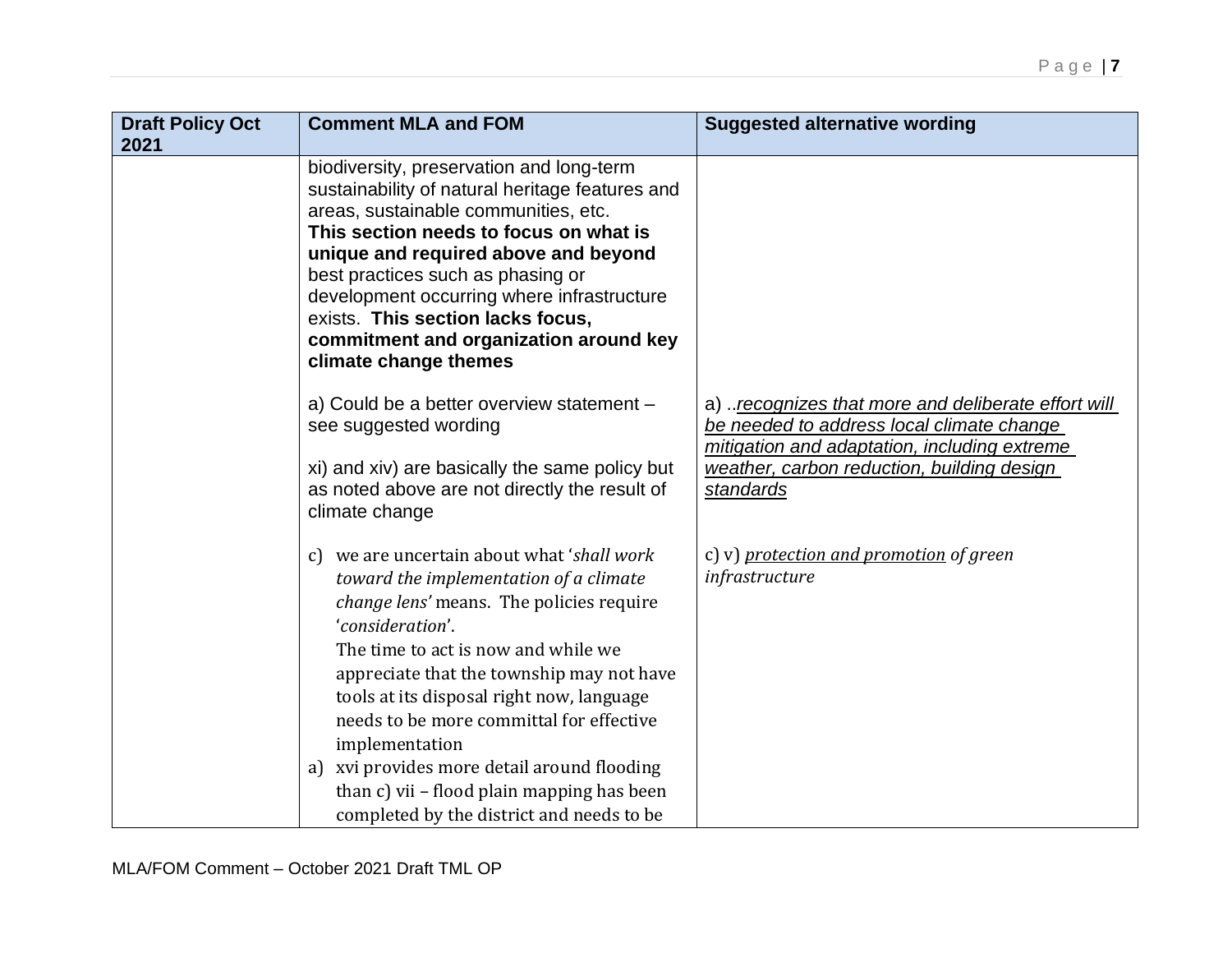| <b>Draft Policy Oct</b><br>2021                                         | <b>Comment MLA and FOM</b>                                                                                                                                                                                                                                                                                                                                      | <b>Suggested alternative wording</b> |
|-------------------------------------------------------------------------|-----------------------------------------------------------------------------------------------------------------------------------------------------------------------------------------------------------------------------------------------------------------------------------------------------------------------------------------------------------------|--------------------------------------|
|                                                                         | recognized and incorporated especially for<br>climate change                                                                                                                                                                                                                                                                                                    |                                      |
|                                                                         |                                                                                                                                                                                                                                                                                                                                                                 |                                      |
| <b>Part D: Natural</b><br><b>Heritage and Water</b><br><b>Resources</b> |                                                                                                                                                                                                                                                                                                                                                                 | See also Appendix 2                  |
| D <sub>1</sub><br>D1.1.                                                 | Include the requirement for an OPA to update<br>the Plan to reflect and integrate the NHS in<br>land use planning once completed                                                                                                                                                                                                                                |                                      |
| D1.1. g)                                                                | Features and areas are to be protected, at<br>minimum, in accordance with the policies of<br>the PPS. Where policies of the Plan are more<br>restrictive, they shall take precedence.<br>Inclusion of the statement " or mitigated to<br>the greatest extent possible" in Objective g)<br>may result in non-conformity with the PPS.<br>This should be revised. |                                      |
| $D1.1$ i)                                                               | While we support the intent of Objective i) it is<br>difficult to implement. We also note that it is<br>not well reflected in the operational policies of<br>Section D.                                                                                                                                                                                         |                                      |
| D1.1 m)                                                                 | Clarity should be provided in Objective m)<br>that any such development shall be in<br>accordance with natural heritage policies of<br>the PPS and /or the Plan whichever is more<br>restrictive (e.g., no development in significant                                                                                                                           |                                      |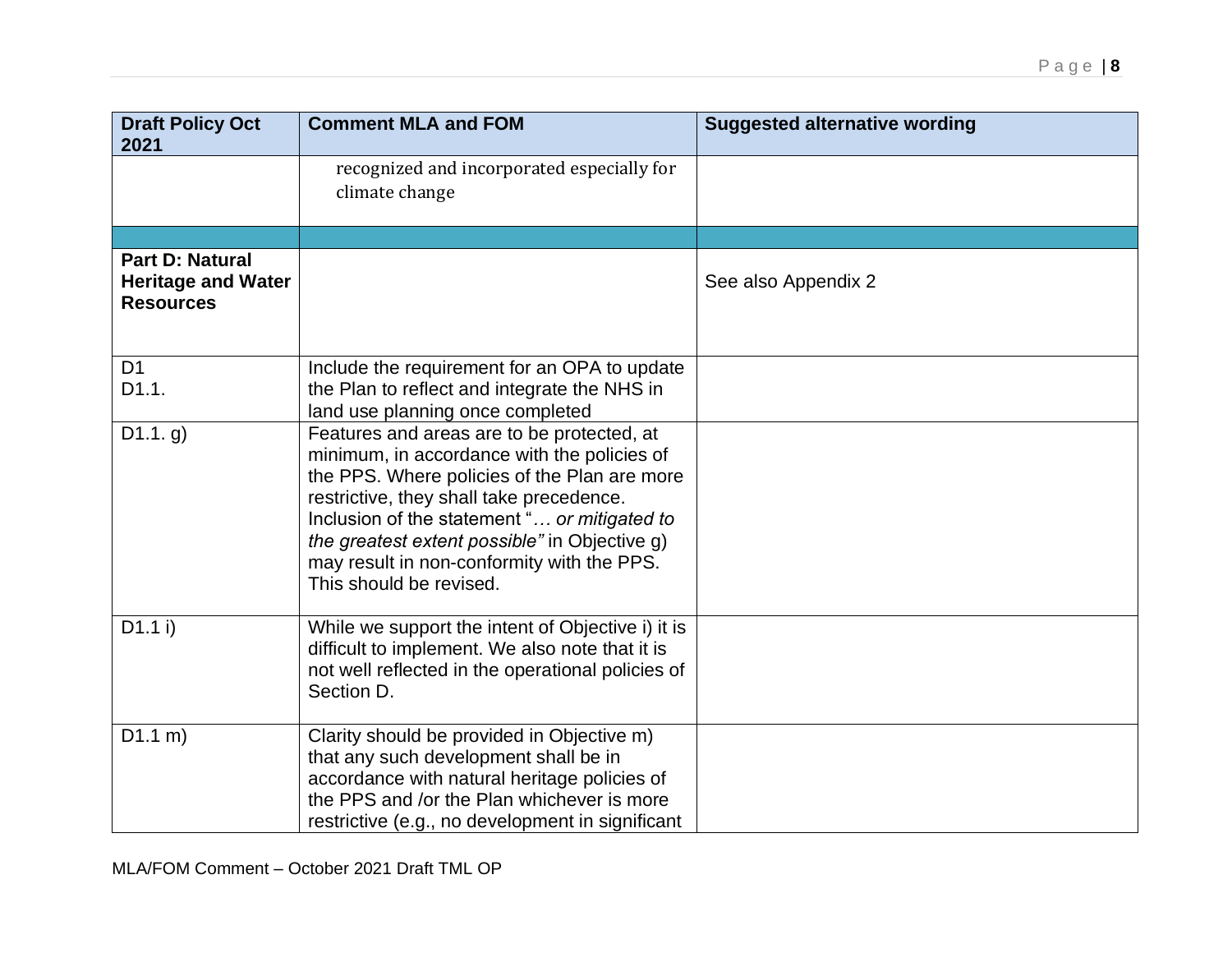| <b>Draft Policy Oct</b><br>2021 | <b>Comment MLA and FOM</b>                                                                                                                                                                                                                                                                                                                                                                                                                                                                                                                                                                                                                  | <b>Suggested alternative wording</b>                                                                                                                                                                                       |
|---------------------------------|---------------------------------------------------------------------------------------------------------------------------------------------------------------------------------------------------------------------------------------------------------------------------------------------------------------------------------------------------------------------------------------------------------------------------------------------------------------------------------------------------------------------------------------------------------------------------------------------------------------------------------------------|----------------------------------------------------------------------------------------------------------------------------------------------------------------------------------------------------------------------------|
|                                 | wetlands, no negative impact for other<br>significant features, etc.).                                                                                                                                                                                                                                                                                                                                                                                                                                                                                                                                                                      |                                                                                                                                                                                                                            |
| D <sub>1.2</sub>                |                                                                                                                                                                                                                                                                                                                                                                                                                                                                                                                                                                                                                                             | <b>Habitat for Endangered and Threatened</b><br>Species should be included in the list.                                                                                                                                    |
| D1.3.1 b)                       | The categorization of wetlands in b) is not<br>entirely accurate. In provincial mapping,<br>wetlands may be categorized as 'Provincially<br>Significant' as determined through the<br>completion a formal evaluation and as<br>designated by the province, 'Evaluated –<br>Other' which includes those wetlands as have<br>been evaluated and determined to be not<br>significant at the provincial level, and<br>'Unevaluated' which includes those wetlands<br>that have yet to be evaluated using provincial<br>guideline(s). This distinction is important for<br>policy implementation and application of a<br>precautionary approach. | Suggest the addition of a policy which clearly<br>states that 'Unevaluated' wetlands are to be<br>treated as Significant unless it has been<br>demonstrated through an evaluation that the<br>wetland is 'not significant' |
|                                 | It is strongly recommended that a<br>precautionary approach be taken for<br>'Unevaluated' wetlands.                                                                                                                                                                                                                                                                                                                                                                                                                                                                                                                                         |                                                                                                                                                                                                                            |
| D1.3.3 b)                       | As written, b) could be interpreted as implying<br>that it is not feasible to assess SWH and<br>would be in conflict with policy D1.3.3 g.                                                                                                                                                                                                                                                                                                                                                                                                                                                                                                  | It is recommended that language be refined to<br>speak to the limited available mapping of SWH<br>and the requirement to assess presence of these<br>functions and the features that provide them.                         |
| D1.3.3 c)                       | We recommend that c) be removed. It would<br>better serve the plan to refer to relevant<br>guidance documents prepared by the                                                                                                                                                                                                                                                                                                                                                                                                                                                                                                               | Suggest removal of c)                                                                                                                                                                                                      |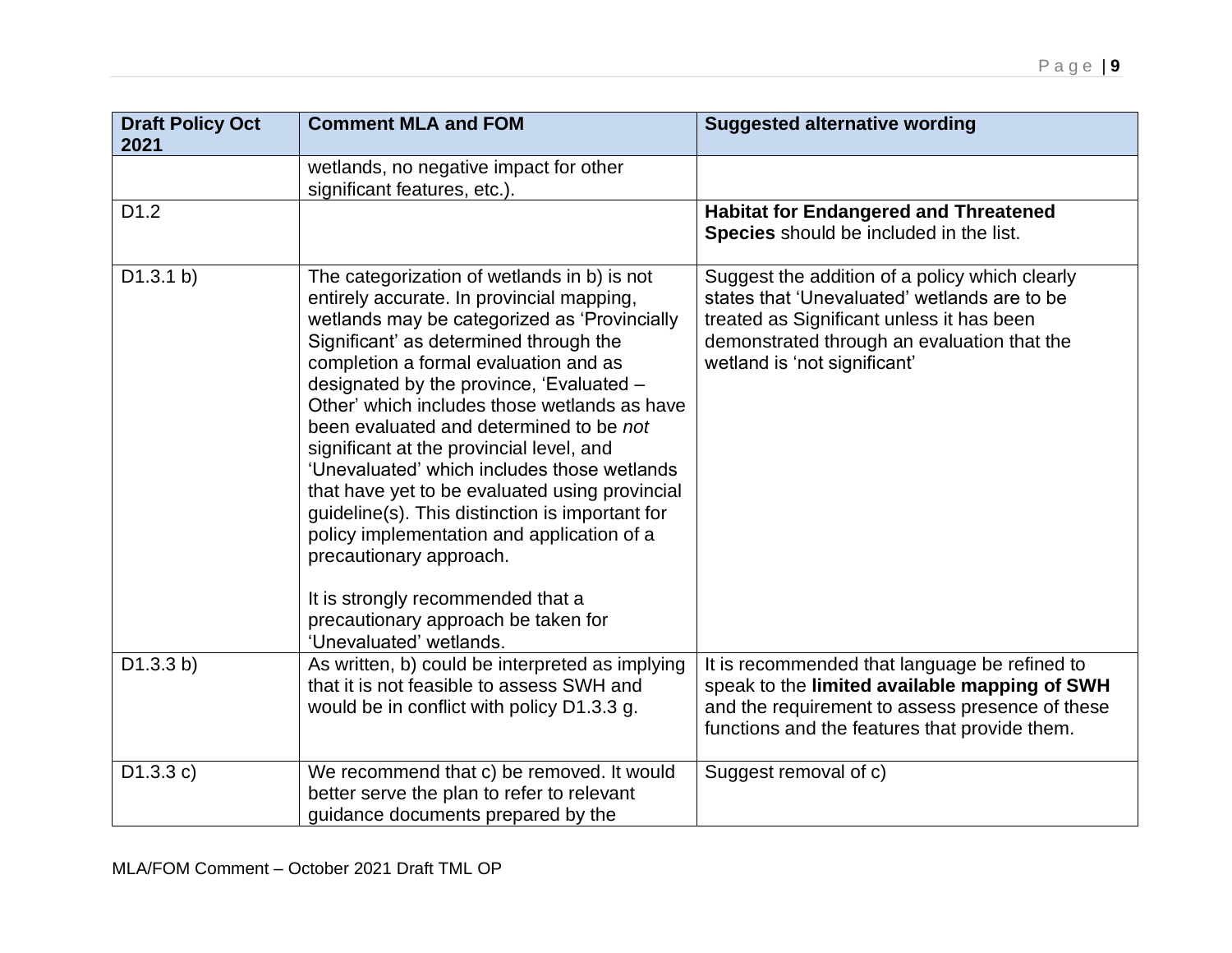| <b>Draft Policy Oct</b><br>2021 | <b>Comment MLA and FOM</b>                                                                                                                                                                                                                                                                                                                                                                                                                                                                                                | <b>Suggested alternative wording</b>                 |
|---------------------------------|---------------------------------------------------------------------------------------------------------------------------------------------------------------------------------------------------------------------------------------------------------------------------------------------------------------------------------------------------------------------------------------------------------------------------------------------------------------------------------------------------------------------------|------------------------------------------------------|
|                                 | province and as may be amended from time-<br>to-time to provide guidance for the<br>identification of SWH within the Township.                                                                                                                                                                                                                                                                                                                                                                                            |                                                      |
| $D$ 1.3.4 e)                    | We recommend that the text be simplified to<br>indicate that some mapping is available<br>through the Township, but that a<br>comprehensive screening assessment using<br>an updated species list will be required.                                                                                                                                                                                                                                                                                                       |                                                      |
| $D1.3.4 i)$ j)                  | It is not recommended to include a list of<br>current Endangered and Threatened species<br>in the Plan; as noted, species are regularly<br>assessed and with resulting changes in<br>designations or newly designated species<br>and as such, will change over the life of the<br>plan. Inclusion of a list could create<br>implementation issues if / as it becomes out<br>of date.<br>We appreciate that j) addresses updates;<br>however simply referring to the parent source<br>of information would be appropriate. | j) add reference to the parent source of information |
| D1.3.5 r)                       | Clarification may be required under r) where<br>minimum setbacks are identified. Specifically,<br>definitions for 'shoreline' and 'minor<br>accessory structures' should be considered to<br>support implementation and direct<br>interpretation. It is unclear why 'shoreline'<br>development would not be required to adhere                                                                                                                                                                                            |                                                      |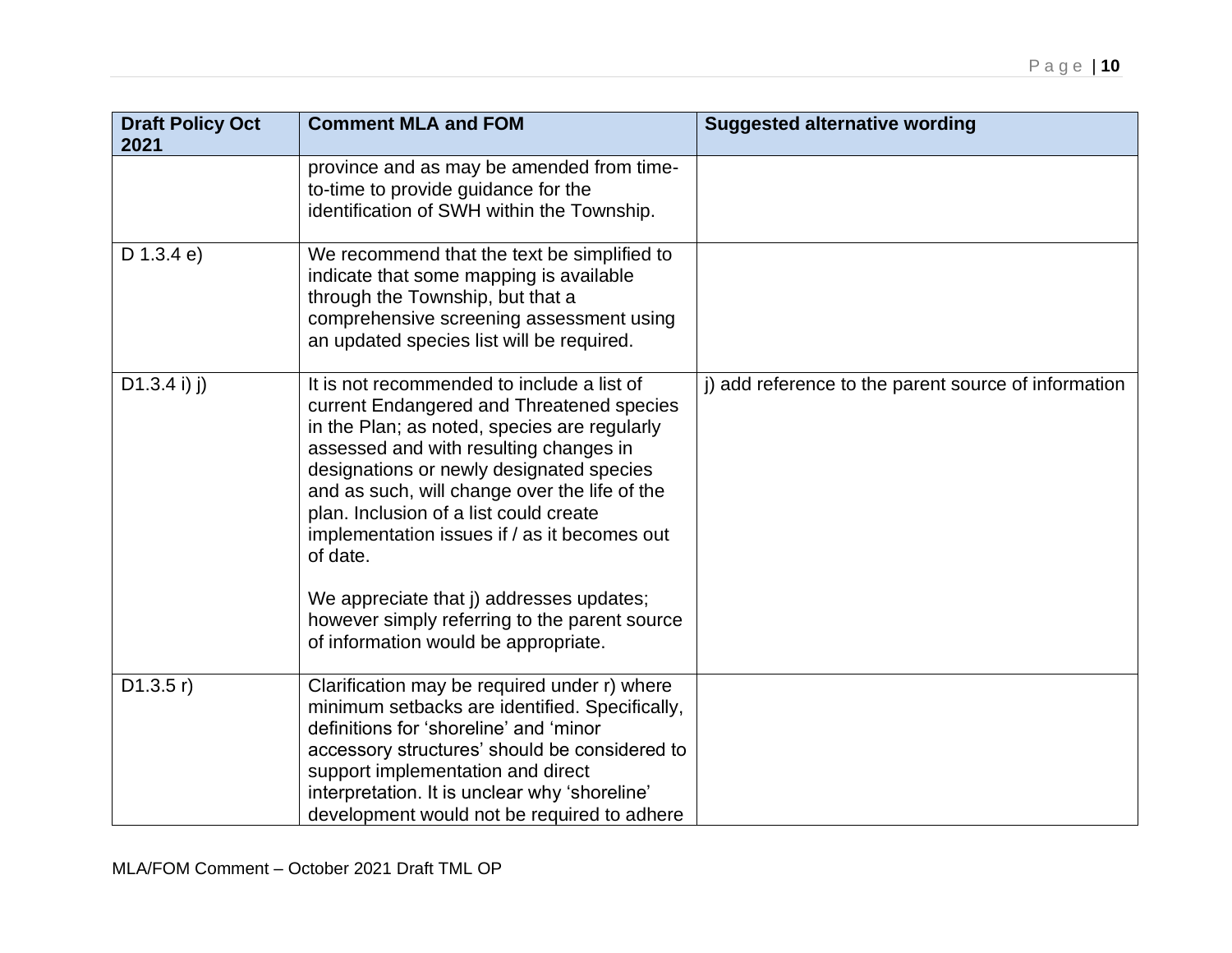| <b>Draft Policy Oct</b><br>2021 | <b>Comment MLA and FOM</b>                                                                                                                                                                                                                                                                                                                                                                  | <b>Suggested alternative wording</b> |
|---------------------------------|---------------------------------------------------------------------------------------------------------------------------------------------------------------------------------------------------------------------------------------------------------------------------------------------------------------------------------------------------------------------------------------------|--------------------------------------|
|                                 | to minimum setbacks stated under this policy;<br>if the intent is that greater setbacks apply,<br>then this should be clarified.                                                                                                                                                                                                                                                            |                                      |
| $D$ 1.3.6 e)                    | The language in e) which indicates that an<br>EIS (or comparable study) may be required<br>seems inappropriate as it provides the<br>opportunity for development or site alteration<br>to occur without due consideration for the<br>ecological and environmental significance for<br>which these areas were identified (see policy<br>a) and additional context in the comment<br>letter). |                                      |
| D <sub>1.4</sub>                | It is recommended that detailed guidance with<br>respect to the content and requirements for<br>Environmental Impact Studies (EIS) be<br>addressed through a guidance document<br>separate from the Plan. Policies of the Plan<br>should clearly indicate triggers for requiring<br>an EIS and provide high-level direction for<br>implementation.                                          |                                      |
|                                 | To be comprehensive one place in the plan<br>should outline requirements of studies and<br>identify a location for accessing guidance<br>documents                                                                                                                                                                                                                                          |                                      |
|                                 | Refer to North South Environment comment<br>letter for additional context & discussion.                                                                                                                                                                                                                                                                                                     |                                      |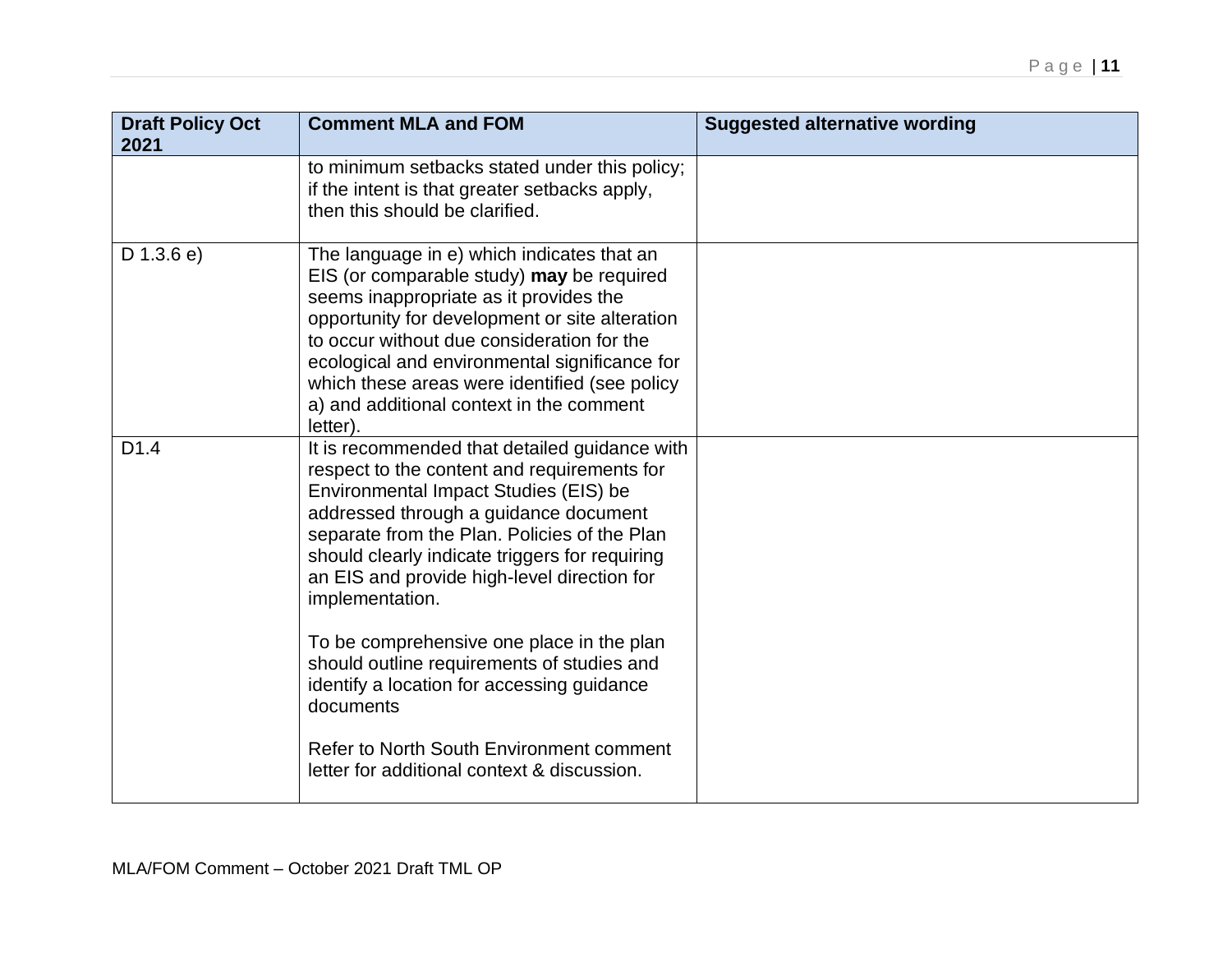| <b>Draft Policy Oct</b><br>2021 | <b>Comment MLA and FOM</b>                                                                                                                                                                                                                                                                                                                                                   | <b>Suggested alternative wording</b>                                                                                                                                                                                                           |
|---------------------------------|------------------------------------------------------------------------------------------------------------------------------------------------------------------------------------------------------------------------------------------------------------------------------------------------------------------------------------------------------------------------------|------------------------------------------------------------------------------------------------------------------------------------------------------------------------------------------------------------------------------------------------|
| D1.4 b) f)                      | Policy f) is confusing and appears to conflict<br>with policy b) re: unmapped features and<br>areas. It is recommended that it be reworded<br>to simply state that where triggered, an EIS<br>shall be completed in accordance with the<br>policies of the plan. Policy c) already<br>indicates that an EIS shall be required for<br>mapped and unmapped features and areas. | f) where triggered, an EIS shall be completed in<br>accordance with the policies of the plan                                                                                                                                                   |
| D1.4 c) d)                      | It is our opinion that an EIS process should<br>be triggered for both development and site<br>alteration that is proposed within or adjacent<br>to 'natural heritage features and areas' and<br>Muskoka Heritage Areas and Sites.                                                                                                                                            |                                                                                                                                                                                                                                                |
| D1.4.1 a)                       | It is our opinion that ii) could be interpreted as<br>a limitation on level of field survey effort<br>required. It is recommended that i) be refined<br>With the revision to i), ii) can be removed.                                                                                                                                                                         | Collect and evaluate the appropriate<br>i)<br>information in order to confirm the presence of<br>mapped and assess for the presence of<br>unmapped natural heritage features and areas<br>and where present, identify the boundaries $[\dots]$ |
| D1.4.1 a) iii)                  | We note that both development and site<br>alteration are referenced in these policies.<br>Per previous comments, we support this<br>direction and recommend that earlier relevant<br>section(s) of the Plan be updated to reflect<br>the inclusion of both as triggers for an EIS.                                                                                           |                                                                                                                                                                                                                                                |
| $D1.4.1$ iv)                    | Policy a) iv) is not consistent with direction of<br>the PPS. The PPS prohibits development and<br>site alteration within significant wetlands and<br>significant coastal wetlands and prohibits<br>development and site alteration within                                                                                                                                   |                                                                                                                                                                                                                                                |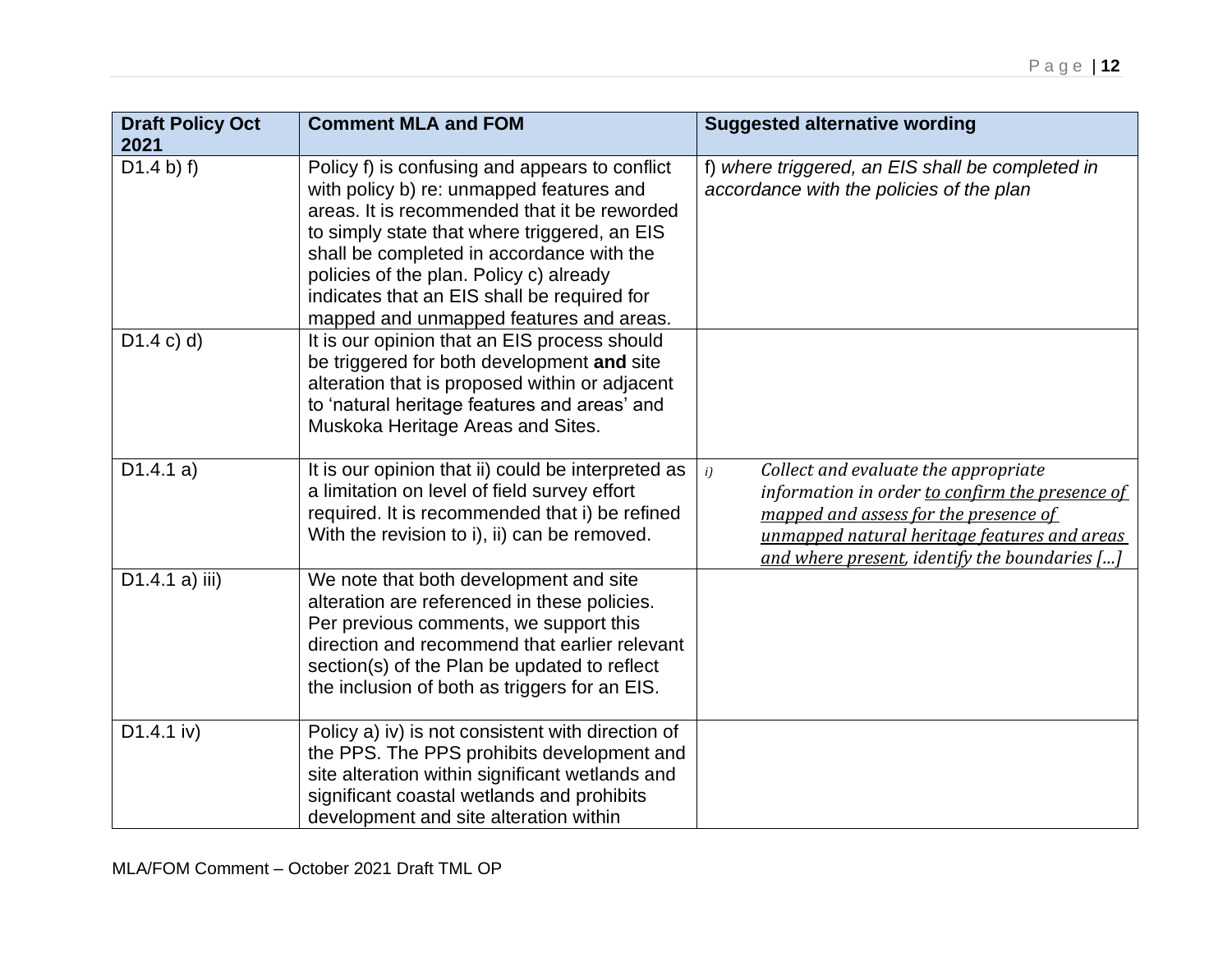| <b>Draft Policy Oct</b><br>2021 | <b>Comment MLA and FOM</b>                                                                                                                                                                                                                                                                                                                                                                                                                                                                                                                                                                                      | <b>Suggested alternative wording</b>                                                                                                                                    |
|---------------------------------|-----------------------------------------------------------------------------------------------------------------------------------------------------------------------------------------------------------------------------------------------------------------------------------------------------------------------------------------------------------------------------------------------------------------------------------------------------------------------------------------------------------------------------------------------------------------------------------------------------------------|-------------------------------------------------------------------------------------------------------------------------------------------------------------------------|
|                                 | significant wildlife habitat, and significant<br>areas of natural and scientific interest (for<br>Ecoregion 5E in which the Township occurs)<br>unless no negative impact is demonstrated.<br>We support the direction to minimize impact<br>of development provided by this policy where<br>it applies to other natural features and areas<br>(e.g., woodlands). Clarity should be provided<br>with respect to the PPS vs. features not<br>captured by the PPS. Through<br>implementation of an NHS, further refinement<br>to this policy may be warranted (e.g., for<br>areas within and outside of the NHS). |                                                                                                                                                                         |
| D1.4.1 b)                       | We disagree with policy b). The approach<br>stated does not use a systems-based<br>approach or consider the complex<br>interactions and interdependences between<br>features, areas, and functions.                                                                                                                                                                                                                                                                                                                                                                                                             |                                                                                                                                                                         |
| D1.4.1 c)                       | Regarding policy c): An EIS is prepared to<br>assess impacts and recommend mitigation<br>measures. Based on the assessment<br>process, it may or may not support a<br>proposed development or site alteration.<br>The outcome is presupposed in this policy.<br>It is recommended that a minor revision to<br>wording of c) be made to reflect this small,<br>but important distinction.                                                                                                                                                                                                                        | should the EIS in support of a proposal for new<br>development or site alteration within the adjacent<br>lands it shall identify a vegetation protection zone,<br>which |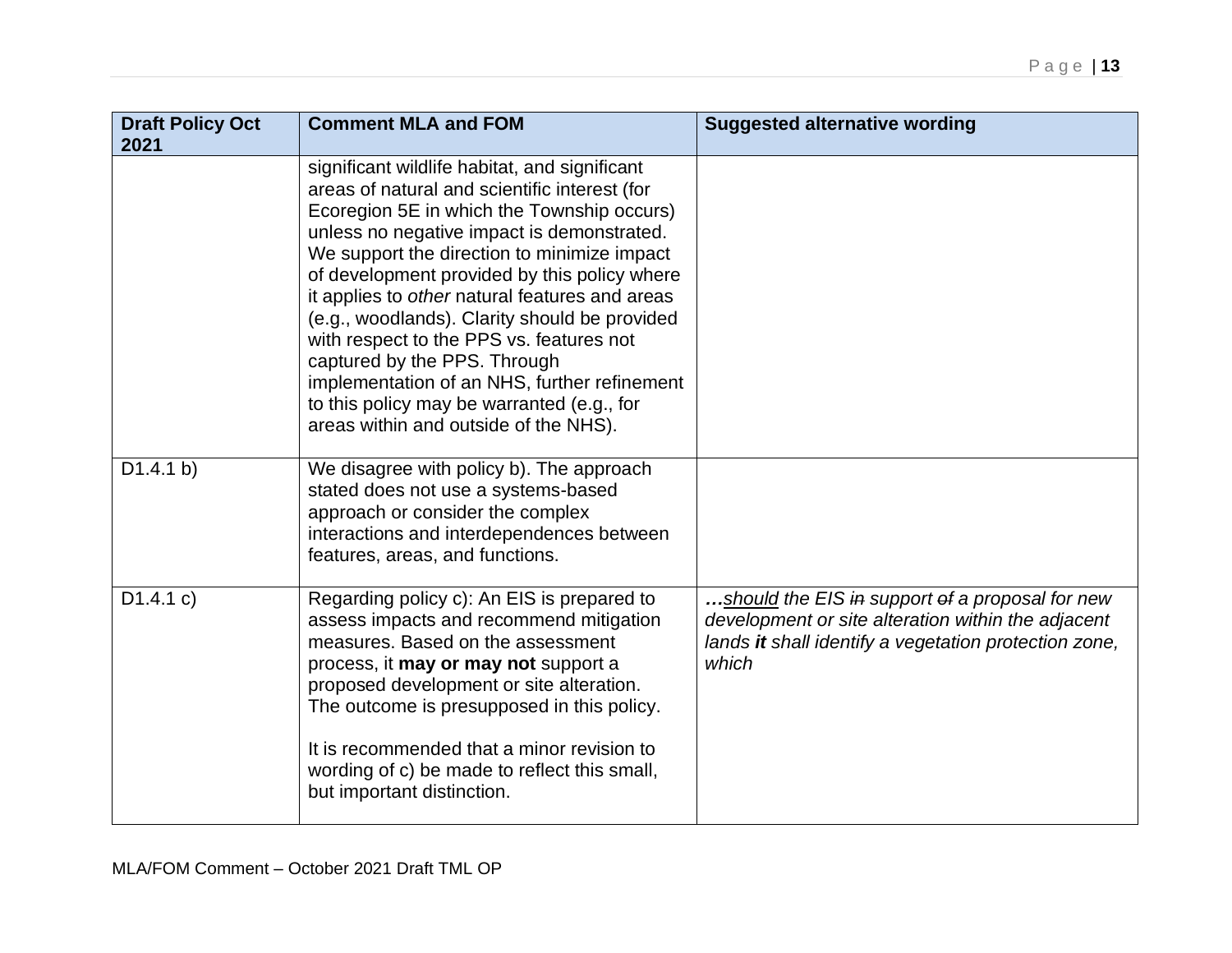| <b>Draft Policy Oct</b><br>2021 | <b>Comment MLA and FOM</b>                                                                                                                                                                                                                                                                                                                                                                                                                                                                                                                                                                                                        | <b>Suggested alternative wording</b>                                                                                                                                                                                                                                                                                                                                |
|---------------------------------|-----------------------------------------------------------------------------------------------------------------------------------------------------------------------------------------------------------------------------------------------------------------------------------------------------------------------------------------------------------------------------------------------------------------------------------------------------------------------------------------------------------------------------------------------------------------------------------------------------------------------------------|---------------------------------------------------------------------------------------------------------------------------------------------------------------------------------------------------------------------------------------------------------------------------------------------------------------------------------------------------------------------|
| D1.4.1 d)                       | Missing a policy to indicate that TML want to<br>indicate that they will not assume any<br>measures until functioning as designed to<br>protect the feature or function<br>A policy to allow for compensation could be<br>included - if it can't be done or did not work,<br>proponent pays compensation that can be<br>applied with other organizations or on<br>comparable sites (eg Muskoka Conservancy)<br>Could be enabled subject to developing<br>compensation guidance.                                                                                                                                                   | Suggested wording: Where mitigation measures<br>are recommended in an EIS, pre and post<br>construction monitoring should be undertaken by<br>the owner to demonstrate performance in<br>protecting the feature, function or area identified in<br>the EIS before assumption                                                                                        |
| D1.4.2 a)                       | For plan consistency, should this read 'or'                                                                                                                                                                                                                                                                                                                                                                                                                                                                                                                                                                                       | Before development and or site alteration                                                                                                                                                                                                                                                                                                                           |
| D1.4.2. b)                      | We raise the following points for clarification /<br>revision for Policy b):<br>Includes language re: 'supporting<br>development applications.' As above, it is our<br>opinion that the language should be refined to<br>remove the assumption that an EIS will<br>support a development.<br>The language of b) appears to support<br>informing scope of a study on lot sizing as a<br>primary consideration. It is unclear if the<br>development being referenced is within or<br>adjacent to (or both) natural heritage features<br>and areas. We find this language concerning.<br>It can be interpreted as providing a method | Due consideration shall be given to the scope of<br>the requirements of an EIS"<br>We strongly recommend that this policy be<br>simplified to state that the scope of requirements<br>for an EIS will be informed by the type and<br>anticipated sensitivity of features and potential for<br>the proposed development or site alteration to<br>impact the feature. |
|                                 | through which due consideration of impacts                                                                                                                                                                                                                                                                                                                                                                                                                                                                                                                                                                                        |                                                                                                                                                                                                                                                                                                                                                                     |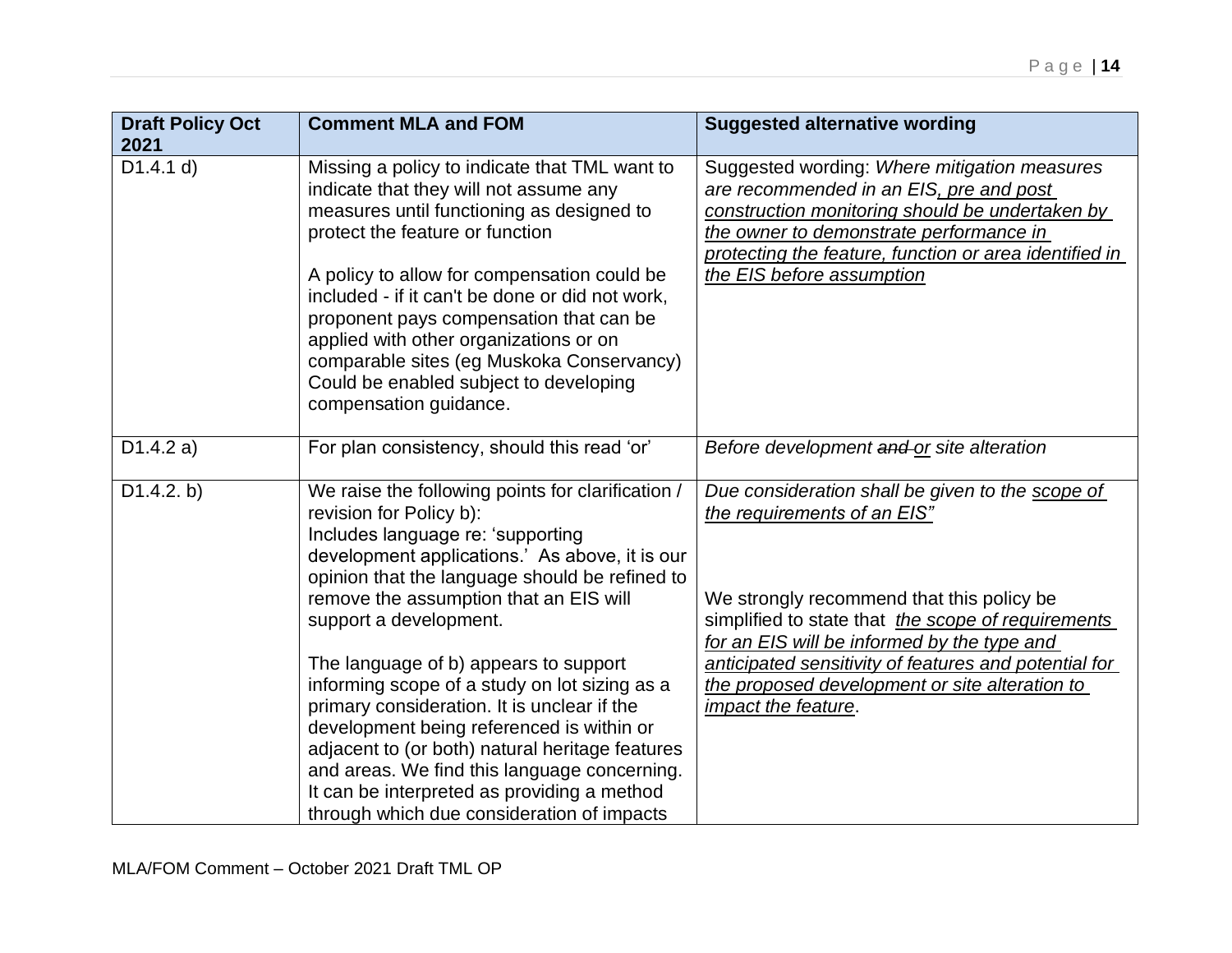| <b>Draft Policy Oct</b><br>2021 | <b>Comment MLA and FOM</b>                                                                                                                                                                                                                                                                                                                                                                                                                                                                    | <b>Suggested alternative wording</b>                                                                                                                                                        |
|---------------------------------|-----------------------------------------------------------------------------------------------------------------------------------------------------------------------------------------------------------------------------------------------------------------------------------------------------------------------------------------------------------------------------------------------------------------------------------------------------------------------------------------------|---------------------------------------------------------------------------------------------------------------------------------------------------------------------------------------------|
|                                 | on the natural environment can be avoided.<br>This does not support the vision and direction<br>elsewhere in the Plan.<br>A statement such as the one suggested<br>provides flexibility for scoping and provides<br>clear direction that it is the features and<br>potential risks associated with the proposed<br>work that will inform the scoping.                                                                                                                                         |                                                                                                                                                                                             |
| D1.4.2 c)                       | Policy c) references 'development' in one<br>location and 'development or site alteration' in<br>another. It is assumed this should<br>consistently refer to 'development or site<br>alteration'.<br>Policy c) appears to largely duplicate the<br>intent of b), however the language used, and<br>interpretation is clearer than what is provided<br>in b). It is recommended that these two<br>policies be combined with clarification and<br>simplification as per the preceding comments. |                                                                                                                                                                                             |
| D1.4.2 e)                       |                                                                                                                                                                                                                                                                                                                                                                                                                                                                                               | Define or explain qualified professional                                                                                                                                                    |
| D <sub>1.5</sub>                | In our opinion, net gain should not be used as<br>a mechanism to justify compensation to<br>address impacts. The mitigation hierarchy<br>places weight on avoidance first, and then<br>may consider minimization, mitigation, and<br>compensation (in order of preference).                                                                                                                                                                                                                   | We recommend that language be revised to reflect<br>currently defined terms to act as transitional<br>policies until such time as the NHS is identified and<br>policies updated to reflect. |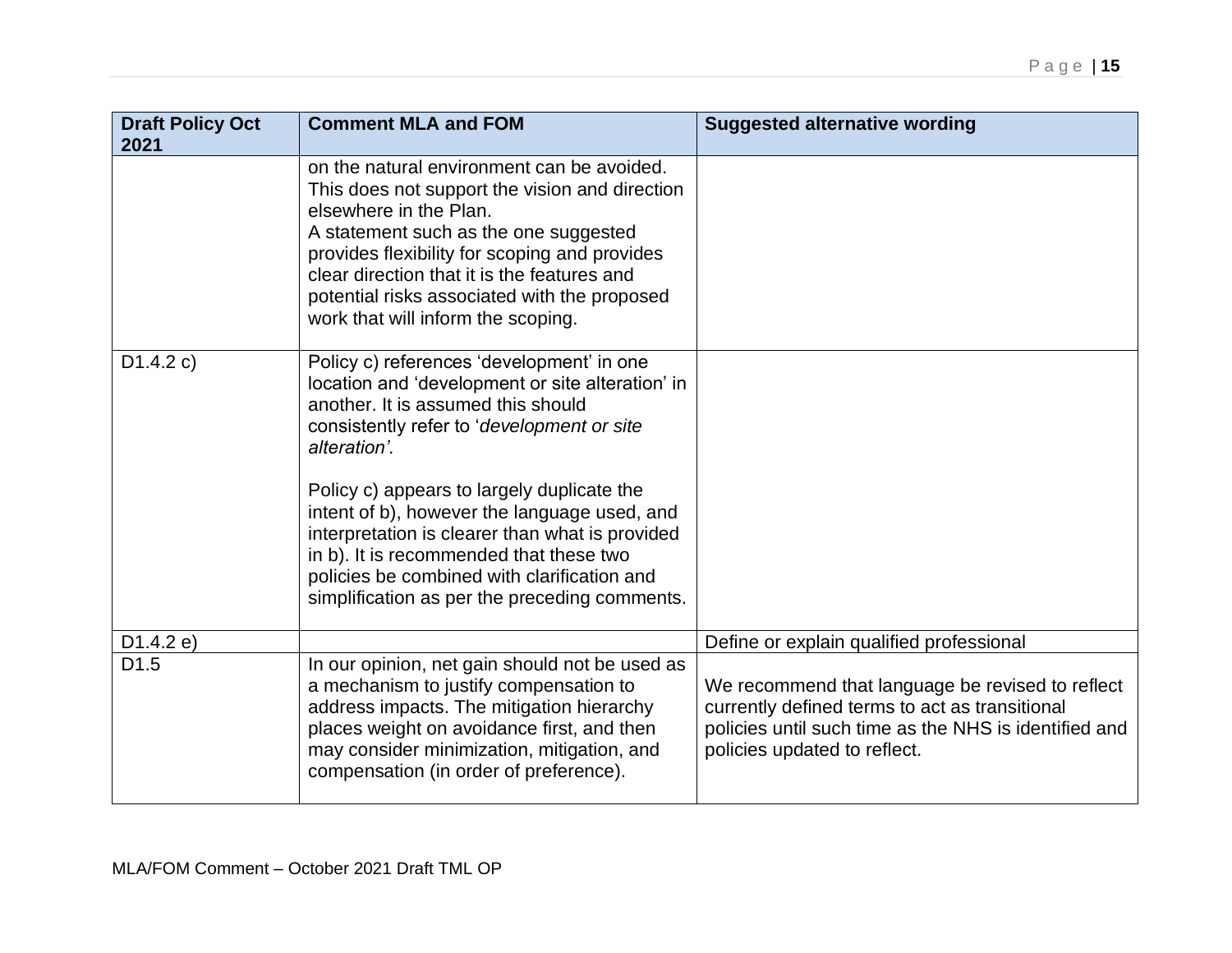| <b>Draft Policy Oct</b><br>2021 | <b>Comment MLA and FOM</b>                                                                                                                                                                                                                                                                            | <b>Suggested alternative wording</b> |
|---------------------------------|-------------------------------------------------------------------------------------------------------------------------------------------------------------------------------------------------------------------------------------------------------------------------------------------------------|--------------------------------------|
|                                 | In all instances, the requirements of the PPS<br>shall be met; where policies of the Plan are<br>more restrictive, they shall take precedence.<br>Consideration should be given to stating this<br>clearly within the Plan.                                                                           |                                      |
|                                 | We note that this section refers to the 'natural<br>heritage system', which is not yet identified<br>for the Township.                                                                                                                                                                                |                                      |
| D1.6.2                          | b) It is our understanding that Crown Lands<br>are not permanently protected from<br>development and as such, inclusion here may<br>be misleading or incorrect. If it is the intent to<br>treat Crown Land as protected, then clarifying<br>language with this intent / direction should be<br>added. |                                      |
|                                 | Ensure consistency of descriptors in c) and d)<br>or just end at reference to the other sections                                                                                                                                                                                                      |                                      |
| D1.6.3 general                  | Introductory text could be interpreted that only<br>areas of natural vegetation may be identified<br>as linkages. For example. in this area aquatic<br>linkages may also be part of the natural<br>heritage system.<br>It is presumed this is not the intent;<br>clarification is recommended.        |                                      |
|                                 | Further, this jumps right into development or<br>site alteration of the linkage. Concern<br>regarding the qualifying language here.                                                                                                                                                                   |                                      |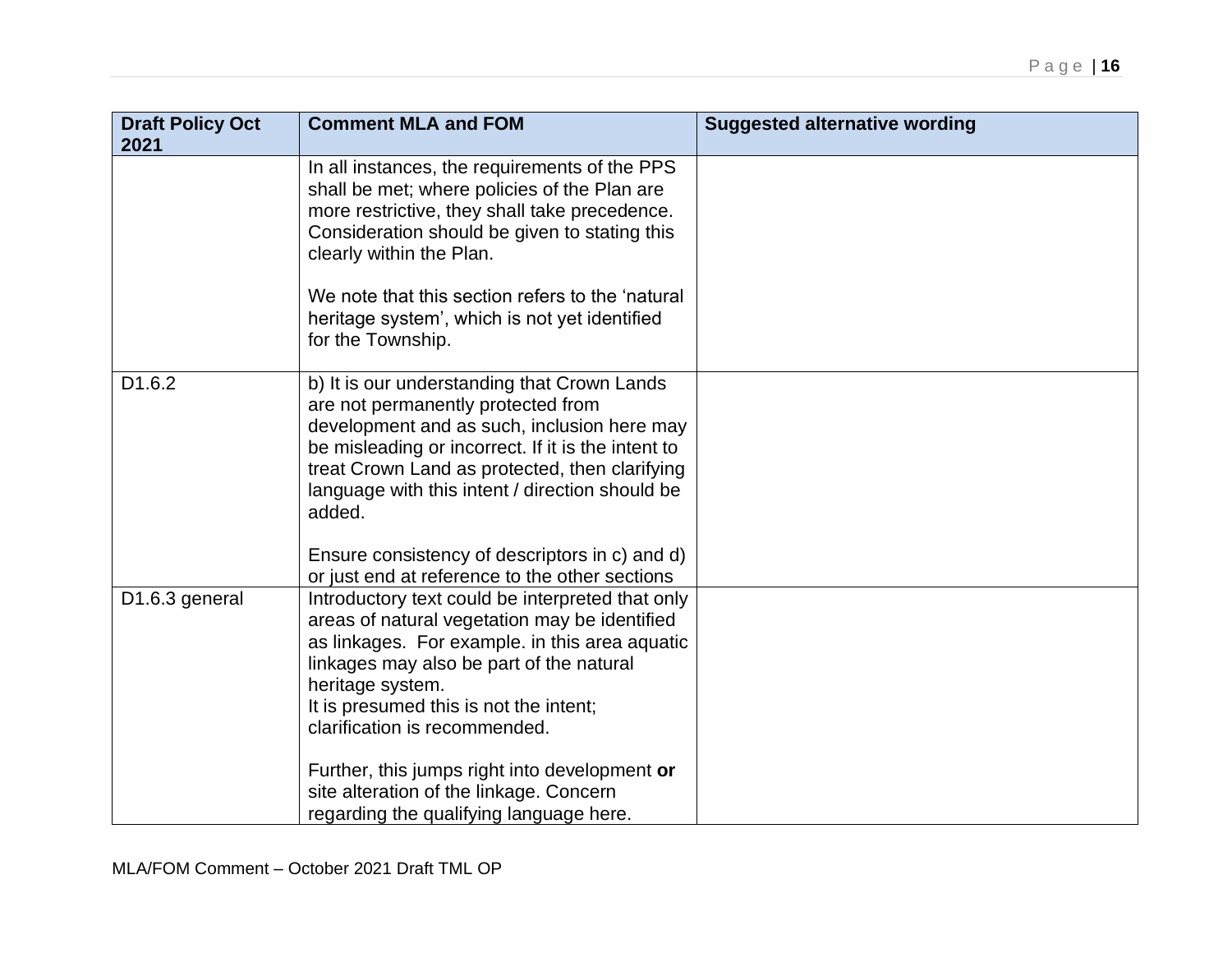| <b>Draft Policy Oct</b><br>2021 | <b>Comment MLA and FOM</b>                                                                                                                                                                                                                                                                                                                                                                                                                                                      | <b>Suggested alternative wording</b>                                                                                                                                                                                                                                                                     |
|---------------------------------|---------------------------------------------------------------------------------------------------------------------------------------------------------------------------------------------------------------------------------------------------------------------------------------------------------------------------------------------------------------------------------------------------------------------------------------------------------------------------------|----------------------------------------------------------------------------------------------------------------------------------------------------------------------------------------------------------------------------------------------------------------------------------------------------------|
|                                 | Linkages are a critical component of a natural<br>heritage system and protection for the<br>function of the linkages is important.<br>See North South Environmental comment<br>letter for additional information.                                                                                                                                                                                                                                                               |                                                                                                                                                                                                                                                                                                          |
| D1.6.3 last<br>paragraph        | In a case where all or part of a linkage area is<br>retained as per the above,<br>This phrase would indicate / imply that there<br>are instances where no portion of the linkage<br>is retained as 'natural'.                                                                                                                                                                                                                                                                   | We recommend that the text be revised to state<br>that 'compatible land uses [] could be considered<br>in portions of linkage areas if it can be<br>demonstrated that the long-term ecological<br>function of the linkage area would be retained"                                                        |
| D1.6.4 b)                       | Suggest that there should be a policy that<br>discourages development or site alteration<br>within an enhancement area<br>We recommend that some direction with<br>respect to enhancements to 'natural heritage<br>features and areas' should be addressed in<br>the plan as a transitional measure and to<br>provide direction for enhancement of the<br>natural environment is an existing as well as<br>future priority after identification and<br>implementation of an NHS | Add a policy before b) that directs development or<br>infrastructure away from enhancement areas.<br>Consider rewording b) to:<br>Where development, site alteration or<br>infrastructure must be located within the<br>enhancement area it shall be supported by an<br>Environmental Impact study that: |
| $D1.6.4$ b) iv) c)              | We do not agree with this policy in b) iv) or c).<br>Stormwater management facilities are<br>generally not compatible within enhancement<br>areas so it should not be explicitly enabled.<br>They may be considered a complimentary<br>use encouraged to be placed adjacent to                                                                                                                                                                                                  | iv) could be reworded to:<br>assesses the compatibility and impacts of the<br>proposed development or servicing to ensure that<br>the intended ecological function of the<br>enhancement area is achieved.                                                                                               |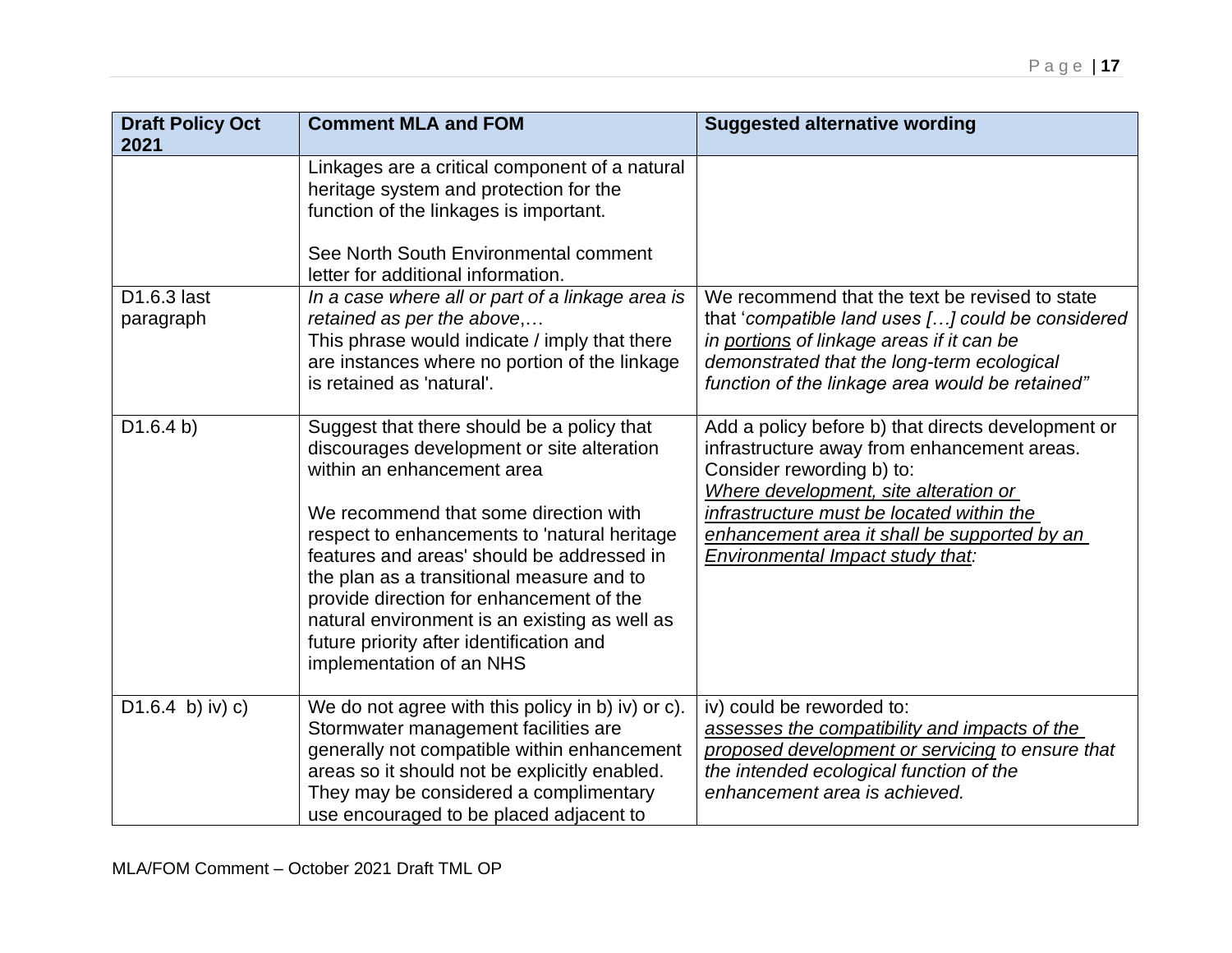| <b>Draft Policy Oct</b><br>2021 | <b>Comment MLA and FOM</b>                                                                                                                                                                                                                                                                                                                                                                                                                        | <b>Suggested alternative wording</b>                                           |
|---------------------------------|---------------------------------------------------------------------------------------------------------------------------------------------------------------------------------------------------------------------------------------------------------------------------------------------------------------------------------------------------------------------------------------------------------------------------------------------------|--------------------------------------------------------------------------------|
|                                 | enhancement areas or natural heritage<br>features and areas (with appropriate<br>consideration of buffers / vegetation<br>protection zones). There may be<br>circumstances where a storm water facility is<br>required to be located near or in an<br>enhancement area to maintain a specific<br>feature but these would be identified in an<br>EIS,                                                                                              | Consider rewording c) by removing the last line<br>around compatible land uses |
| D 1.7.2.                        | We recognize that cumulative impacts can be<br>difficult to assess. Policies in these sections<br>should provide clear direction that requires<br>cumulative assessment be included to the<br>extent that they are currently measurable and<br>scoped to a level appropriate to the proposed<br>development or site alteration.<br>Refer to the North South Environmental<br>comment letter for additional discussion.                            |                                                                                |
| D <sub>2.1</sub>                | Policies under this section have limited<br>references to climate change. It is<br>recommended that policies of this section be<br>reviewed through a climate change lens and<br>additional reference and requirements to<br>consider a changing climate be integrated.<br>Water resource system(s) and management<br>of the system and its component elements,<br>features and areas are of key relevance to<br>climate change for the Township. | Add climate change to general policy directions<br>and throughout              |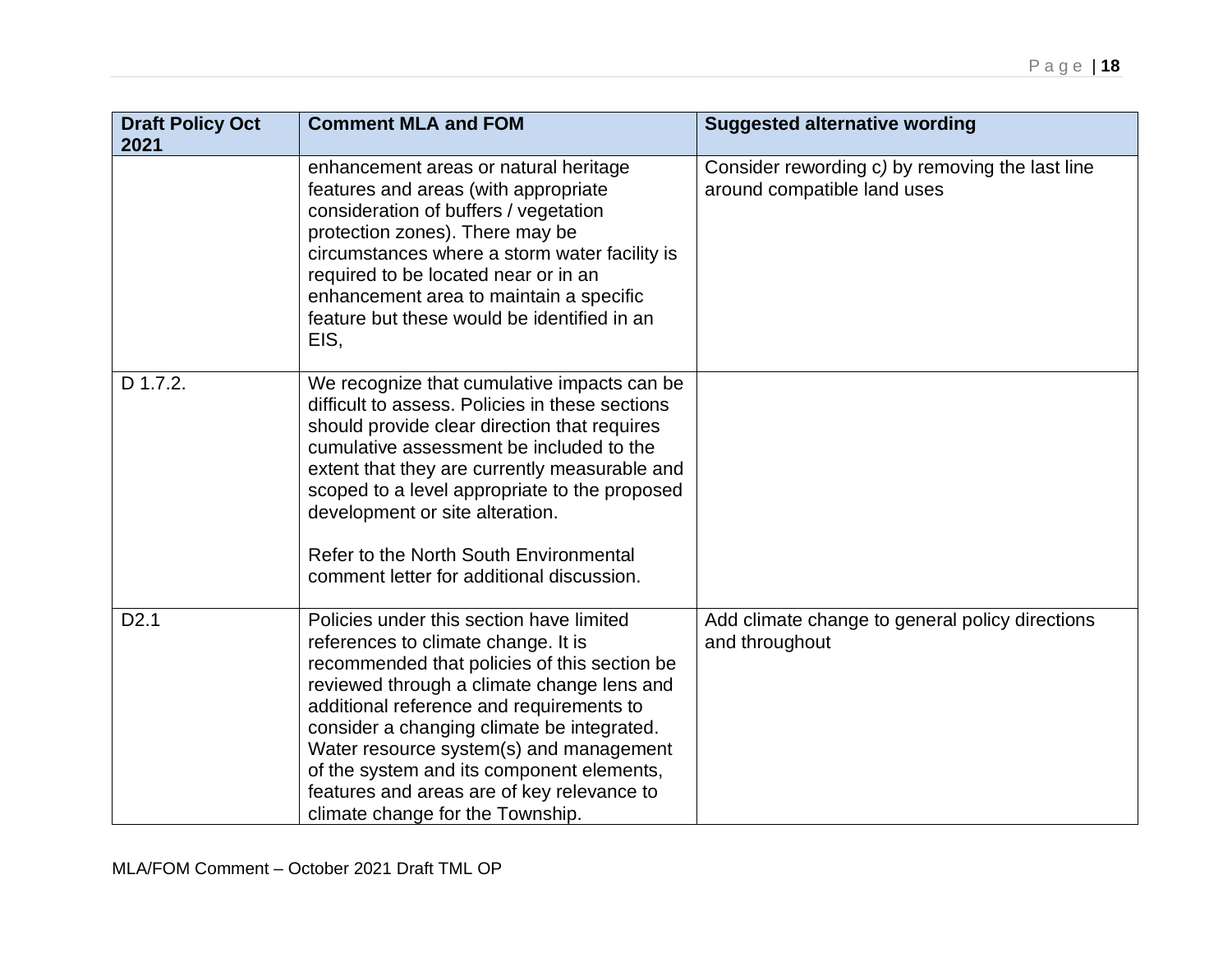| <b>Draft Policy Oct</b><br>2021                           | <b>Comment MLA and FOM</b>                                                                                                                                                                                                                                                                                                                                                                                                                                                                                                             | <b>Suggested alternative wording</b>                                                            |
|-----------------------------------------------------------|----------------------------------------------------------------------------------------------------------------------------------------------------------------------------------------------------------------------------------------------------------------------------------------------------------------------------------------------------------------------------------------------------------------------------------------------------------------------------------------------------------------------------------------|-------------------------------------------------------------------------------------------------|
|                                                           |                                                                                                                                                                                                                                                                                                                                                                                                                                                                                                                                        |                                                                                                 |
| D <sub>2.2</sub>                                          | f) Planning for efficient and sustainable use of<br>water resources, through practices for water<br>conservation and sustaining water quality<br>Sustaining is vague                                                                                                                                                                                                                                                                                                                                                                   | protecting or improving are better words than<br>sustaining                                     |
| D2.2 g)                                                   | Should this not direct application of the<br>District Lake System Health policies? Sounds<br>like its optional                                                                                                                                                                                                                                                                                                                                                                                                                         | Ensure application of the District of Muskoka Lake<br>System Health policies at the local scale |
| D2.3a)                                                    | a) Development and site alteration shall be<br>restricted in or near sensitive surface water<br>features and sensitive ground water<br><b>features</b> such that these features and their<br>related hydrologic functions will be<br>protected, improved or restored.<br>Mary Lake had development proposed near<br>sensitive surface water features and wetlands<br>which were approved despite opposition<br>Operations that ensue from the development<br>must be considered in this direction - boats,<br>motors, swimming, wakes. | Add wording around consideration/evaluation of<br>uses that accompany such development          |
| D2.4. Watershed<br>and subwatershed<br>planning<br>c) vi) | MLA and FOM are very pleased to see the<br>support for the watershed planning efforts<br>underway by the District and Muskoka<br><b>Watershed Council</b><br>c) iv) consideration is too weak -<br>c) vi) Scenario modelling should include<br>climate change and watershed management<br>options                                                                                                                                                                                                                                      | c) iv $-$ assessment of climate change impacts                                                  |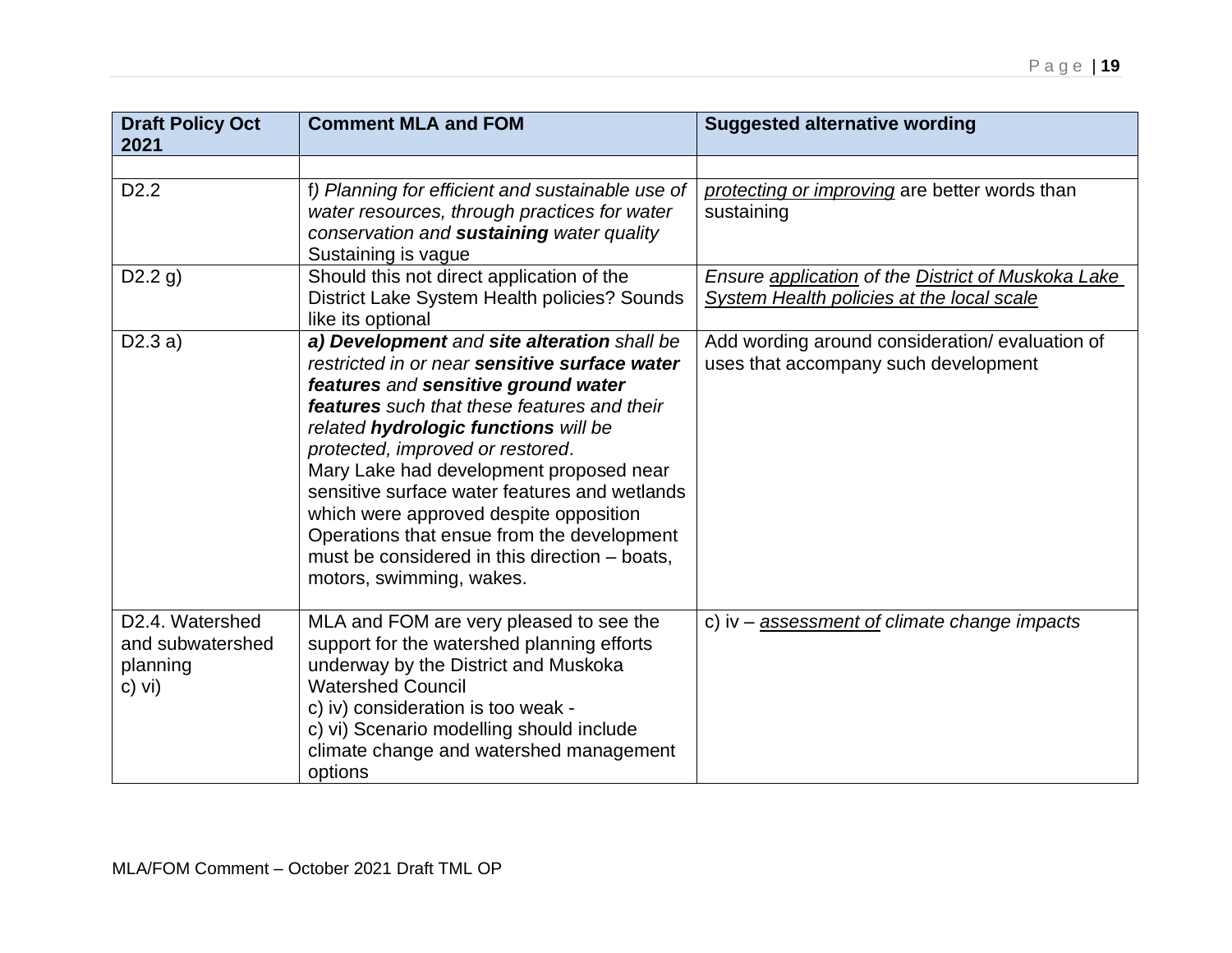| <b>Draft Policy Oct</b><br>2021 | <b>Comment MLA and FOM</b>                                                                                                                                                                                                                                                                                                                                                                                                                                                                                                                                                  | <b>Suggested alternative wording</b>                                                                                                                                                                                                                                                                                                                                                                                                                                                                                                                                                                                                                                                                                                                                                      |
|---------------------------------|-----------------------------------------------------------------------------------------------------------------------------------------------------------------------------------------------------------------------------------------------------------------------------------------------------------------------------------------------------------------------------------------------------------------------------------------------------------------------------------------------------------------------------------------------------------------------------|-------------------------------------------------------------------------------------------------------------------------------------------------------------------------------------------------------------------------------------------------------------------------------------------------------------------------------------------------------------------------------------------------------------------------------------------------------------------------------------------------------------------------------------------------------------------------------------------------------------------------------------------------------------------------------------------------------------------------------------------------------------------------------------------|
| D2.4. d)                        | d) A subwatershed plan, or its equivalent,<br>shall be included as a requirement to inform<br>the identification of the natural heritage<br>system and the development of policies to<br>protect the natural heritage system when<br>completing major Secondary Plans or<br><b>Comprehensive Development Plans</b><br>Subwatershed plans are much more<br>important than just refining a natural heritage<br>system. They can be effective for water<br>management - drought, flood, maintenance<br>of water quality – like causation studies at this<br>or catchment scale | Expand to include the major components of the<br>watershed plan just at a more focussed scale than<br>the watershed                                                                                                                                                                                                                                                                                                                                                                                                                                                                                                                                                                                                                                                                       |
| D2.5.1 a)                       | a) The list of considerations for stormwater<br>planning in the PPS is better and more<br>future forward and supportive of many<br>elements in the plan<br>Suggest replacing with PPS wording                                                                                                                                                                                                                                                                                                                                                                               | PPS 2020 Planning for stormwater management shall:<br>a) be integrated with planning for sewage and water<br>services and ensure that systems are optimized, feasible<br>and financially viable over the long term;<br>b) minimize, or, where possible, prevent increases in<br>contaminant loads;<br>c) minimize erosion and changes in water balance, and<br>prepare for the impacts of a changing climate through<br>the effective management of stormwater, including the<br>use of green infrastructure;<br>d) mitigate risks to human health, safety, property and<br>the environment;<br>e) maximize the extent and function of vegetative and<br>pervious surfaces; and<br>f) promote stormwater management best practices,<br>including stormwater attenuation and re-use, water |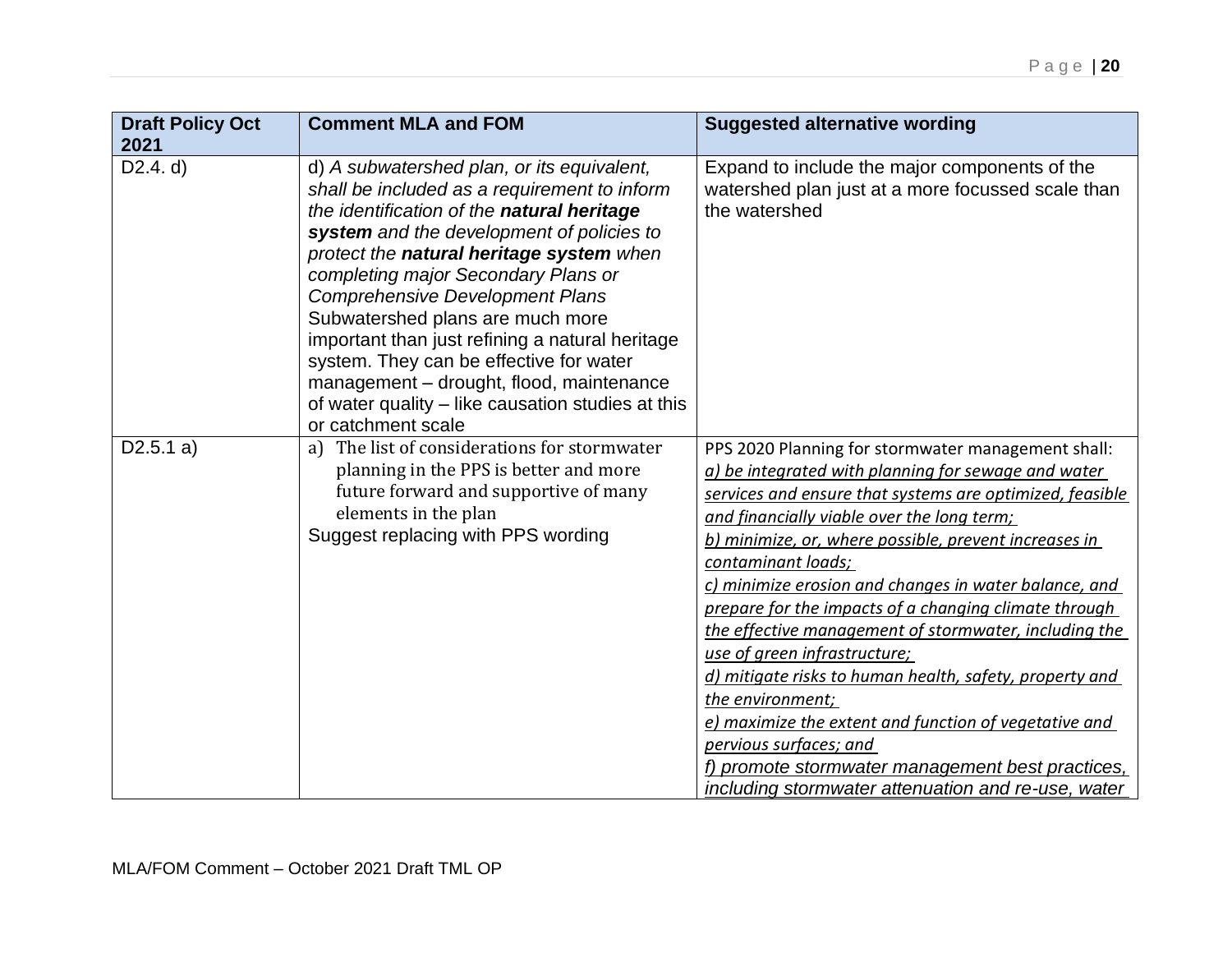| <b>Draft Policy Oct</b> | <b>Comment MLA and FOM</b>                          | <b>Suggested alternative wording</b>                     |
|-------------------------|-----------------------------------------------------|----------------------------------------------------------|
| 2021                    |                                                     |                                                          |
|                         |                                                     | conservation and efficiency, and low impact              |
|                         |                                                     | development.                                             |
|                         |                                                     |                                                          |
|                         |                                                     | Attenuation might be better stated as <i>abstraction</i> |
|                         |                                                     | and reuse,                                               |
| vi) Consider the        | Consider is not strong enough; needs to be          | Incorporate climate change impacts into the design       |
| impacts of climate      | calculated in and measures of safety applied        | of the facilities                                        |
| change in the design    |                                                     |                                                          |
| $D2.5.2 - general$      | This is the only place we can find in the document  | -That all stormwater management reports                  |
|                         | where the requirements for stormwater               | submitted toin support of applications for               |
|                         | management are defined. It needs a                  | development, redevelopment or site alteration,           |
|                         | comprehensive treatment and ideally with the        | identify best management practices that will meet        |
|                         | expertise of a swm engineer.                        | or exceed the minimum design criteria specified for      |
|                         | Further this section is labelled SWM                | flood control, erosion control (as specified in a        |
|                         | <b>CONSIDERATIONS</b> but nowhere is there any      | sediment and erosion control report), water quality      |
|                         | requirements set for SWM                            | treatment and infiltration (water budget) identified     |
|                         |                                                     | in XXX Stormwater Management Guidelines and              |
|                         | The basics of stormwater management, such as        | <b>Engineering Design Standards, other applicable</b>    |
|                         | pre to post quantity control, meeting water quality | agency requirements and any large-scale                  |
|                         | standards of MECP, township guidance                | supporting studies.                                      |
|                         | documents or other.                                 | - To require all stormwater management facilities        |
|                         | We could not find in previous OP but have           | to be designed and constructed to meet or exceed         |
|                         | included some language from Markham OP              | provincial requirements for stormwater                   |
|                         | The preamble is very focussed on LID which is       | management best practices and in accordance              |
|                         | great to see but overlooks the comprehensive        | with XXX Stormwater Management Guidelines and            |
|                         | nature of stormwater being a cradle to grave        | <b>Engineering Design Standards.</b>                     |
|                         | activity and needing to be integrated with          | -That all proposed development, redevelopment or         |
|                         | servicing.                                          | site alteration shall have erosion and sediment          |
|                         |                                                     | control measures in place to the satisfaction of         |
|                         | This is a good place to set the stage for the new   | XXX.                                                     |
|                         | way of doing business as it is done to protect the  |                                                          |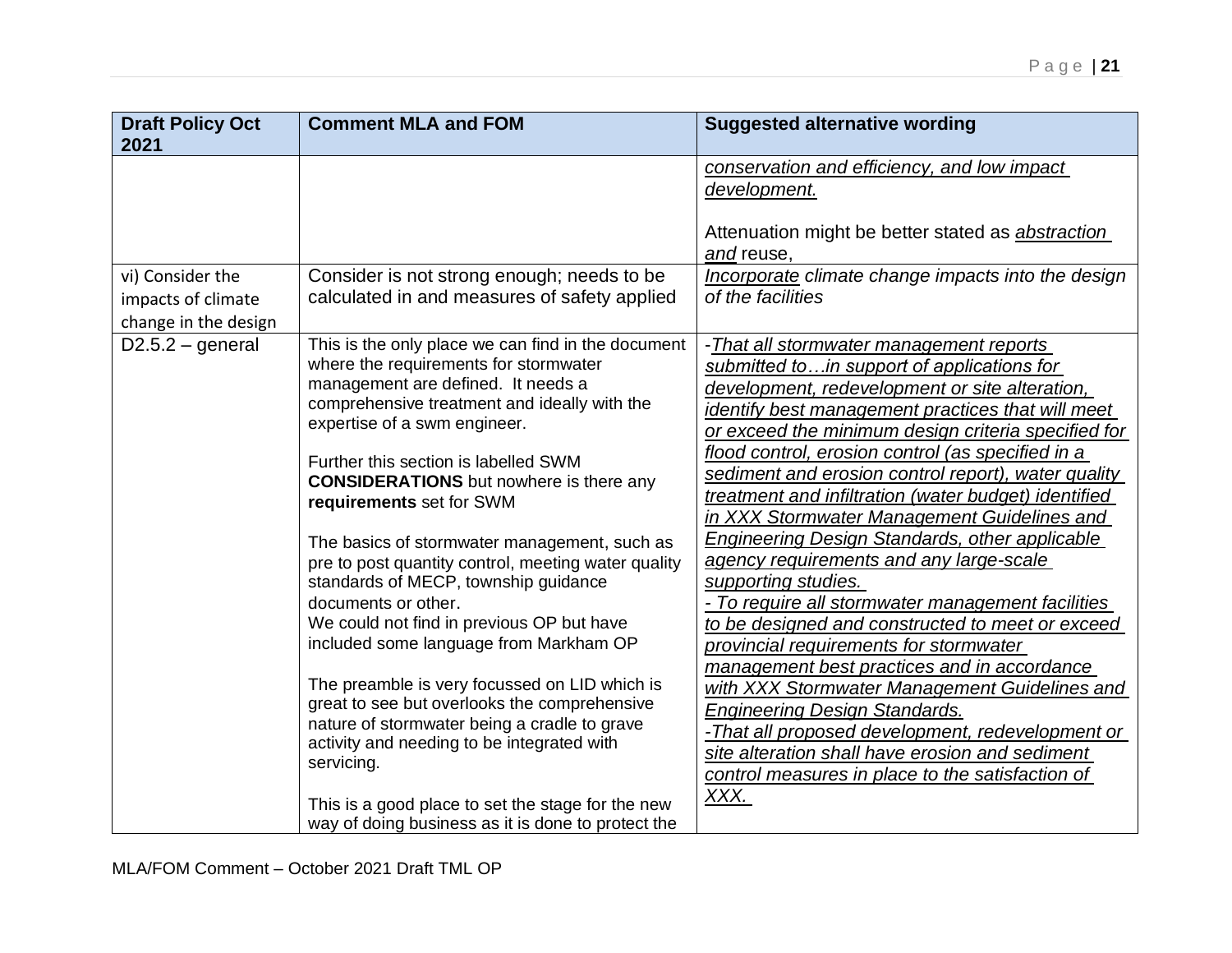| <b>Draft Policy Oct</b><br>2021 | <b>Comment MLA and FOM</b>                                                                                                                                                                                                                                                                                                                                                         | <b>Suggested alternative wording</b>                                                                                                                                                                                                                                                                                                                                                                                                                                                                                                                                                                                                                    |
|---------------------------------|------------------------------------------------------------------------------------------------------------------------------------------------------------------------------------------------------------------------------------------------------------------------------------------------------------------------------------------------------------------------------------|---------------------------------------------------------------------------------------------------------------------------------------------------------------------------------------------------------------------------------------------------------------------------------------------------------------------------------------------------------------------------------------------------------------------------------------------------------------------------------------------------------------------------------------------------------------------------------------------------------------------------------------------------------|
|                                 | environment but then needs to be woven into the<br>other aspects of the plan which has been largely<br>successful.<br>We suggest addressing the basics for water<br>quality and quantity protection for the<br>environment here and leave the design and<br>engineering aspects to the servicing section<br>of the Plan                                                            | -That construction practices and sediment control<br>measures during construction shall be<br>implemented, monitored and maintained to the<br>satisfaction of in accordance with best<br>management practices.                                                                                                                                                                                                                                                                                                                                                                                                                                          |
| D <sub>2.5.2</sub>              | in addition to wet end of pipe facilities - End of<br>pipe facilities may not be required and need<br>should be determined based on control<br>requirements. They could be dry facilities that are<br>used as parks or parking lots                                                                                                                                                | Proposals for development or redevelopment shall be-<br>designed base their stormwater management design on<br>a treatment train approach suitable for all phases of<br>development including clearing, servicing, building,<br>establishment, and long term operations.<br>Sediment and erosion control measures shall be<br>installed, monitored and maintained during all phases<br>of construction. Low Impact development Practices<br>shall be employed at the lot level and for conveyance<br>systems (e.g bioswales, infiltration trenches, rain<br>gardens) in addition to end of pipe facilities if required<br>to manage stormwater on-site. |
| D2.5.2 a)                       | Rainwater can be collected for domestic use<br>as identified in policies f and g to reduce<br>potable water use<br>a) and e) are providing the same direction<br>Not all of the storm water runoff can be<br>captured as there may be natural features<br>that require the runoff to be sustained<br>Need to add a policy or items that<br>specifies that abstraction of rainwater | to collect rainwater for reuse on site to offset<br>potable water requirements (e.g. irrigation, toilets)<br>and reduce excess stormwater runoff<br>Add a policy on water balance for natural features<br>and areas                                                                                                                                                                                                                                                                                                                                                                                                                                     |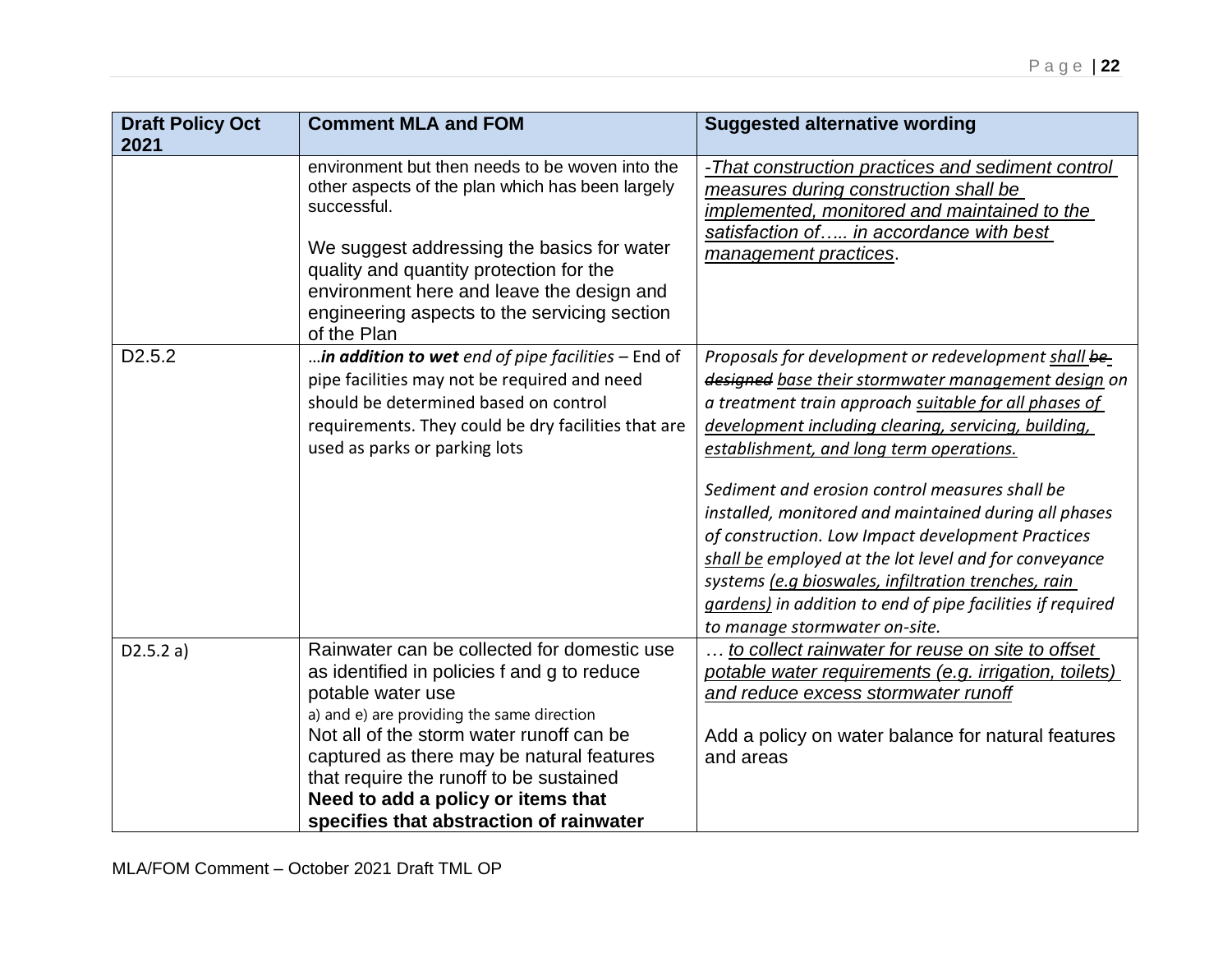| <b>Draft Policy Oct</b><br>2021             | <b>Comment MLA and FOM</b>                                                                                                                                                                                                                                                                                 | <b>Suggested alternative wording</b>                                                                                                                                                                |
|---------------------------------------------|------------------------------------------------------------------------------------------------------------------------------------------------------------------------------------------------------------------------------------------------------------------------------------------------------------|-----------------------------------------------------------------------------------------------------------------------------------------------------------------------------------------------------|
|                                             | needs to be informed by a water balance<br>analysis to ensure sustainability of<br>features reliant on runoff                                                                                                                                                                                              |                                                                                                                                                                                                     |
| D2.5.2 b) c)                                |                                                                                                                                                                                                                                                                                                            | Storm water management features should be facilities for<br>consistency                                                                                                                             |
| D2.5.2 $f$ ) and $g$ )                      | These are not about storm water management -<br>belong both in servicing and sustainable<br>development sections of the document<br>Further these two are similar and could be<br>combined                                                                                                                 | Delete here and move to sustainable development or<br>building                                                                                                                                      |
| D2.5.2 h)                                   | Landscaped areas are located to optimize water<br>infiltration potential<br>Not all sites are suited to infiltration - use standard<br>wording                                                                                                                                                             | Use the same language as L10.5 maximize/or / optimize<br>infiltration, filtration, absorption and detention and<br>reduce phosphorus loading f);                                                    |
| $D2.5.2$ j) k)                              | J and k are basically saying the same thing -<br>minimize paved/impermeable surfaces and<br>maximize permeable surfaces. Suggest<br>combining as they are confusing<br>Again, infiltration is not the only value -<br>detention, filtration, evapotranspiration as well<br>as infiltration can be achieved | minimize paved/impermeable surfaces and<br>maximize permeable surfaces, including<br>engineered and green infrastructure / or / natural<br>systems (e.g. bioswales) to manage storm water<br>runoff |
|                                             |                                                                                                                                                                                                                                                                                                            |                                                                                                                                                                                                     |
| <b>Part E: Waterfront</b><br>E <sub>1</sub> |                                                                                                                                                                                                                                                                                                            |                                                                                                                                                                                                     |
|                                             | Consider adding a policy which promotes<br>nature-inclusive design or other integrative<br>planning approaches that reduce the overall<br>impact of development in the natural setting<br>of Waterfront Areas. It is understood that<br>language which 'promotes or encourages' is                         |                                                                                                                                                                                                     |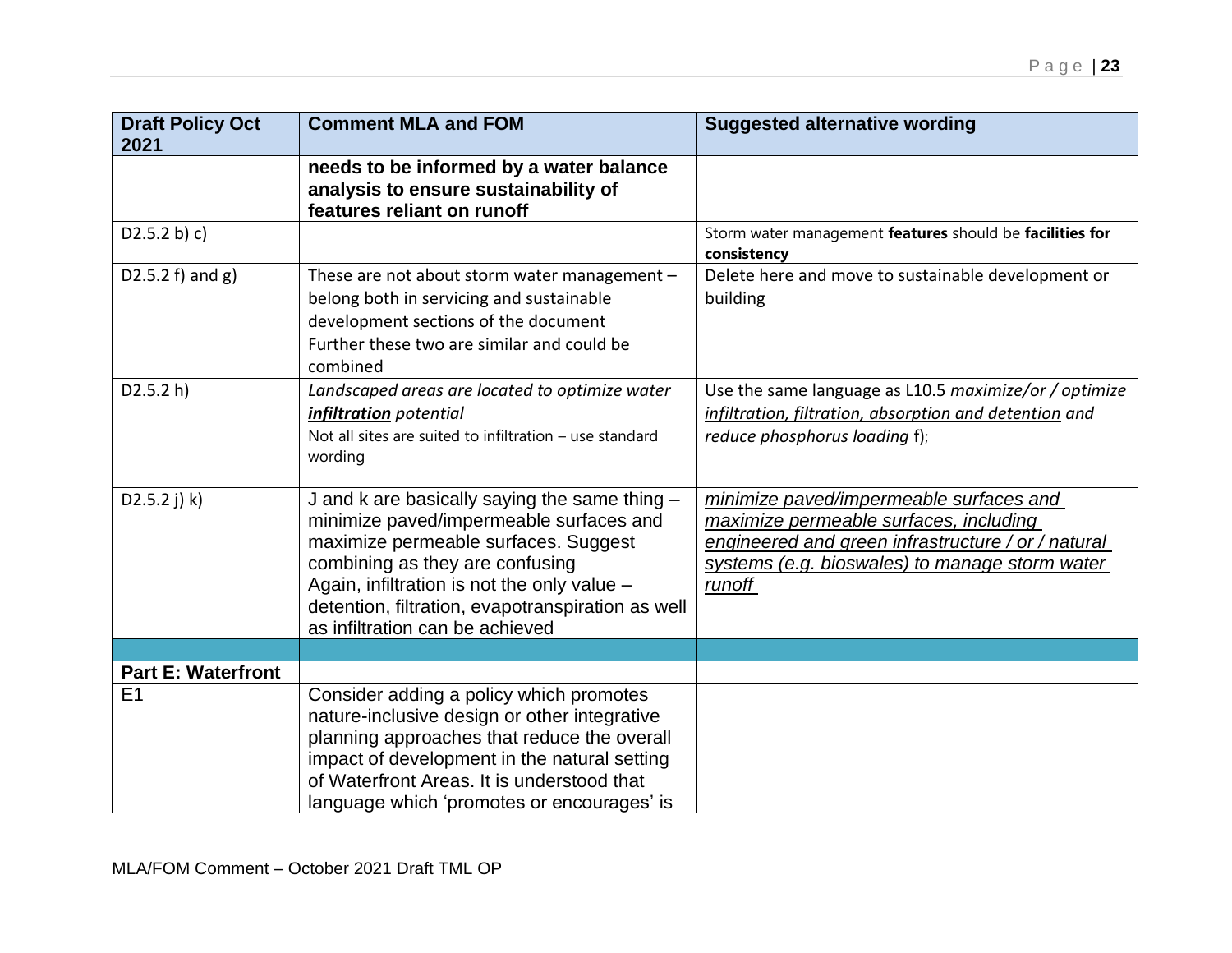| <b>Draft Policy Oct</b> | <b>Comment MLA and FOM</b>                                                                                                                                                                                    | <b>Suggested alternative wording</b>                                                                                                   |
|-------------------------|---------------------------------------------------------------------------------------------------------------------------------------------------------------------------------------------------------------|----------------------------------------------------------------------------------------------------------------------------------------|
| 2021                    |                                                                                                                                                                                                               |                                                                                                                                        |
|                         | appropriate for a policy direction of this<br>nature.                                                                                                                                                         |                                                                                                                                        |
| $E1$ h)                 | Protect fish and wildlife resources                                                                                                                                                                           | Protect fish and wildlife populations, their habitats<br>and linkages                                                                  |
| E1n)                    | Suggest that consideration be given not just<br>to waterbodies, but to targets or thresholds<br>with respect to natural features and areas<br>and, upon identification, within the natural<br>heritage system |                                                                                                                                        |
| E1c)                    | "Encourage" needs to be stronger                                                                                                                                                                              | Prioritize the conservation of the overall landscape,<br>including but not limited to tree cover, tree lines<br>and natural vegetation |
| E2 Location - retain    | The Current OP in Section B Waterfront,                                                                                                                                                                       | Add wording to include in the Waterfront Area any                                                                                      |
| boundary where a        | Section 1.2 b) states "b) where a road is                                                                                                                                                                     | lands bounded between a road and a waterbody                                                                                           |
| road is between 150     | between 150 metres (492 feet) and 195                                                                                                                                                                         | where the road is located between 150 m (492)                                                                                          |
| m and 195 m of a        | metres (650 feet) of                                                                                                                                                                                          | feet) and 195 m (650 feet) from the waterbody.                                                                                         |
| waterbody               | a waterbody, the road shall form the                                                                                                                                                                          |                                                                                                                                        |
|                         | boundary." This was put in place due to an<br>OMB decision and should remain.                                                                                                                                 |                                                                                                                                        |
| E4.1                    | Clear links or references to terminology and                                                                                                                                                                  |                                                                                                                                        |
|                         | natural heritage and water resource policies                                                                                                                                                                  |                                                                                                                                        |
|                         | are needed here for clarity and continuity in<br>the Plan                                                                                                                                                     |                                                                                                                                        |
| E4.1 c)                 | c) should include specific reference to natural                                                                                                                                                               |                                                                                                                                        |
|                         | heritage policies to ensure that features and                                                                                                                                                                 |                                                                                                                                        |
|                         | areas are protected / managed in accordance                                                                                                                                                                   |                                                                                                                                        |
|                         | with policies of the plan. Language within this                                                                                                                                                               |                                                                                                                                        |
|                         | policy that 'features shall be conserved to the                                                                                                                                                               |                                                                                                                                        |
|                         | extent feasible' would apply only to those                                                                                                                                                                    |                                                                                                                                        |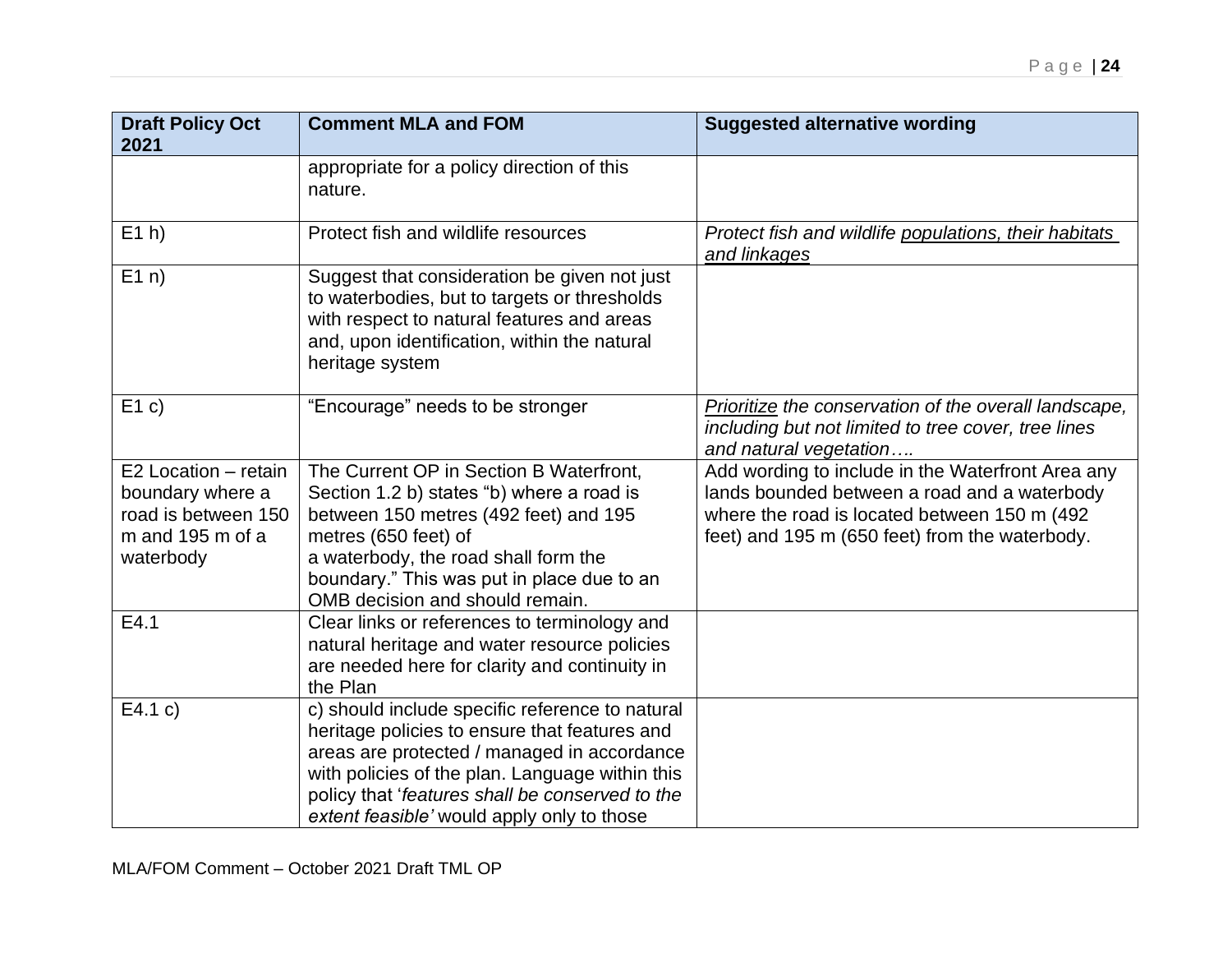| <b>Draft Policy Oct</b><br>2021                 | <b>Comment MLA and FOM</b>                                                                                                                                                                                                                                                                                                                                                                                                                                                                                                                                                                                                                                   | <b>Suggested alternative wording</b>                                                                                                                                                                                                                                                                                                                                                                                                                                                                    |
|-------------------------------------------------|--------------------------------------------------------------------------------------------------------------------------------------------------------------------------------------------------------------------------------------------------------------------------------------------------------------------------------------------------------------------------------------------------------------------------------------------------------------------------------------------------------------------------------------------------------------------------------------------------------------------------------------------------------------|---------------------------------------------------------------------------------------------------------------------------------------------------------------------------------------------------------------------------------------------------------------------------------------------------------------------------------------------------------------------------------------------------------------------------------------------------------------------------------------------------------|
|                                                 | features not protected under other policies of<br>the Plan.                                                                                                                                                                                                                                                                                                                                                                                                                                                                                                                                                                                                  |                                                                                                                                                                                                                                                                                                                                                                                                                                                                                                         |
| E4.1 d                                          | and support for fish habitat and wildlife<br>habitat, among others. Where development<br>occurs in the Waterfront Area, it should<br>enhance and protect, where possible, those<br>qualities that contribute to character."<br>It is recommended that language be refined<br>to make clear that natural heritage features<br>and areas are to be protected and where<br>possible enhanced in accordance with<br>policies of the Plan (e.g., Part D) and that for<br>features not protected under policies of the<br>Plan, the Plan can encourage the<br>identification and implementation of<br>opportunities to protect and where possible<br>enhance them. | It is recommended that reference be made to<br>'natural heritage features and areas' rather than<br>specific features for consistency throughout the<br>Plan.                                                                                                                                                                                                                                                                                                                                           |
| $E4.2.1$ Context -<br>use of<br>"redevelopment" | Redevelopment in Section E appears<br>inconsistent with redevelopment in the<br>M13.5 definitions section. In the Waterfront<br>Area, redevelopment of existing properties<br>represents the majority of development so<br>policy must be clear that this applies to<br>significant alterations or enlargements to<br>existing buildings on existing lots and not just<br>the creation of a new lot, new uses, or new<br>units as outlined in the definitions section in<br>M13.5.                                                                                                                                                                           | E4.6 clarifies that in the Waterfront Area<br>redevelopment includes significant alterations to<br>existing buildings and structures on an existing lot.<br>This is not consistent with the definition in M13.5<br>which defines redevelopment as the creation of a<br>new lot, change in land use, or construction of<br>buildings and structures within communities. The<br>definition in M13.5 should be re-examined to<br>broaden it and ensure consistency with policy for<br>the Waterfront Area. |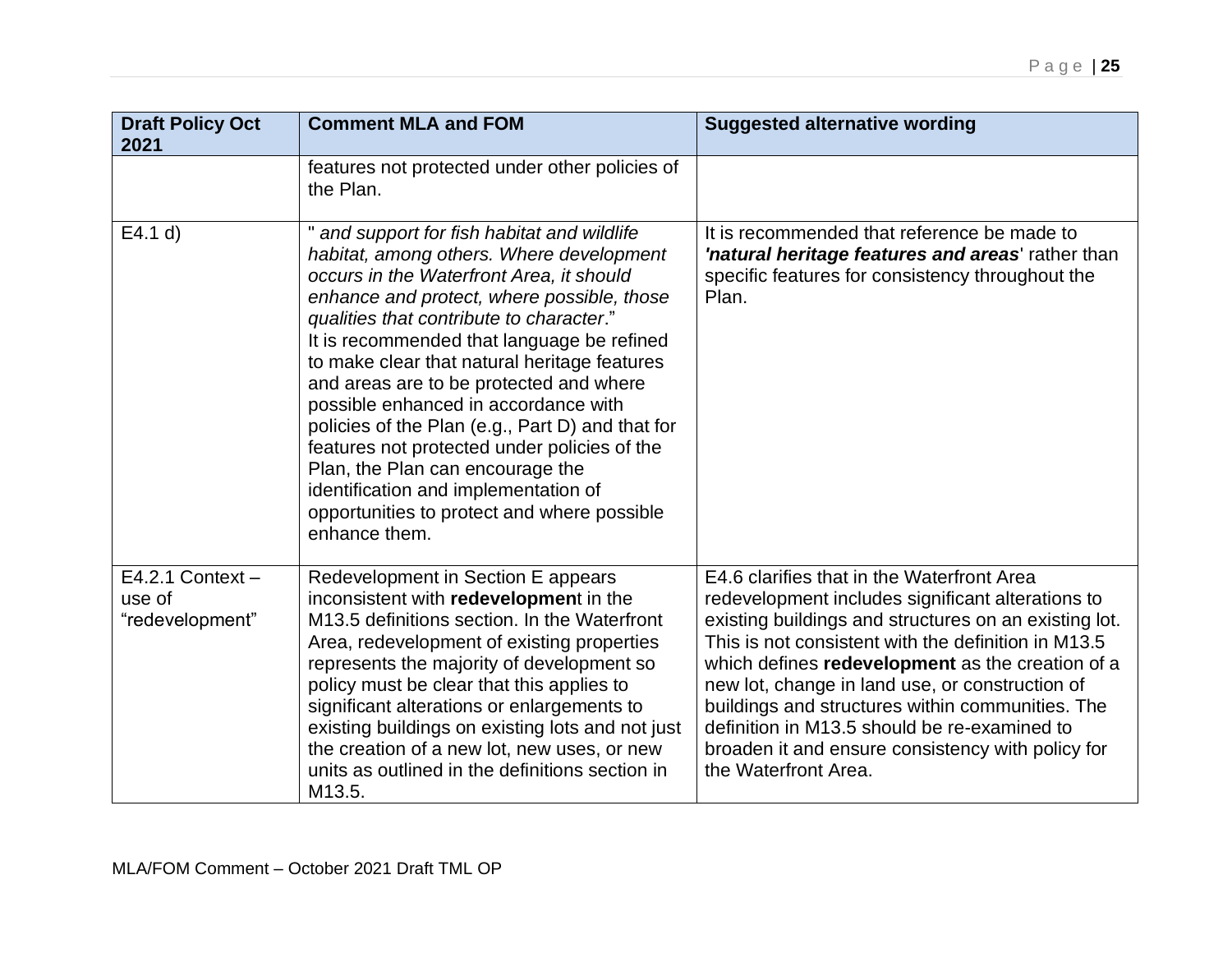| <b>Draft Policy Oct</b><br>2021      | <b>Comment MLA and FOM</b>                                                                                                                                                                                                                                                                                                                              | <b>Suggested alternative wording</b>                                                                                                                                                                                                                                                                                                                                                                                                                                                                                                                                        |
|--------------------------------------|---------------------------------------------------------------------------------------------------------------------------------------------------------------------------------------------------------------------------------------------------------------------------------------------------------------------------------------------------------|-----------------------------------------------------------------------------------------------------------------------------------------------------------------------------------------------------------------------------------------------------------------------------------------------------------------------------------------------------------------------------------------------------------------------------------------------------------------------------------------------------------------------------------------------------------------------------|
| E4.2.2 b)                            | This section states that "the vegetative buffer<br>should stretch across the entire water<br>frontage and be at least 15 metres (49.2 feet)<br>in depth from the normal high water<br>mark and where redevelopment is proposed,<br>the shoreline buffer should be achieved to the<br>extent feasible through ecological<br>enhancement where possible." | Clarify that the vegetative buffer shall stretch<br>across the entire water frontage. FOM/MLA also<br>propose the following change: "where<br>redevelopment is proposed, the shoreline<br>vegetative buffer as it exists shall be protected and<br>retained during redevelopment to the extent<br>feasible."                                                                                                                                                                                                                                                                |
| E4.2.2 g)                            | Policy regarding redevelopment of existing<br>properties should include a direction to<br>improve compliance with current Zoning By-<br>Law provisions as a property is redeveloped.                                                                                                                                                                    | Consider adding policy on this to E4.2.2 g.                                                                                                                                                                                                                                                                                                                                                                                                                                                                                                                                 |
| E4.2.3.2                             | Some of the lakes listed have fairly common<br>names and we have been taken to task over<br>which Bass Lake - would be good to identify<br>where they are $-$ are they all in TML or as per<br>the district list?                                                                                                                                       | Within TML the following lakes are to have<br>causation studies completed                                                                                                                                                                                                                                                                                                                                                                                                                                                                                                   |
| E4.2.3.2 Causation<br><b>Studies</b> | We feel it is reasonable not to permit lot<br>creation while a lake is subject to a causation<br>study and until the completed study identifies<br>that the lake can accommodate further lot<br>creation.                                                                                                                                               | Amend item b) to read "Until such time as a<br>Causation Study for the lakes listed in Section<br>E4.2.3.2 a) is completed which demonstrates<br>additional lot creation is permitted, no new lot<br>creation shall be permitted."<br>Amend item f) to read " Should a Causation Study<br>determine that the primary cause of or principal<br>contributor to the water quality indicator is related<br>to development, additional protection<br>may proceed without negatively impacting water<br>quality or to prohibit or appropriately limit additional<br>development." |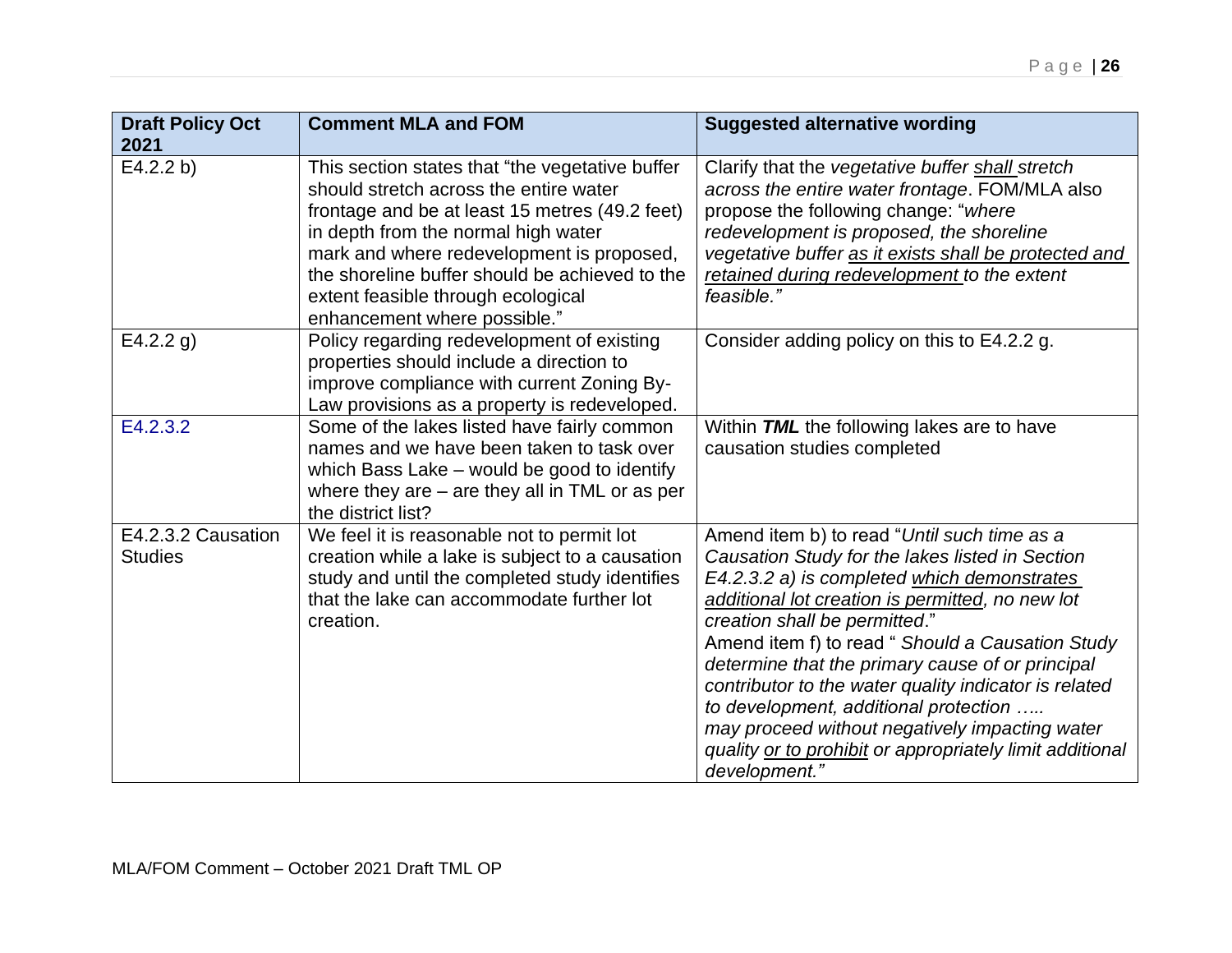| <b>Draft Policy Oct</b><br>2021                      | <b>Comment MLA and FOM</b>                                                                                                                                                                                                                                                                                                                                                                                                                                                                                                                          | <b>Suggested alternative wording</b>                                                                                                                                                                                                                                                                                                                                           |
|------------------------------------------------------|-----------------------------------------------------------------------------------------------------------------------------------------------------------------------------------------------------------------------------------------------------------------------------------------------------------------------------------------------------------------------------------------------------------------------------------------------------------------------------------------------------------------------------------------------------|--------------------------------------------------------------------------------------------------------------------------------------------------------------------------------------------------------------------------------------------------------------------------------------------------------------------------------------------------------------------------------|
| E4.3 Regulations<br><b>Based on Lake</b><br>Category | We support continuation of regulation based<br>on the Township's Lake Category<br>classification system initiated to recognize<br>differing lake character, settlement history<br>and lot development.                                                                                                                                                                                                                                                                                                                                              | Header for Category 2 Lakes on table E4.3 a)<br>should be clarified to read "Medium-sized and/or<br><b>Significantly Developed Lakes and Rivers"</b>                                                                                                                                                                                                                           |
| E4.3 b)                                              | We suggest that more research is needed on<br>this issue. Perhaps a 500 square metre limit<br>is not appropriate in the case of larger lots<br>with increased setback capacity. Percentage<br>of amenity space could be based on a sliding<br>scale specifying permissions for the first 20 m<br>setback, between 20 and 60 m setback and<br>then total lot. If a firepit area less than 20<br>square metres (215.3 square feet) is to be<br>permitted within 20m of the high water mark,<br>each lot should be limited to 1 (one) per<br>property. | We request more detailed research and analysis to<br>ensure percentages are reasonable.                                                                                                                                                                                                                                                                                        |
| $E4.3 d$ ) e) and f)                                 | It should be noted that the shoreline structure<br>provisions apply only to residential properties.<br>Commercial shoreline structures are covered<br>in Section L16                                                                                                                                                                                                                                                                                                                                                                                | It would be clearer to add the word residential to<br>the three categories ie:<br>d) The following special policies apply to residential<br>properties on Category 1 lakes;<br>e) The following special policies apply to residential<br>properties on Category 2 lakes;<br>and<br>f) The following special provisions apply to<br>residential properties on Category 3 lakes. |
| $\overline{E4.4}$ .4 Water                           | Deeded water access for new lot creation is a                                                                                                                                                                                                                                                                                                                                                                                                                                                                                                       | The proposed Transportation Master Plan should                                                                                                                                                                                                                                                                                                                                 |
| <b>Access Lots</b>                                   | difficult policy.<br>We support a thriving marina industry.                                                                                                                                                                                                                                                                                                                                                                                                                                                                                         | be referenced with enabling policy in this section or<br>another.                                                                                                                                                                                                                                                                                                              |
| E4.4.5 Dividing Lots                                 | This provision carries through policy in the                                                                                                                                                                                                                                                                                                                                                                                                                                                                                                        |                                                                                                                                                                                                                                                                                                                                                                                |
| for Existing Uses                                    | current Official Plan. Consideration of                                                                                                                                                                                                                                                                                                                                                                                                                                                                                                             |                                                                                                                                                                                                                                                                                                                                                                                |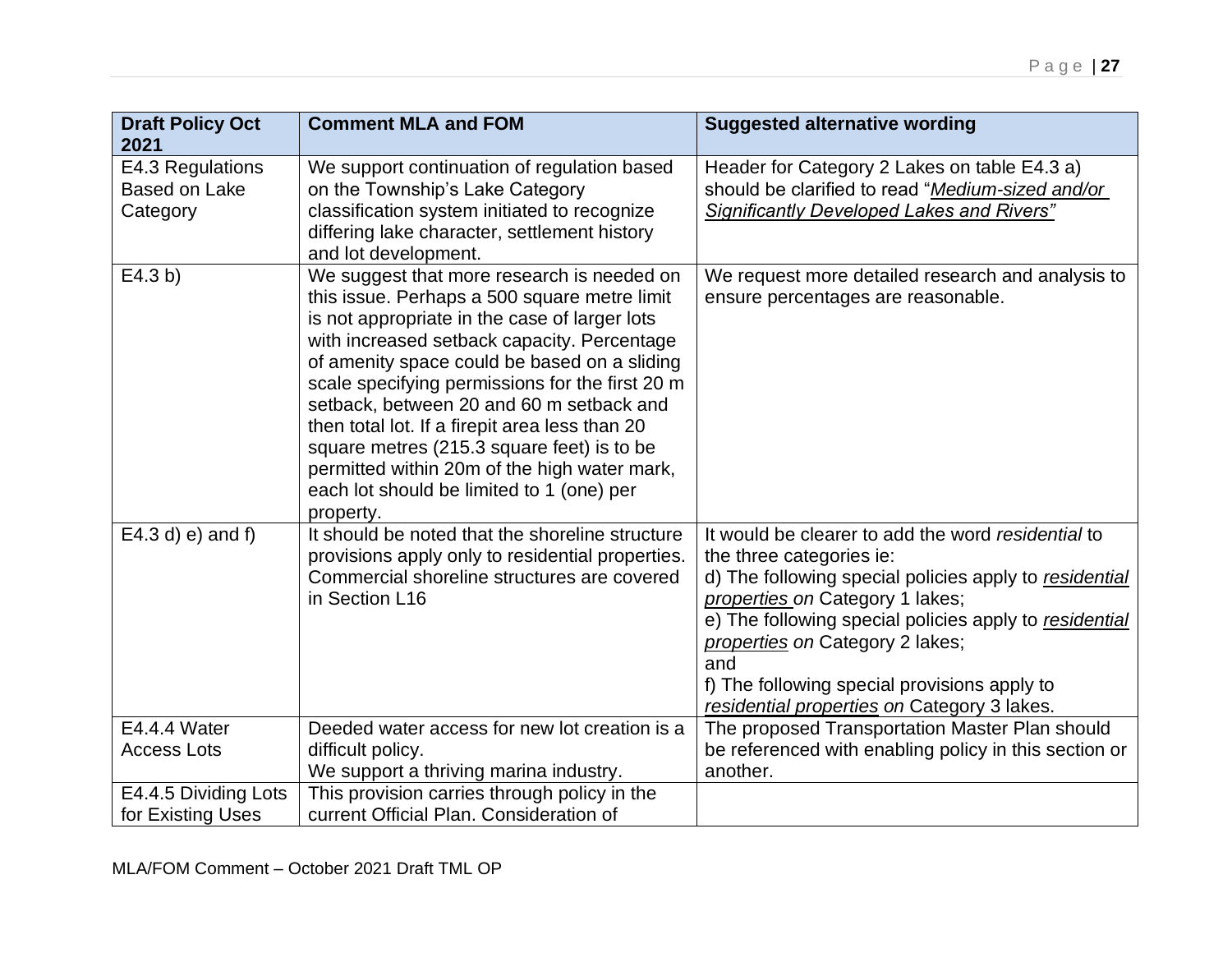| <b>Draft Policy Oct</b><br>2021           | <b>Comment MLA and FOM</b>                                                                                                                                                                                                                                                              | <b>Suggested alternative wording</b>                                                                                                                                                                                                                                                                                                                                                                                                                                                                                                                                                                                                                                                                                                                                                                                                                           |
|-------------------------------------------|-----------------------------------------------------------------------------------------------------------------------------------------------------------------------------------------------------------------------------------------------------------------------------------------|----------------------------------------------------------------------------------------------------------------------------------------------------------------------------------------------------------------------------------------------------------------------------------------------------------------------------------------------------------------------------------------------------------------------------------------------------------------------------------------------------------------------------------------------------------------------------------------------------------------------------------------------------------------------------------------------------------------------------------------------------------------------------------------------------------------------------------------------------------------|
|                                           | restricting habitable building development<br>allowances on the resultant lots is<br>appropriate.                                                                                                                                                                                       |                                                                                                                                                                                                                                                                                                                                                                                                                                                                                                                                                                                                                                                                                                                                                                                                                                                                |
| E 4.5.1 General                           | It is recommended that reference to policies of<br>the plan requiring an EIS for development or site<br>alteration within or adjacent to natural heritage<br>features and areas will be required and reference<br>to those policies be included here for continuity<br>within the Plan. |                                                                                                                                                                                                                                                                                                                                                                                                                                                                                                                                                                                                                                                                                                                                                                                                                                                                |
| E4.5.2 Existing<br><b>Undersized Lots</b> | Wording gives rise to confusion about<br>definition of "undersized."                                                                                                                                                                                                                    | Add a definition of "undersized"                                                                                                                                                                                                                                                                                                                                                                                                                                                                                                                                                                                                                                                                                                                                                                                                                               |
| E4.5.3 Islands Less<br>than 0.8 ha        | Current OP prohibits development, unless an<br>island is just slightly less than 0.8 ha. We<br>support carrying forward those provisions.                                                                                                                                               | Consider returning to existing provisions: Due to<br>concerns of character, visual impact,<br>environmental impact, access, and service<br>provision, islands less than 0.8 hectares (2 acres)<br>shall not be developed for residential purposes and<br>shall be limited to a picnic shelter and a dock, or<br>existing development as of the date of adoption of<br>this Plan. Where development is being considered<br>for islands slightly less than 0.8 hectares (2 acres)<br>in size, the following matters shall be examined in<br>an Environmental Impact Study accompanying a<br>Zoning By-law Amendment application:<br>a) retention of tree cover;<br>b) protection of critical fish and wildlife habitat;<br>c) adequate soil depth and site suitability for a<br>septic system;<br>d) satisfactory long-term access and service<br>delivery; and, |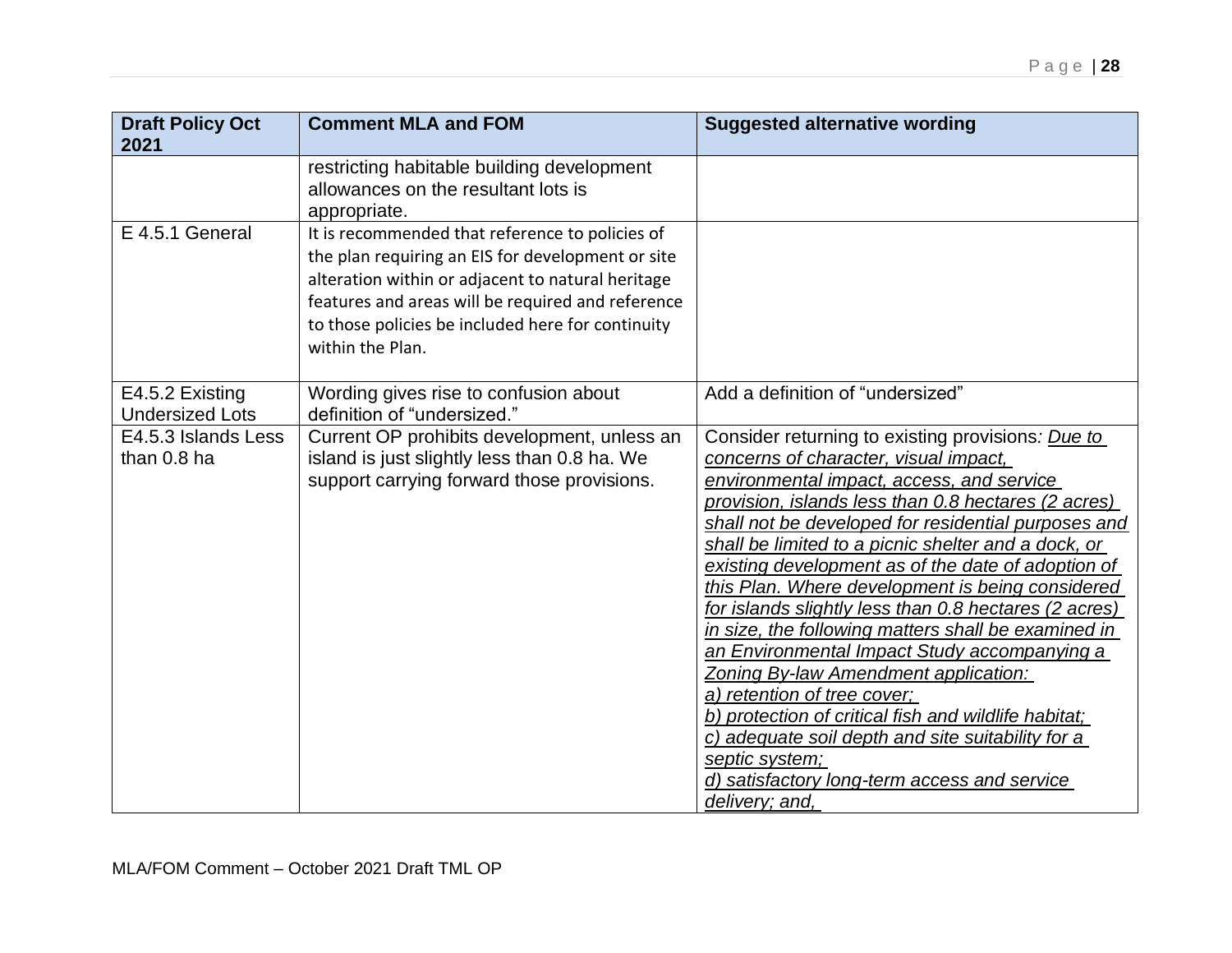| <b>Draft Policy Oct</b><br>2021      | <b>Comment MLA and FOM</b>                                                                                                                                                                                                                                                             | <b>Suggested alternative wording</b>                                                                                                                                                                                                                                    |
|--------------------------------------|----------------------------------------------------------------------------------------------------------------------------------------------------------------------------------------------------------------------------------------------------------------------------------------|-------------------------------------------------------------------------------------------------------------------------------------------------------------------------------------------------------------------------------------------------------------------------|
|                                      |                                                                                                                                                                                                                                                                                        | e) subdued visual impact and appropriate location<br>of building envelopes.                                                                                                                                                                                             |
| E4.5.4 ii)                           | Blasting is not noted                                                                                                                                                                                                                                                                  | Add blasting discouraged or limited                                                                                                                                                                                                                                     |
| E 4.5.4.iii)                         | For lots with steep slopes >40%, an<br>Environmental Impact Study for development<br>that addresses specific mitigation measures<br>shall be required<br>There are limitations to development on steep<br>slopes. This policy is enabling not directing<br>development away from them. | Development will be discouraged on lots, or the<br>portion of lots with steep slopes<br>An engineering and environmental impact<br>assessment will be required to identify building and<br>servicing requirements to reduce tree removal,<br>blasting and visual impact |
|                                      |                                                                                                                                                                                                                                                                                        |                                                                                                                                                                                                                                                                         |
| E4.5.5 Existing Lots on              | This policy was included in previous drafts and is                                                                                                                                                                                                                                     | Reinstate policy discouraging and limiting development                                                                                                                                                                                                                  |
| <b>Small Remote Lakes</b>            | now omitted.                                                                                                                                                                                                                                                                           | on small remote lakes as in Section B.17 of current OP                                                                                                                                                                                                                  |
| E4.6 Policies on<br>Redevelopment on |                                                                                                                                                                                                                                                                                        | Remove the word "Policies" in title as all sections<br>include policies.                                                                                                                                                                                                |
| <b>Existing Lots</b>                 |                                                                                                                                                                                                                                                                                        |                                                                                                                                                                                                                                                                         |
| E4.6                                 | Definition of redevelopment is good.                                                                                                                                                                                                                                                   | Retention of natural shoreline and re-naturalization<br>of shoreline should be mentioned.                                                                                                                                                                               |
| E4.6                                 | Where current Zoning By-law standards are<br>exceeded, redevelopment should be<br>encouraged to comply with current standards.                                                                                                                                                         | Add encouragement to redevelop closer to current<br>standards.                                                                                                                                                                                                          |
| E4.7.1 Waterfront                    | While there is mention of landscaping through                                                                                                                                                                                                                                          | Consider adding similar provision to those for                                                                                                                                                                                                                          |
| Landings                             | Site Plan Control, Waterfront Landings policy                                                                                                                                                                                                                                          | marinas: A sufficiently sized natural buffer to                                                                                                                                                                                                                         |
|                                      | should include being buffered from<br>neighbouring properties.                                                                                                                                                                                                                         | ensure compatibility with adjacent residential uses.                                                                                                                                                                                                                    |
| E4.7.2 b)                            | Two car parking spaces are an appropriate                                                                                                                                                                                                                                              | Consider reducing boat slip requirement to 1 boat                                                                                                                                                                                                                       |
|                                      | minimum per property accessed. Perhaps                                                                                                                                                                                                                                                 | slip be provided per water access lot on a property                                                                                                                                                                                                                     |
|                                      | one boat slip would be sufficient.                                                                                                                                                                                                                                                     | that is used as an individual water access point.                                                                                                                                                                                                                       |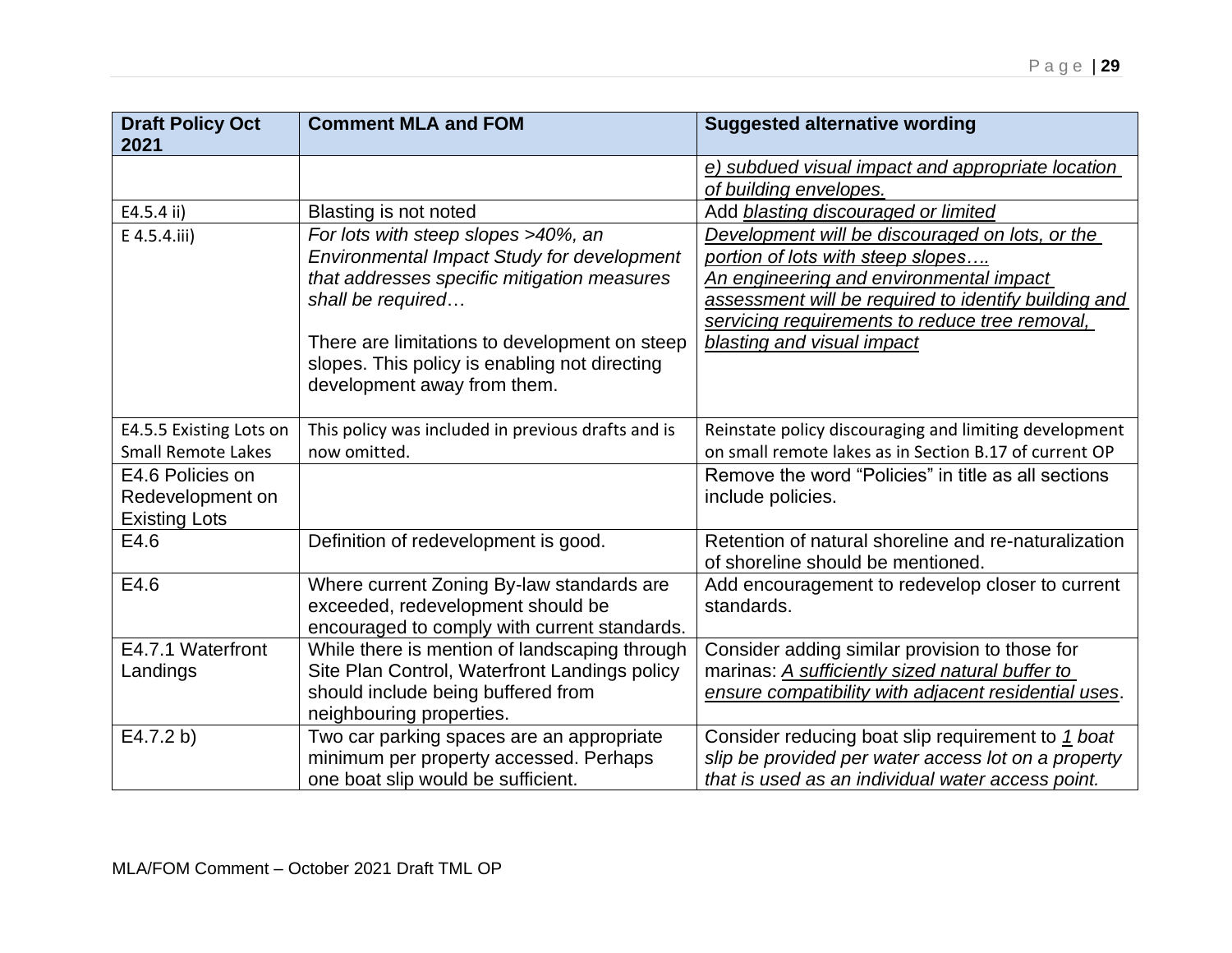| <b>Draft Policy Oct</b><br>2021                 | <b>Comment MLA and FOM</b>                                                                                                                                                                                                                                                             | <b>Suggested alternative wording</b>                                                                                                                                                                        |
|-------------------------------------------------|----------------------------------------------------------------------------------------------------------------------------------------------------------------------------------------------------------------------------------------------------------------------------------------|-------------------------------------------------------------------------------------------------------------------------------------------------------------------------------------------------------------|
| E4.8 Marina<br>Development and<br>Redevelopment | We support a thriving marina industry. We<br>support policy that encourages marinas'<br>viability.                                                                                                                                                                                     | In order to encourage the retention of marina<br>operations, FOM/MLA suggest including wording to<br>the effect that any application to downzone or re-<br>zone a marina should only occur at the time of a |
|                                                 | There are no siting criteria for new marinas.<br>They should not be located in wetlands or<br>shallow bays                                                                                                                                                                             | comprehensive review or some other Township-<br>wide planning process such as the Transportation<br>Master Plan process.                                                                                    |
| E4.9 Waterfront<br>Contractors                  | In f) The use shall be located within<br>waterfront Communities where the use can<br>be operated in a manner that is compatible<br>with the neighboring uses, using the word<br>Communities may be confusing as<br>Community Areas comprise another section<br>of the Official Plan.   | Replace waterfront Communities with waterfront<br>areas                                                                                                                                                     |
| E4.10 Flood<br>hazards<br>a)                    | Conservation Authorities have policies for<br>redevelopment in hazardous sites that could<br>provide more guidance here                                                                                                                                                                |                                                                                                                                                                                                             |
| E4.11 Boating<br>Impact<br>Assessments b) ii    | The historic level of boat traffic in the area in<br>the period of time that these assessment<br>have been required                                                                                                                                                                    | Should be plural <b>assessments</b>                                                                                                                                                                         |
| E4.12 Purpose of<br><b>Setbacks</b>             | In the case of properties with two distinct lake<br>frontages on both sides, consideration should<br>be given to appropriate setbacks on both<br>shores.                                                                                                                               | Add reference to equivalent setbacks on properties<br>with two water frontages on both frontages.                                                                                                           |
| <b>E5 Site Alteration</b>                       | In accordance with the PPS, site alteration is<br>not permitted on lands adjacent to significant<br>features unless 'no negative impact' on the<br>natural feature(s) and their ecological<br>functions is demonstrated. Applicable to<br>Ecoregion 5E and the Township, this includes | Consider a sliding scale and sample site plans in<br>the updated by-law to illustrate how site alteration<br>will work on a variety of lot sizes and<br>configurations.                                     |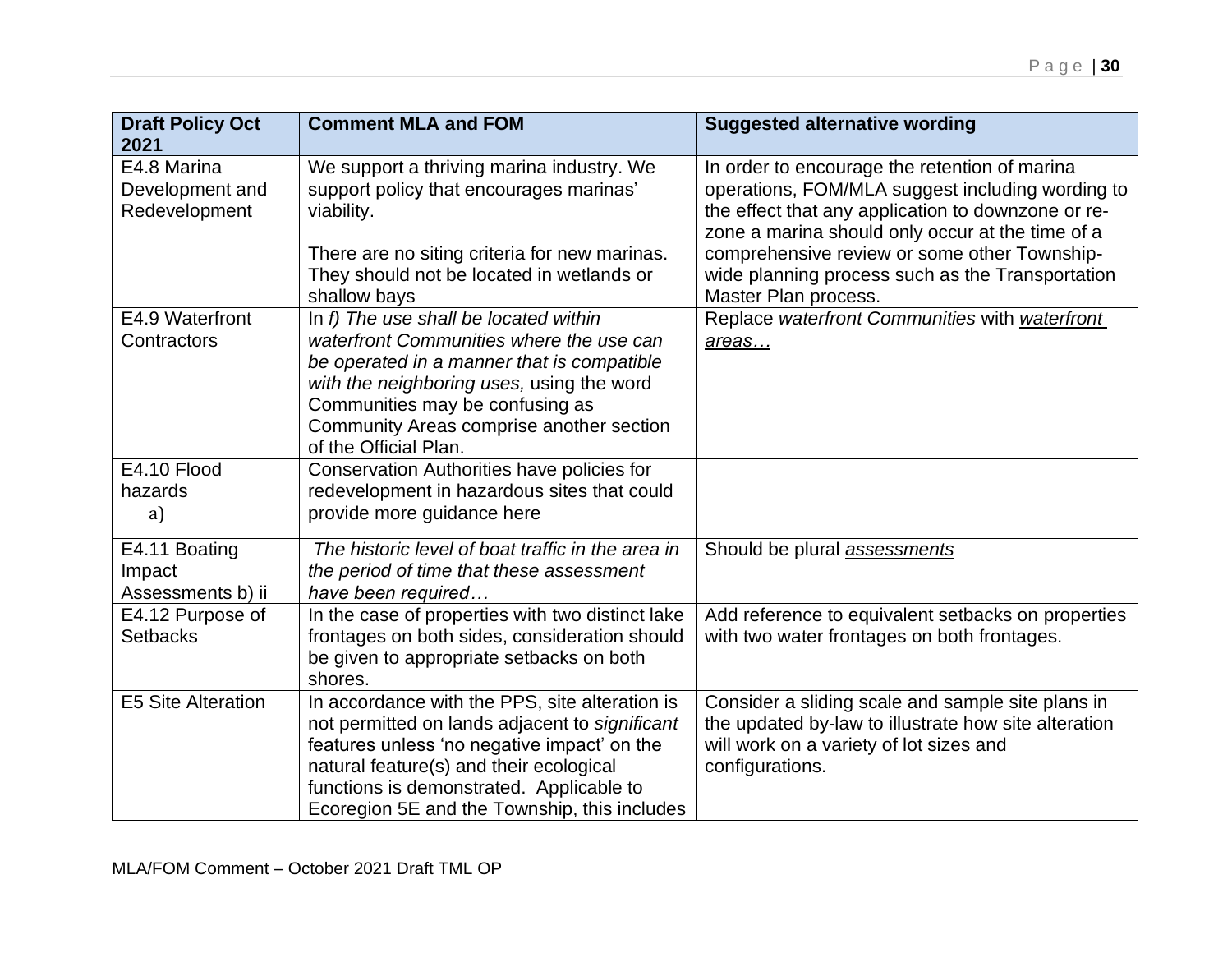| <b>Draft Policy Oct</b><br>2021                    | <b>Comment MLA and FOM</b>                                                                                                                                                                          | <b>Suggested alternative wording</b>                                                                                                            |
|----------------------------------------------------|-----------------------------------------------------------------------------------------------------------------------------------------------------------------------------------------------------|-------------------------------------------------------------------------------------------------------------------------------------------------|
|                                                    | significant wetlands, significant wildlife habitat<br>and significant areas of natural and scientific<br>interest.<br>It is recommended that the this be captured in<br>the site alteration by-law. |                                                                                                                                                 |
| E5 b)                                              | The Site Alteration By-law and the Site Plan<br>Control By-law are to both be updated.                                                                                                              | Add reference to Site Plan Control By-Law.                                                                                                      |
| E6a)                                               | Recommend that Impact on natural heritage<br>features and areas be included in the list of<br>considerations                                                                                        |                                                                                                                                                 |
| E6 Varying Zone<br>Standards b)                    | References further considerations for minor<br>variances. We believe these should also be<br>considered for Zoning By-Law exemptions.                                                               | Consider extending these considerations to<br>applications for Zoning By-Law exemptions.                                                        |
| E7 Site Plan Control                               | Building elevation drawings are integral to<br>decision-making.                                                                                                                                     | Add to b) i "Appropriate location of buildings<br>(based on submitted building elevation drawings),<br>structures and sewage disposal systems;" |
| E7 b) i)(should be<br>iii)                         | Native tree cover and vegetation on the lot<br>should be protected as well as maintained                                                                                                            | protection and maintenance or establishment                                                                                                     |
| E7 c) monitoring                                   | Long term monitoring for compliance is an<br>excellent requirement, but must be<br>straightforward enough not to incur an<br>unreasonable cost for a property owner.                                |                                                                                                                                                 |
| <b>E9 Recreational</b><br><b>Carrying Capacity</b> | FOM/MLA believe RCC can be a useful tool<br>and the associated importance of waterways<br>and water access should be considered as<br>the Transportation Master Plan is developed.                  | Add linkage to Transportation Master Plan.                                                                                                      |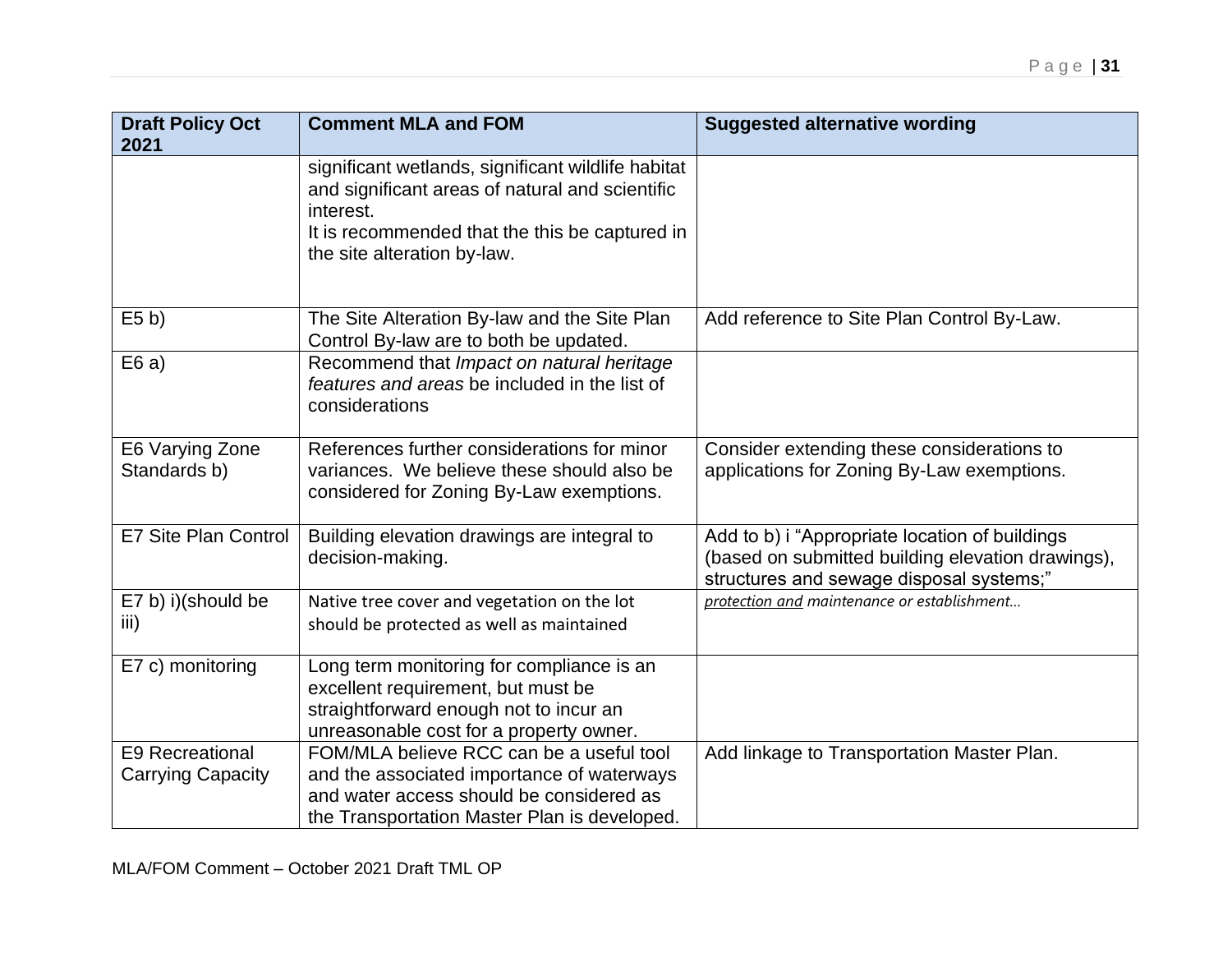| <b>Draft Policy Oct</b><br>2021                      | <b>Comment MLA and FOM</b>                                                                                                                                                                                                                                                                                                                                                                             | <b>Suggested alternative wording</b>                                                                                                                                                                                                                                                                                                                                                                                                                               |
|------------------------------------------------------|--------------------------------------------------------------------------------------------------------------------------------------------------------------------------------------------------------------------------------------------------------------------------------------------------------------------------------------------------------------------------------------------------------|--------------------------------------------------------------------------------------------------------------------------------------------------------------------------------------------------------------------------------------------------------------------------------------------------------------------------------------------------------------------------------------------------------------------------------------------------------------------|
| E <sub>10.3</sub>                                    | It would be helpful to reference the date of the<br>lake plan that was relied upon to establish the<br>policy consideration                                                                                                                                                                                                                                                                            |                                                                                                                                                                                                                                                                                                                                                                                                                                                                    |
|                                                      |                                                                                                                                                                                                                                                                                                                                                                                                        |                                                                                                                                                                                                                                                                                                                                                                                                                                                                    |
| Part F:<br><b>Commercial</b><br><b>Accommodation</b> | Please see redline draft of Part F attached,<br>together with comments in green.                                                                                                                                                                                                                                                                                                                       |                                                                                                                                                                                                                                                                                                                                                                                                                                                                    |
| F3.2 d) Density of<br><b>Resort Development</b>      | FOM/MLA recommend adding density<br>restrictions based on lake frontage and<br>acreage similar to those in Seguin Township.<br>As in the Minett OPA, we suggest density<br>should be dealt with in the Official Plan, and<br>not be deferred to the implementing Zoning<br>By-law.                                                                                                                     | Tourist commercial development may be permitted<br>up to a maximum of one accommodation unit per 6<br>metres (20 feet) of total resort frontage on the<br>waterbody and maximum density shall not exceed<br>10 units per hectare (4 units per acre) where a unit<br>is defined as a rental cottage, villa or room in a<br>hotel, motel, lodge or similar arrangement of units<br>and each unit shall not exceed 79 square meters<br>$(850 \text{ sq } \text{ft}).$ |
| F3.3.1 Definitions                                   | We recommend certain definitions contained<br>in the Minett OPA be carried through for<br>clarity and consistency. We also suggest that<br>definitions be added for "Permanent dwelling<br>unit" and "Seasonal dwelling unit" in light of<br>experience with recent LPAT decisions.                                                                                                                    | Reference definitions of "Unit" and "Unit Owner" in<br>the Minett OPA.<br>Reference current TML ZBL definition of "Gross"<br>Floor Area".                                                                                                                                                                                                                                                                                                                          |
| F3.3.2b) Use<br><b>Restrictions</b>                  | We recommend carrying through the<br>language from Sections C1.6.1.8, C1.6.2.8<br>and the preamble of Section C1.9 of the<br>Minett OPA regarding commercial use and<br>maintenance being more fully set out in the<br>implementing Zoning By-law and/or Site Plan<br>Agreements, Condominium Agreements and<br>the Conditions of Condominium Description.<br>We suggest that the rules set out in the |                                                                                                                                                                                                                                                                                                                                                                                                                                                                    |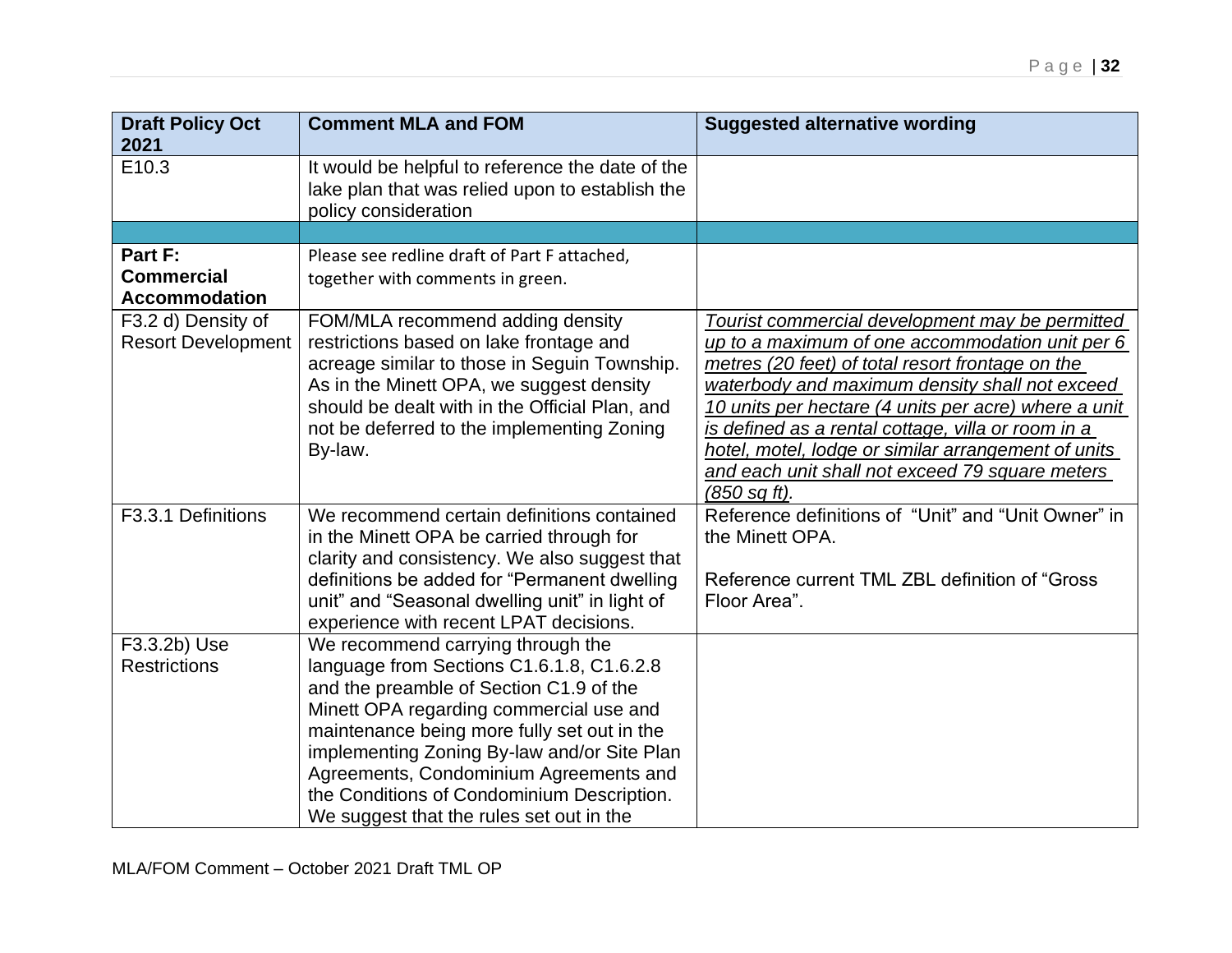| <b>Draft Policy Oct</b>    | <b>Comment MLA and FOM</b>                       | <b>Suggested alternative wording</b>               |
|----------------------------|--------------------------------------------------|----------------------------------------------------|
| 2021                       |                                                  |                                                    |
|                            | Official Plan are not intended to be a           |                                                    |
|                            | complete code.                                   |                                                    |
| F3.3.2b) Additional        | We suggest that certain of the rules regarding   | Consider adding provisions relating to rules       |
| Requirements               | condominium ownership set out in Sections        | regarding resort commercial accommodation units:   |
|                            | C1.9A.f) and C1.9C of the Minett OPA be          | having access to all of the amenities, operated by |
|                            | carried through.                                 | central management on-site, be included in a       |
|                            |                                                  | compulsory rental program, not be accessible to    |
|                            |                                                  | the Unit Owner when the resort is closed and       |
|                            |                                                  | participate in a mandatory furniture, fixtures and |
|                            |                                                  | equipment program, etc.                            |
| F3.3.2.1 e) Resort is      | We strongly recommend deleting subsection        | Consider deleting subsection e) or inserting the   |
| Open Year Round            | F3.3.2.1 e), or, at the very least, including an | words up to a maximum of * weeks per year".        |
|                            | upper limit on the number of weeks that a        |                                                    |
|                            | Unit Owner may occupy a Unit in any given        |                                                    |
|                            | year. We have knowledge that this language       |                                                    |
|                            | is included in the Minett OPA, but we have       |                                                    |
|                            | fewer concerns with Minett for a variety of      |                                                    |
|                            | reasons, including that it will be on municipal  |                                                    |
|                            | services. The concern is that a Unit Owner       |                                                    |
|                            | may occupy their Unit far in excess of 26        |                                                    |
|                            | weeks per year (and up to 52 weeks), which       |                                                    |
|                            | appears residential and not commercial.          |                                                    |
| F3.3.2.2 e) Resort is      | Same comment as in F3.3.2.1 e) above             | Either delete or insert wording as per above       |
| Not Open Year              |                                                  |                                                    |
| Round                      |                                                  |                                                    |
| F3.4.1 a) New and          | With the significant amount of unused or         | Consider adding: Notwithstanding the foregoing,    |
| Expanding                  | underutilized resort commercial lands within     | any conversion of a property not zoned resort      |
| Commercial                 | the Township and economic studies                | commercial to resort commercial shall only be      |
| <b>Resorts-Application</b> | confirming that additional resort commercial     | permitted at the time of a comprehensive review by |
| Requirements               | lands will not be required for many years, as    | the Township. In addition, any property zoned as a |
|                            | per the BLG letter attached, we recommend        |                                                    |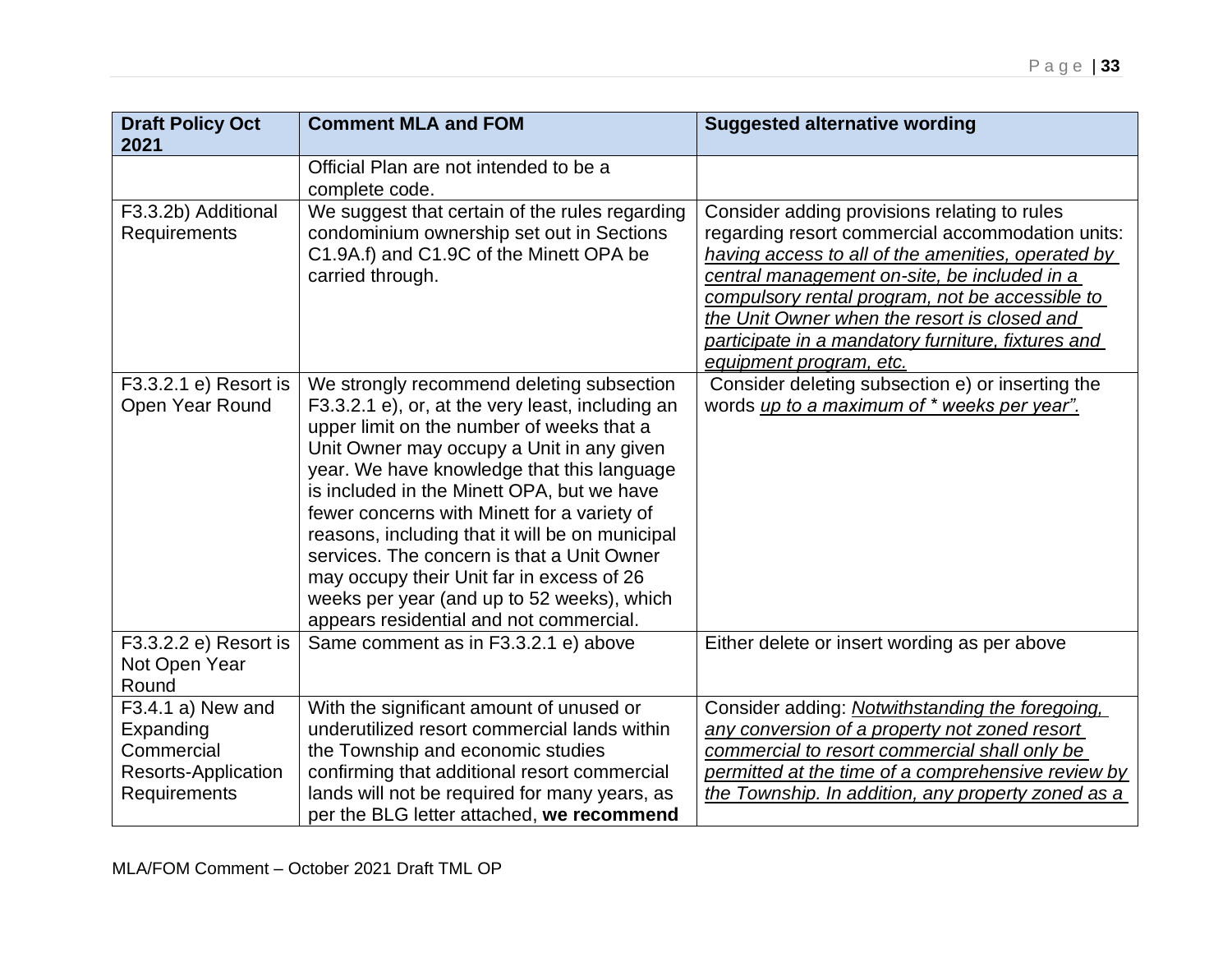| <b>Comment MLA and FOM</b>                | <b>Suggested alternative wording</b>                                                                                                                                                                                                                                                                                                                                                                                                                                                                                                                                                                                                                                                                                                                                                               |
|-------------------------------------------|----------------------------------------------------------------------------------------------------------------------------------------------------------------------------------------------------------------------------------------------------------------------------------------------------------------------------------------------------------------------------------------------------------------------------------------------------------------------------------------------------------------------------------------------------------------------------------------------------------------------------------------------------------------------------------------------------------------------------------------------------------------------------------------------------|
|                                           | marina or primarily as a marina shall be prohibited                                                                                                                                                                                                                                                                                                                                                                                                                                                                                                                                                                                                                                                                                                                                                |
| commercial designation only be            | from being converted to resort commercial use.                                                                                                                                                                                                                                                                                                                                                                                                                                                                                                                                                                                                                                                                                                                                                     |
| considered at the time of a comprehensive |                                                                                                                                                                                                                                                                                                                                                                                                                                                                                                                                                                                                                                                                                                                                                                                                    |
| review. This allows much more municipal   |                                                                                                                                                                                                                                                                                                                                                                                                                                                                                                                                                                                                                                                                                                                                                                                                    |
|                                           |                                                                                                                                                                                                                                                                                                                                                                                                                                                                                                                                                                                                                                                                                                                                                                                                    |
|                                           |                                                                                                                                                                                                                                                                                                                                                                                                                                                                                                                                                                                                                                                                                                                                                                                                    |
|                                           |                                                                                                                                                                                                                                                                                                                                                                                                                                                                                                                                                                                                                                                                                                                                                                                                    |
|                                           |                                                                                                                                                                                                                                                                                                                                                                                                                                                                                                                                                                                                                                                                                                                                                                                                    |
|                                           |                                                                                                                                                                                                                                                                                                                                                                                                                                                                                                                                                                                                                                                                                                                                                                                                    |
| new water access lots, marinas are a      |                                                                                                                                                                                                                                                                                                                                                                                                                                                                                                                                                                                                                                                                                                                                                                                                    |
| valuable resource and the conversion of   |                                                                                                                                                                                                                                                                                                                                                                                                                                                                                                                                                                                                                                                                                                                                                                                                    |
|                                           |                                                                                                                                                                                                                                                                                                                                                                                                                                                                                                                                                                                                                                                                                                                                                                                                    |
|                                           |                                                                                                                                                                                                                                                                                                                                                                                                                                                                                                                                                                                                                                                                                                                                                                                                    |
|                                           |                                                                                                                                                                                                                                                                                                                                                                                                                                                                                                                                                                                                                                                                                                                                                                                                    |
|                                           |                                                                                                                                                                                                                                                                                                                                                                                                                                                                                                                                                                                                                                                                                                                                                                                                    |
| need for additional commercial resort     |                                                                                                                                                                                                                                                                                                                                                                                                                                                                                                                                                                                                                                                                                                                                                                                                    |
| accommodation.                            |                                                                                                                                                                                                                                                                                                                                                                                                                                                                                                                                                                                                                                                                                                                                                                                                    |
| The current OP in Section B11.16 contains | See Current OP section B11.16                                                                                                                                                                                                                                                                                                                                                                                                                                                                                                                                                                                                                                                                                                                                                                      |
|                                           | New and expanding resorts shall meet the                                                                                                                                                                                                                                                                                                                                                                                                                                                                                                                                                                                                                                                                                                                                                           |
|                                           | following minimum lot and siting                                                                                                                                                                                                                                                                                                                                                                                                                                                                                                                                                                                                                                                                                                                                                                   |
|                                           | requirements:<br>a) generous amount of open space;                                                                                                                                                                                                                                                                                                                                                                                                                                                                                                                                                                                                                                                                                                                                                 |
|                                           | b) on a mainland property;                                                                                                                                                                                                                                                                                                                                                                                                                                                                                                                                                                                                                                                                                                                                                                         |
| and water frontage to 200 metres.         | c) a lot area of 2 hectares (We suggest                                                                                                                                                                                                                                                                                                                                                                                                                                                                                                                                                                                                                                                                                                                                                            |
|                                           | increasing this to 3 ha);                                                                                                                                                                                                                                                                                                                                                                                                                                                                                                                                                                                                                                                                                                                                                                          |
|                                           | d) on appropriate water supply and sanitary                                                                                                                                                                                                                                                                                                                                                                                                                                                                                                                                                                                                                                                                                                                                                        |
|                                           | sewage disposal systems;                                                                                                                                                                                                                                                                                                                                                                                                                                                                                                                                                                                                                                                                                                                                                                           |
|                                           | e) a water frontage of 150 metres (We suggest<br>increasing this to 200m); and,                                                                                                                                                                                                                                                                                                                                                                                                                                                                                                                                                                                                                                                                                                                    |
|                                           | that rezoning of land to the resort<br>control over new resort development, using a<br>strategic approach (as opposed to a<br>piecemeal approach, as applications are<br>submitted). Due to issues concerning parking<br>and water access regarding water<br>access/island properties and the creation of<br>marinas to other uses should be prohibited.<br>Notwithstanding the preceding comment, we<br>are very supportive of the new application<br>requirement provisions in F3.4.1, particularly<br>item a), which requires demonstration of the<br>excellent provisions regarding minimum lot<br>and siting requirements for new resorts that<br>we recommend be carried forward to this OP<br>for new (if permitted) and expanding resorts.<br>We suggest increasing lot size to 3 hectares |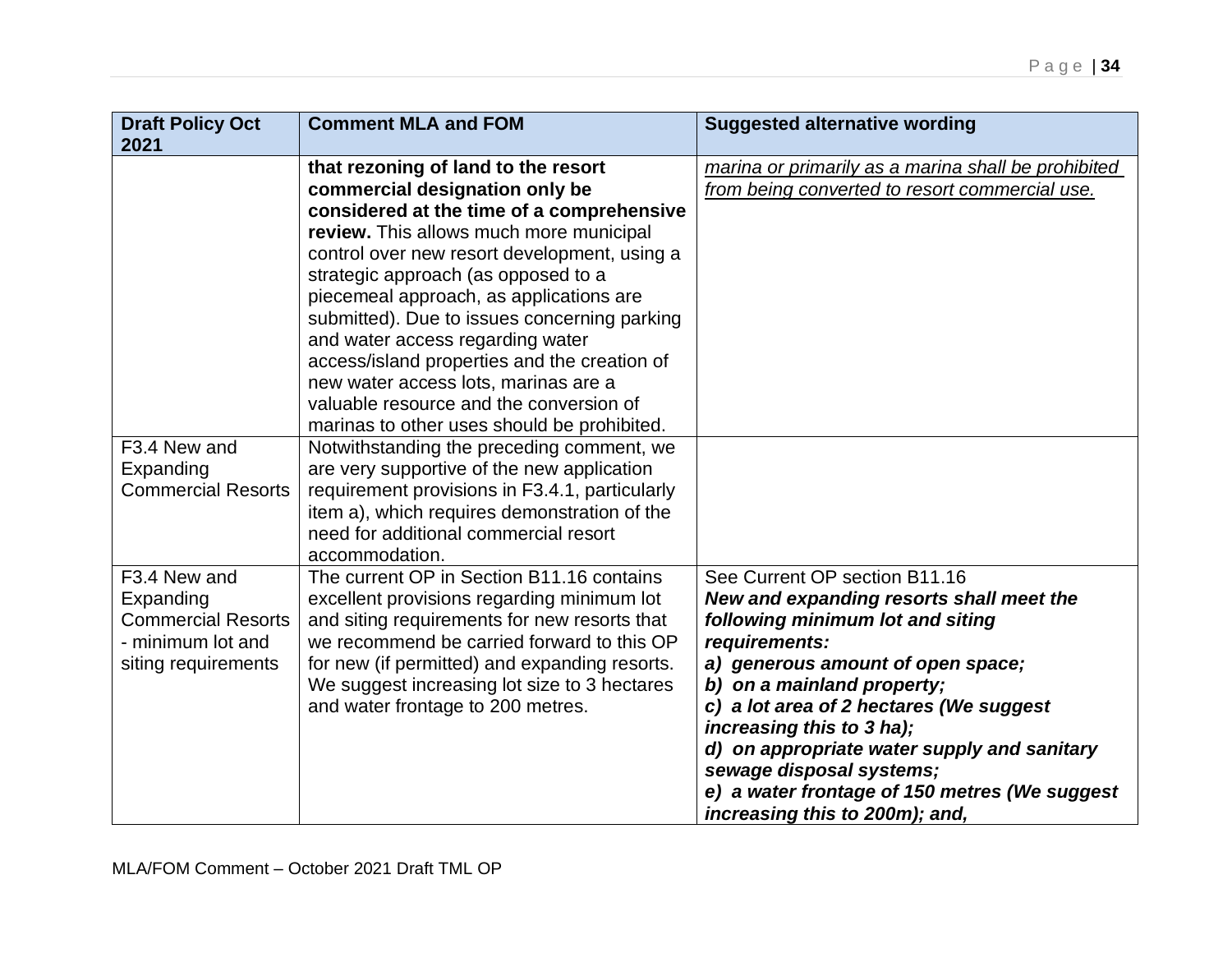| <b>Draft Policy Oct</b><br>2021                                                                      | <b>Comment MLA and FOM</b>                                                                                                                                                                                                                                                                                                     | <b>Suggested alternative wording</b>                                                                                                                                                                                                                                                                                                                      |
|------------------------------------------------------------------------------------------------------|--------------------------------------------------------------------------------------------------------------------------------------------------------------------------------------------------------------------------------------------------------------------------------------------------------------------------------|-----------------------------------------------------------------------------------------------------------------------------------------------------------------------------------------------------------------------------------------------------------------------------------------------------------------------------------------------------------|
|                                                                                                      |                                                                                                                                                                                                                                                                                                                                | f) a natural buffer to ensure compatibility with<br>adjacent residential uses.                                                                                                                                                                                                                                                                            |
| $F$ 3.4.1 c)                                                                                         | There should be one place in the plan where<br>the requirements of the studies to be<br>undertaken and issues to be assessed are<br>outlined so that there are no omissions – for<br>example storm water management and<br>sanitary servicing studies are not mentioned<br>yet one would expect that they would be<br>required |                                                                                                                                                                                                                                                                                                                                                           |
| F3.4.2 a) Resort<br>Development<br>Requirements                                                      | We suggest that similar requirements to that<br>contained in Section C1.7 of the Minett OPA<br>be included.                                                                                                                                                                                                                    | This would include a development phasing plan,<br>development agreement and site plan control,<br>specifying, among other things, percentage resort<br>commercial accommodation units versus<br>commercial and retail space and recreational<br>amenities, phasing, and appropriate plans, studies<br>and other matters.                                  |
| F3.4.2e) ii)                                                                                         | Carry through provision in current OP that<br>height not exceed the natural treeline. We<br>also suggest that the language in Section<br>C1.4.2.3b) of the Minett OPA be used. The<br>maximum 14 m height restriction applies<br>elsewhere in the Township, except Minett.                                                     | Be of a low-rise built form that in no case exceeds<br>14 meters (including mechanical equipment) and<br>the existing tree canopy and respects the character<br>and scale of buildings of the past and is<br>appropriate to its setting and terrain. [delete: with-<br>maximum height being further defined in the<br><i>implementing Zoning By-law.]</i> |
| F3.7 Condominium<br><b>Resort Ceases to</b><br><b>Carry On Business</b><br>[Consider<br>reinstating] | The OP working group recommended, and<br>FOM/MLA agree, that this policy concerning<br>resorts that cease to carry on business<br>should be carried through. Reference is made<br>to Section B11.11 in the current OP.                                                                                                         | Carry through wording in current OP as follows:<br>Where a resort that includes condominium units<br>substantially ceases to carry on business, the<br>following policies shall apply:<br>a) the owners of the condominium units may.<br>through a centralized management, continue<br>to operate the units as part of a tourist                          |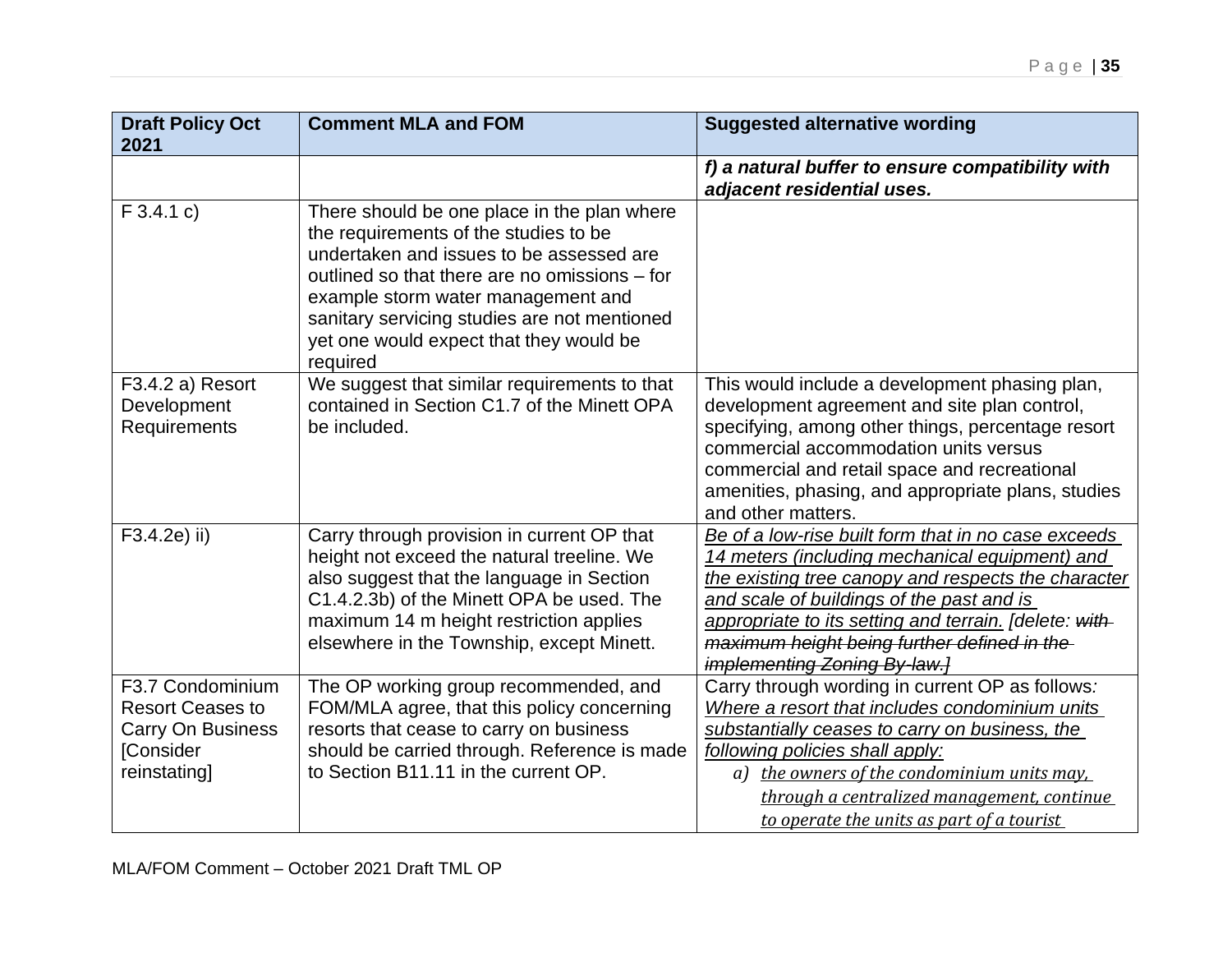| <b>Draft Policy Oct</b><br>2021                | <b>Comment MLA and FOM</b>                                                                                                                                                                                                                                                      | <b>Suggested alternative wording</b>                                                                                                                                                                                                                                                                                                                                                                                                                                                                                                                                                                                                                                                                                                                                                   |
|------------------------------------------------|---------------------------------------------------------------------------------------------------------------------------------------------------------------------------------------------------------------------------------------------------------------------------------|----------------------------------------------------------------------------------------------------------------------------------------------------------------------------------------------------------------------------------------------------------------------------------------------------------------------------------------------------------------------------------------------------------------------------------------------------------------------------------------------------------------------------------------------------------------------------------------------------------------------------------------------------------------------------------------------------------------------------------------------------------------------------------------|
|                                                |                                                                                                                                                                                                                                                                                 | commercial resort in accordance with the<br>policies detailed in Section 11.11 and any and<br>all agreements registered on title;<br>b) in the event that the condominium units are<br>unable to be operated as part of a tourist<br>commercial resort, use of the units shall cease<br>until it is possible to operate them as such;<br>conversion of the tourist commercial resort use<br>c <sub>l</sub><br>to residential use shall not be permitted; and,<br>d) the owners of all lands comprising the resort of<br>which the condominium units form a part shall<br>be considered partners with the condominium<br>unit owners in the resort and actions that<br>would derogate from the operation of the lands<br>as a viable tourist commercial resort shall be<br>discouraged. |
| F4 Short Term<br>Rentals                       | We support policy on this issue as the Altus<br>Report noted that this this segment is<br>expected to grow faster than conventional<br>resort accommodation and it needs to be<br>managed to mitigate impacts on residents<br>and other commercial accommodation<br>businesses. | Suggest for clarity to insert parentheses in b): The<br>Township shall explore regulatory options of short-<br>term private cottage rentals for commercial<br>purposes (as distinguished from occasional rental<br>of residential cottage properties) through licensing,<br>zoning by-laws or other identified tools.                                                                                                                                                                                                                                                                                                                                                                                                                                                                  |
|                                                |                                                                                                                                                                                                                                                                                 |                                                                                                                                                                                                                                                                                                                                                                                                                                                                                                                                                                                                                                                                                                                                                                                        |
| <b>Part G: Minett</b><br><b>Resort Village</b> | No comments at this time                                                                                                                                                                                                                                                        |                                                                                                                                                                                                                                                                                                                                                                                                                                                                                                                                                                                                                                                                                                                                                                                        |
|                                                |                                                                                                                                                                                                                                                                                 |                                                                                                                                                                                                                                                                                                                                                                                                                                                                                                                                                                                                                                                                                                                                                                                        |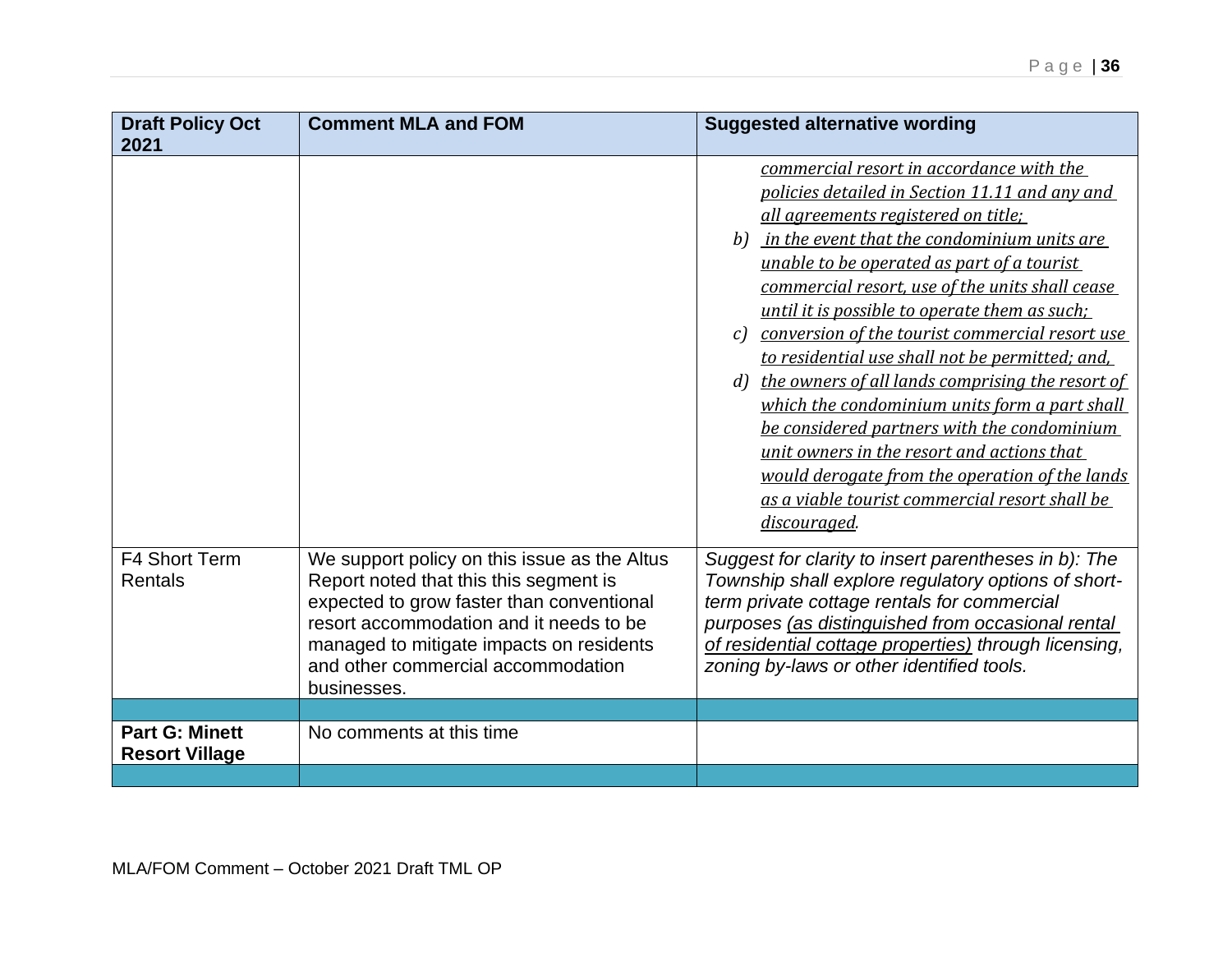| <b>Draft Policy Oct</b><br>2021                                     | <b>Comment MLA and FOM</b>                                                                                                                                                                                                                                                                                                                                                                                                                                                                                                                                                                                                                                                                                                        | <b>Suggested alternative wording</b>                                                                                                                                                                                           |
|---------------------------------------------------------------------|-----------------------------------------------------------------------------------------------------------------------------------------------------------------------------------------------------------------------------------------------------------------------------------------------------------------------------------------------------------------------------------------------------------------------------------------------------------------------------------------------------------------------------------------------------------------------------------------------------------------------------------------------------------------------------------------------------------------------------------|--------------------------------------------------------------------------------------------------------------------------------------------------------------------------------------------------------------------------------|
| <b>Part H: Rural Area</b><br><b>Land Use</b><br><b>Designations</b> | We support policy that implements the<br>Provincial Policy Statement and District of<br>Muskoka OP provisions to protect and set<br>appropriate limits on growth to preserve open<br>agricultural spaces, forested lands, natural<br>heritage features and linkages which are<br>important for the Muskoka environment and<br>watershed health. Specifically, we endorse<br>Muskoka Official Plan policy on Sustainable<br>Muskoka, Objective D1 n) "Protect and<br>support rural areas, so that they are<br>sustained for future generations, protect large<br>tracts of undeveloped lands and serve as a<br>legacy to all residents of the District and<br>remain a benefit to the overall natural<br>environment of the area." | Suggest carrying forward provisions in current TML<br><b>OP</b><br>Objectives b) and c) and establish more consistent<br>limits on lot creation. We support establishing an<br>appropriate target that implements PPS and MOP. |
| H1 b                                                                | Large tracts of undeveloped land could be the<br>natural heritage system that TML wishes to<br>develop and protect. Could add reference to it<br>here                                                                                                                                                                                                                                                                                                                                                                                                                                                                                                                                                                             |                                                                                                                                                                                                                                |
|                                                                     |                                                                                                                                                                                                                                                                                                                                                                                                                                                                                                                                                                                                                                                                                                                                   |                                                                                                                                                                                                                                |
| Part I: Urban<br><b>Centre Land Use</b><br><b>Designations</b>      |                                                                                                                                                                                                                                                                                                                                                                                                                                                                                                                                                                                                                                                                                                                                   |                                                                                                                                                                                                                                |
| 11.1 Objectives                                                     | We are very supportive of objectives e) f) and<br>g), particularly e) Require a high standard of<br>design for all new development and<br>redevelopment, to foster a sense of pride and<br>belonging among residents, contribute to the<br>overall                                                                                                                                                                                                                                                                                                                                                                                                                                                                                |                                                                                                                                                                                                                                |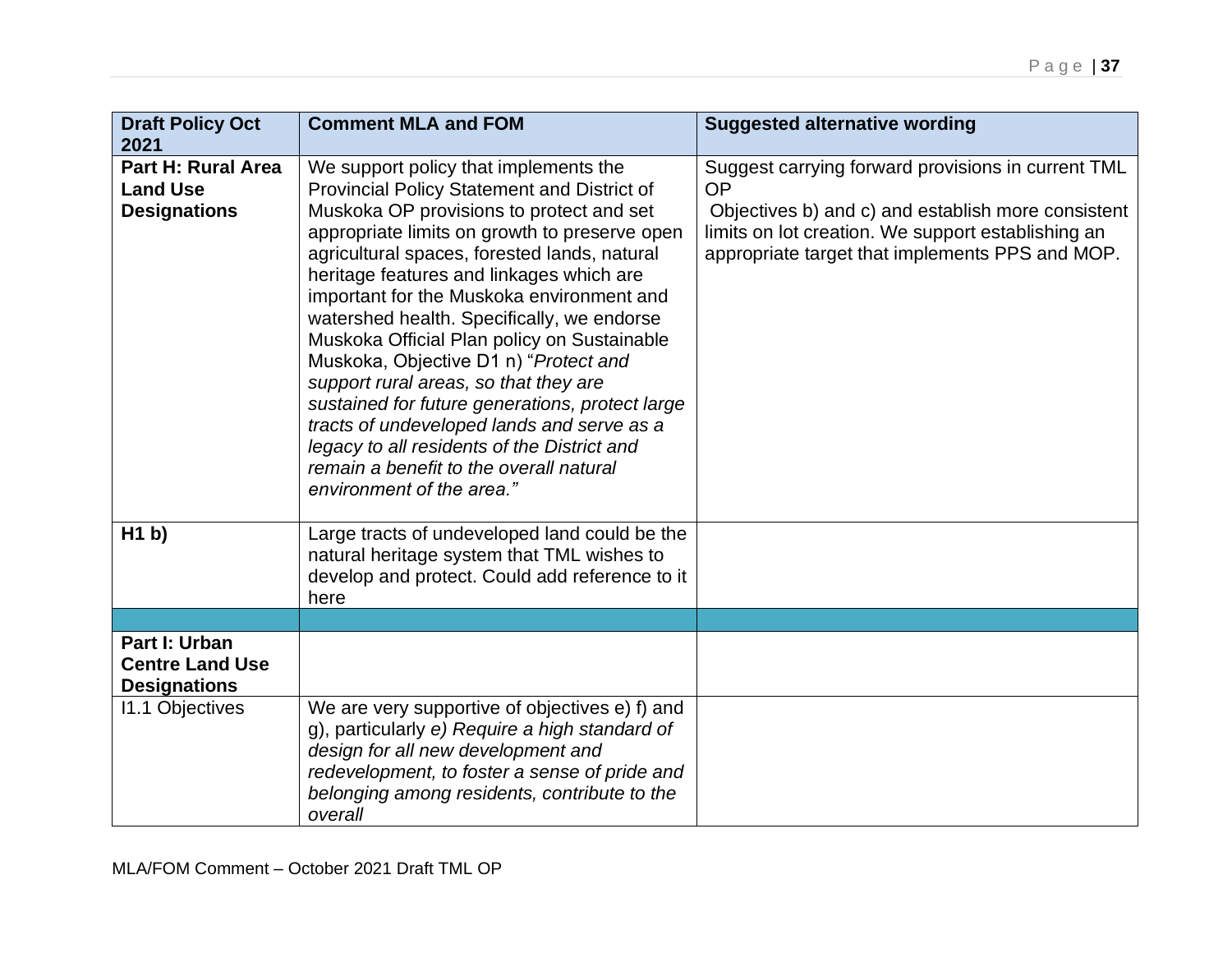| <b>Draft Policy Oct</b><br>2021                                    | <b>Comment MLA and FOM</b>                                                                                                                                                                                                                                                                                                                                                                                                                                                                                                                                                                                                                                         | <b>Suggested alternative wording</b>                                                                                                                                                                                                                                                                                                                                                                |
|--------------------------------------------------------------------|--------------------------------------------------------------------------------------------------------------------------------------------------------------------------------------------------------------------------------------------------------------------------------------------------------------------------------------------------------------------------------------------------------------------------------------------------------------------------------------------------------------------------------------------------------------------------------------------------------------------------------------------------------------------|-----------------------------------------------------------------------------------------------------------------------------------------------------------------------------------------------------------------------------------------------------------------------------------------------------------------------------------------------------------------------------------------------------|
|                                                                    | desirability and quality of place of Muskoka<br>Lakes, create gateways, landmarks, and focal<br>points, and bring people and activities<br>together. We applaud the Township for the<br>specific policies to promote excellence in<br>design and character while promoting<br>appropriate intensification.                                                                                                                                                                                                                                                                                                                                                         |                                                                                                                                                                                                                                                                                                                                                                                                     |
|                                                                    |                                                                                                                                                                                                                                                                                                                                                                                                                                                                                                                                                                                                                                                                    |                                                                                                                                                                                                                                                                                                                                                                                                     |
| <b>Part J: Community</b><br><b>Land Use</b><br><b>Designations</b> |                                                                                                                                                                                                                                                                                                                                                                                                                                                                                                                                                                                                                                                                    |                                                                                                                                                                                                                                                                                                                                                                                                     |
| J2                                                                 | FOM/MLA support addition of language that<br>supports preserving the "sense of place" of<br>our Township's Community Areas. Objectives<br>similar to those for the Urban Centres in<br>terms of character and tourism opportunity<br>should be included for Community Areas<br>such as: Support and foster the unique<br>characteristics of the Community Areas by<br>ensuring that new development:<br>i) Reflects the existing small village character<br>of the five Community Areas;<br>ii) Is compatible with the surrounding built<br>environment:<br>iii) Protects existing neighbourhoods; and,<br>iv) Conserves cultural and built heritage<br>resources. | Consider policy that requires a high standard of<br>design, for all new development and<br>redevelopment sympathetic to existing character,<br>to<br>foster a sense of pride and belonging among<br>residents, contribute to the overall desirability and<br>quality of place of Muskoka Lakes, create<br>gateways, landmarks, and focal points, and<br>encourage tourism for long-term prosperity. |
|                                                                    |                                                                                                                                                                                                                                                                                                                                                                                                                                                                                                                                                                                                                                                                    |                                                                                                                                                                                                                                                                                                                                                                                                     |
| <b>Part K: Mineral</b><br>Aggregate<br><b>Resource Area</b>        |                                                                                                                                                                                                                                                                                                                                                                                                                                                                                                                                                                                                                                                                    |                                                                                                                                                                                                                                                                                                                                                                                                     |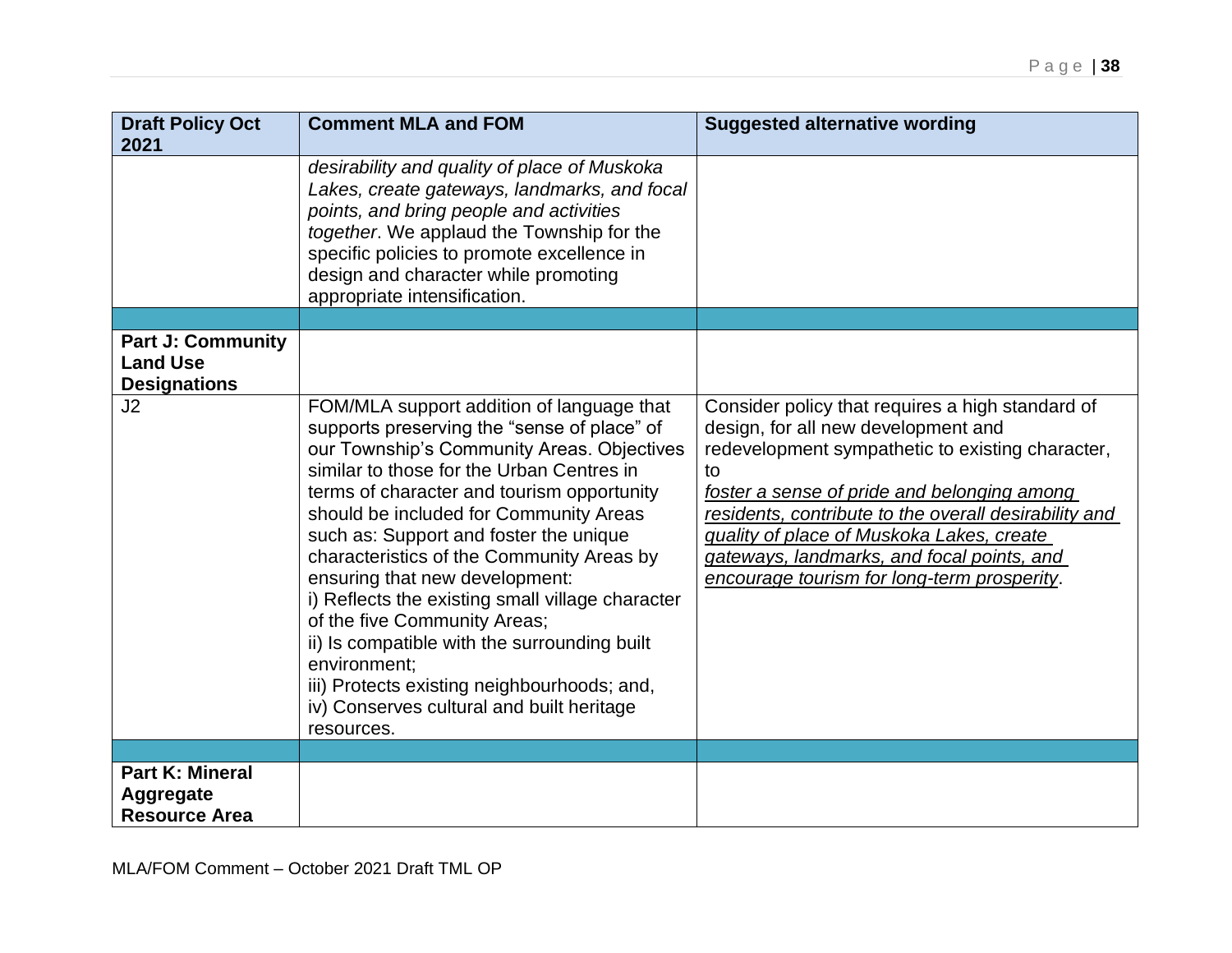| <b>Draft Policy Oct</b><br>2021              | <b>Comment MLA and FOM</b>                                                                                                                                                                                                                                                                                                                                                                                                                                                                                                                 | <b>Suggested alternative wording</b>                                                                                                                                                                                                                                      |
|----------------------------------------------|--------------------------------------------------------------------------------------------------------------------------------------------------------------------------------------------------------------------------------------------------------------------------------------------------------------------------------------------------------------------------------------------------------------------------------------------------------------------------------------------------------------------------------------------|---------------------------------------------------------------------------------------------------------------------------------------------------------------------------------------------------------------------------------------------------------------------------|
| K3.1 b)                                      | This policy seems unclear - non-infrastructure<br>related extraction may be subject to a needs and<br>location assessment? Given the prevalence of<br>granite in Muskoka it is conceivable that such<br>operations could be located just about anywhere.                                                                                                                                                                                                                                                                                   | Err on the side of caution that at minimum a<br>location assessment is required                                                                                                                                                                                           |
| K4                                           | The following statement is presented as an<br>application requirement and in what appears as a<br>preamble New mineral aggregate operations<br>shall not be permitted within 2,000 metres<br>(6,561.6 feet) from the boundaries of the<br>Waterfront Area designation or within 2,000<br>metres (6,561.6 feet) of an Urban Centre<br>This is an important limitation to the<br>development of aggregate resources and we<br>would suggest that it be incorporate in K3.2<br>as is c) which provides limitations to adjacent<br>development | Add New mineral aggregate operations shall not be<br>permitted within 2,000 metres (6,561.6 feet) from the<br>boundaries of the Waterfront Area designation or<br>within 2,000 metres (6,561.6 feet) of an Urban Centre'<br>to K3.2                                       |
| K4 Application<br>Requirements               | Skeleton Lake Cottagers had requested that the<br>provision in the current OP be carried forward "                                                                                                                                                                                                                                                                                                                                                                                                                                         | Carry forward language in Section E14.7 of current OP:<br>The siting of an Aggregate Pit should be based on the<br>following criteria, in addition to all requirements of the<br><b>Aggregate Resources Act:</b><br>- Site is in close proximity to a provincial highway; |
| <b>Part L: General</b><br><b>Development</b> |                                                                                                                                                                                                                                                                                                                                                                                                                                                                                                                                            |                                                                                                                                                                                                                                                                           |
| <b>Policies</b>                              |                                                                                                                                                                                                                                                                                                                                                                                                                                                                                                                                            |                                                                                                                                                                                                                                                                           |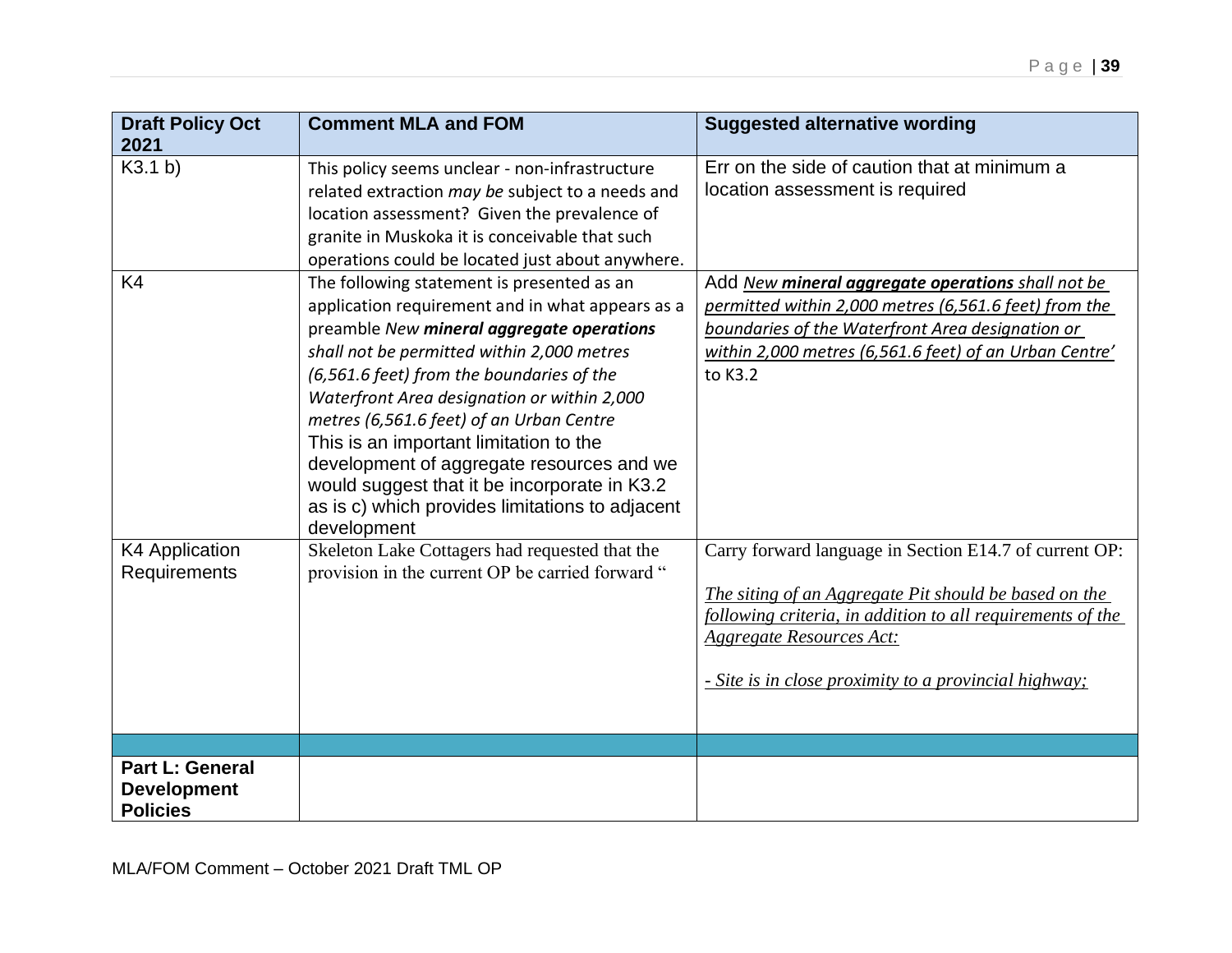| <b>Draft Policy Oct</b><br>2021                              | <b>Comment MLA and FOM</b>                                                                                                                                                                                                                                                                                                                                                                                                                                                                                                                                                                           | <b>Suggested alternative wording</b>                                                                                                                                                                                                                                                                       |
|--------------------------------------------------------------|------------------------------------------------------------------------------------------------------------------------------------------------------------------------------------------------------------------------------------------------------------------------------------------------------------------------------------------------------------------------------------------------------------------------------------------------------------------------------------------------------------------------------------------------------------------------------------------------------|------------------------------------------------------------------------------------------------------------------------------------------------------------------------------------------------------------------------------------------------------------------------------------------------------------|
| L1.1 a) i)                                                   | Stormwater management should also be<br>addressed in General Development Policies -<br>servicing. Even if green infrastructure / low<br>impact design is to be relied upon it requires<br>design and demonstration that it will meet<br>municipal and environmental requirements.<br>Storm water should be added to servicing<br>policies or cross referenced to water<br>resources policies D2.5, but we believe it<br>belongs in both.<br>Some of the options presented for water<br>conservation rely on the integration of storm<br>water, waste water and potable water (one<br>water approach) | Consider adding policy under L1. to address<br><b>Stormwater Management</b><br>Planning for water, stormwater and sewage<br>services shall:<br>Then incorporate specifics for stormwater in the<br>sections following, including linkage to Sustainable<br>development/green development standard policies |
| L1.4 Individual On-<br><b>Site Sewage</b><br><b>Services</b> | Add requirement that restricts use of holding<br>tanks.                                                                                                                                                                                                                                                                                                                                                                                                                                                                                                                                              | Add to policy a) that holding tanks shall not be<br>used to service development except for short-term<br>remediation of a health hazard.                                                                                                                                                                   |
| L <sub>2</sub> Scenic<br><b>Resources</b>                    | Term "pastoral" could be replaced with a<br>more descriptive phrase.                                                                                                                                                                                                                                                                                                                                                                                                                                                                                                                                 | Part b) suggest replacing pastoral with open<br>countryside to read These areas include significant<br>cliffs and rock faces, waterfalls, rapids, landmark<br>buildings, open countryside of fields and woodlots<br>and vistas of the undeveloped landscape.                                               |
| L2a)                                                         | We note that the resource identifying Scenic<br>Resources and landscapes of outstanding<br>scenic value, as part of the Muskoka Heritage<br>Areas<br>Program (Muskoka Scenic Evaluation 1992)<br>is 30 years old. Is there a more recent<br>assessment of the Township's scenic<br>resources?                                                                                                                                                                                                                                                                                                        | TML should include a commitment to update the<br>study using contemporary methods and standards.                                                                                                                                                                                                           |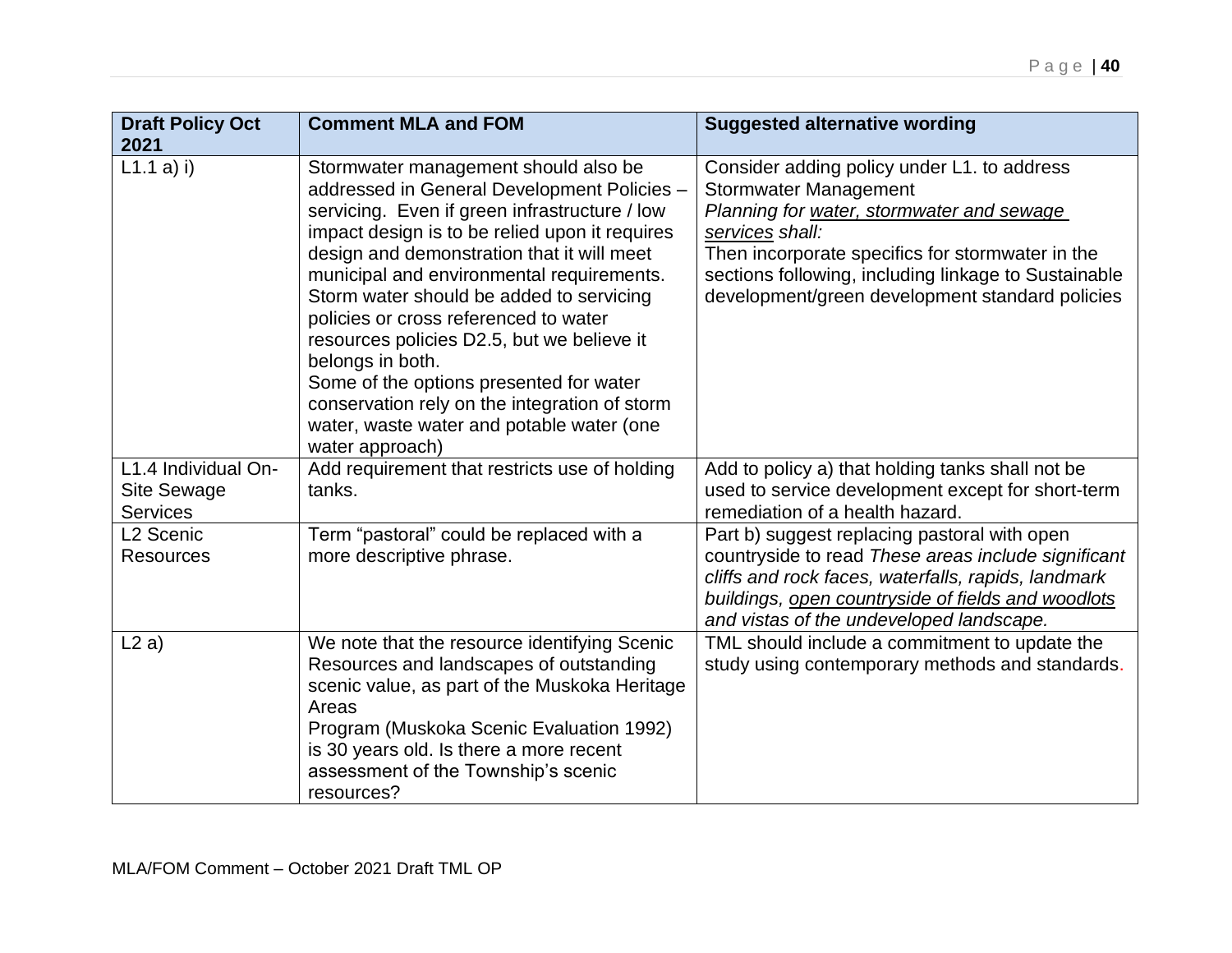| <b>Draft Policy Oct</b><br>2021                     | <b>Comment MLA and FOM</b>                                                                                                                                                                                                                                                                                                                        | <b>Suggested alternative wording</b>                                                                                                                                                                                                          |
|-----------------------------------------------------|---------------------------------------------------------------------------------------------------------------------------------------------------------------------------------------------------------------------------------------------------------------------------------------------------------------------------------------------------|-----------------------------------------------------------------------------------------------------------------------------------------------------------------------------------------------------------------------------------------------|
| L2c)                                                | Development in Scenic Areas shall only<br>proceed by zoning amendment.                                                                                                                                                                                                                                                                            | Consider carrying through this requirement from<br>the current OP to item c).                                                                                                                                                                 |
| L3.3.1 Heritage<br>Conservation                     | <b>Heritage Conservation Districts and Cultural</b><br>Heritage Landscapes may also be designated<br>under Part V of the Ontario Heritage Act.                                                                                                                                                                                                    | Add to 3.3.1 b) Heritage resources identified<br>through this inventory and study process may be<br>designated in accordance with Part IV or Part V of<br>the Ontario Heritage Act                                                            |
| L3.3.3                                              | If it is determined to be in the public interest,<br>a property or landscape may be designated<br>without requesting the owner's consent.                                                                                                                                                                                                         | Suggest change wording to f) The Township may<br>require the designation under the Ontario Heritage<br>Act of any property listed as worthy of conservation<br>as a condition of official plan amendment,<br>rezoning, or Site Plan Approval. |
| L3.6 Heritage<br>Conservation<br><b>Districts</b>   | Muskoka Lakes has a Heritage Conservation<br>District in Bala and a Plan was written to<br>guide development.                                                                                                                                                                                                                                     | Consider including reference to the Bala Heritage<br>Conservation District and the HCD Plan.                                                                                                                                                  |
| L3.8 Consultation<br>with Indigenous<br>Communities | We are very supportive of this policy set.                                                                                                                                                                                                                                                                                                        | 3.8 a) consider adding decision under the Ontario<br>Heritage Act as well.                                                                                                                                                                    |
| L3.9c)                                              | Cultural heritage resources may not all have<br>architectural attributes.                                                                                                                                                                                                                                                                         | Consider removing the word "architectural" and<br>leaving integrity.                                                                                                                                                                          |
| L4.2 Natural<br>Hazards                             | MLA supports these objectives and sees this<br>as an important policy set in light of Climate<br>Change. Development and Site Alteration b) ii<br>references policy E11 regarding development<br>in the floodway should be E4.10.<br>Although not in the PPS, drought is also a<br>natural hazard and should be included given<br>recent history. | Re-number policy referenced to E4.10.                                                                                                                                                                                                         |
| <b>L4.2.1 Where</b><br><b>Development Shall</b>     | Consider impact of significant ice damage on<br>shoreline structures during breakup with<br>increased water levels or flows.                                                                                                                                                                                                                      | Consider adding ice damage below: a) Hazardous<br>lands adjacent to river, stream and small inland<br>lake systems which are impacted by flooding                                                                                             |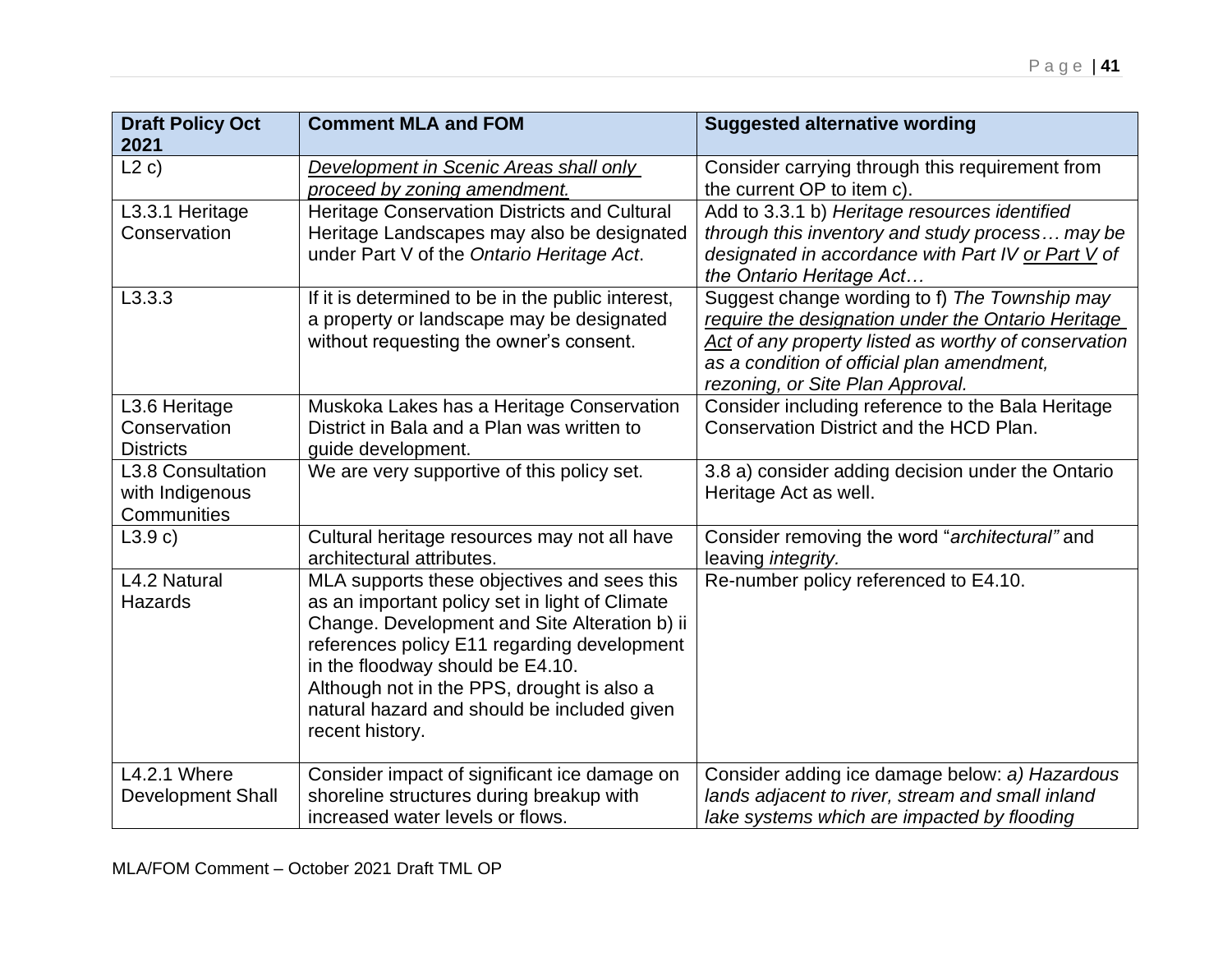| <b>Draft Policy Oct</b><br>2021                            | <b>Comment MLA and FOM</b>                                                                                                                                                                                                                                                                             | <b>Suggested alternative wording</b>                                                                                                                                                                                                                                                     |
|------------------------------------------------------------|--------------------------------------------------------------------------------------------------------------------------------------------------------------------------------------------------------------------------------------------------------------------------------------------------------|------------------------------------------------------------------------------------------------------------------------------------------------------------------------------------------------------------------------------------------------------------------------------------------|
| <b>Generally Be</b><br><b>Directed</b>                     | Suggest that wildfire be treated separately<br>from flood hazards as it is in the PPS                                                                                                                                                                                                                  | hazards and accompanying ice related erosion or<br>damages"                                                                                                                                                                                                                              |
| L4.2.2                                                     | Add hazardous forest types for wildland fire<br>There is a clear potential for increased<br>wildfire due to climate change and invasive<br>species killing more trees                                                                                                                                  | Hazardous forest types for wildland fire: means<br>forest types assessed as being associated with the<br>risk of high to extreme wildland fire using risk<br>assessment tools established by the Ontario<br>Ministry of Natural Resources and Forestry, as<br>amended from time to time. |
| L4.2.4                                                     | This is missing policies addressing additions<br>or alterations to existing buildings or<br>structures and replacement of buildings or<br>structures located in flood plains; and<br>policies addressing such public and private<br>works that must located in flood plains by<br>nature of their use. | Add policies addressing additions or alterations to<br>existing buildings or structures and replacement of<br>buildings or structures located in flood plains; and<br>policies addressing such public and private works<br>that must located in flood plains by nature of their<br>use.  |
| L4.3.4                                                     | Good policy to provide rationale and scope<br>for these assessments                                                                                                                                                                                                                                    |                                                                                                                                                                                                                                                                                          |
| L5 Forestry<br>a)                                          | Could also add encouragements for the<br>province to manage the forest for reduction of<br>wildland fire risk<br>Good place to link back to the Natural                                                                                                                                                |                                                                                                                                                                                                                                                                                          |
| b) iii)                                                    | Heritage System                                                                                                                                                                                                                                                                                        |                                                                                                                                                                                                                                                                                          |
| L6.1 Township<br><b>Roads and Active</b><br>Transportation | Consider adding reference to the<br>Transportation Master Plan to be undertaken<br>when this plan is completed                                                                                                                                                                                         |                                                                                                                                                                                                                                                                                          |
| L6.4                                                       | Could also add encouragement or intent to<br>work with other levels of government to<br>ensure safe walking or cycling routes on                                                                                                                                                                       |                                                                                                                                                                                                                                                                                          |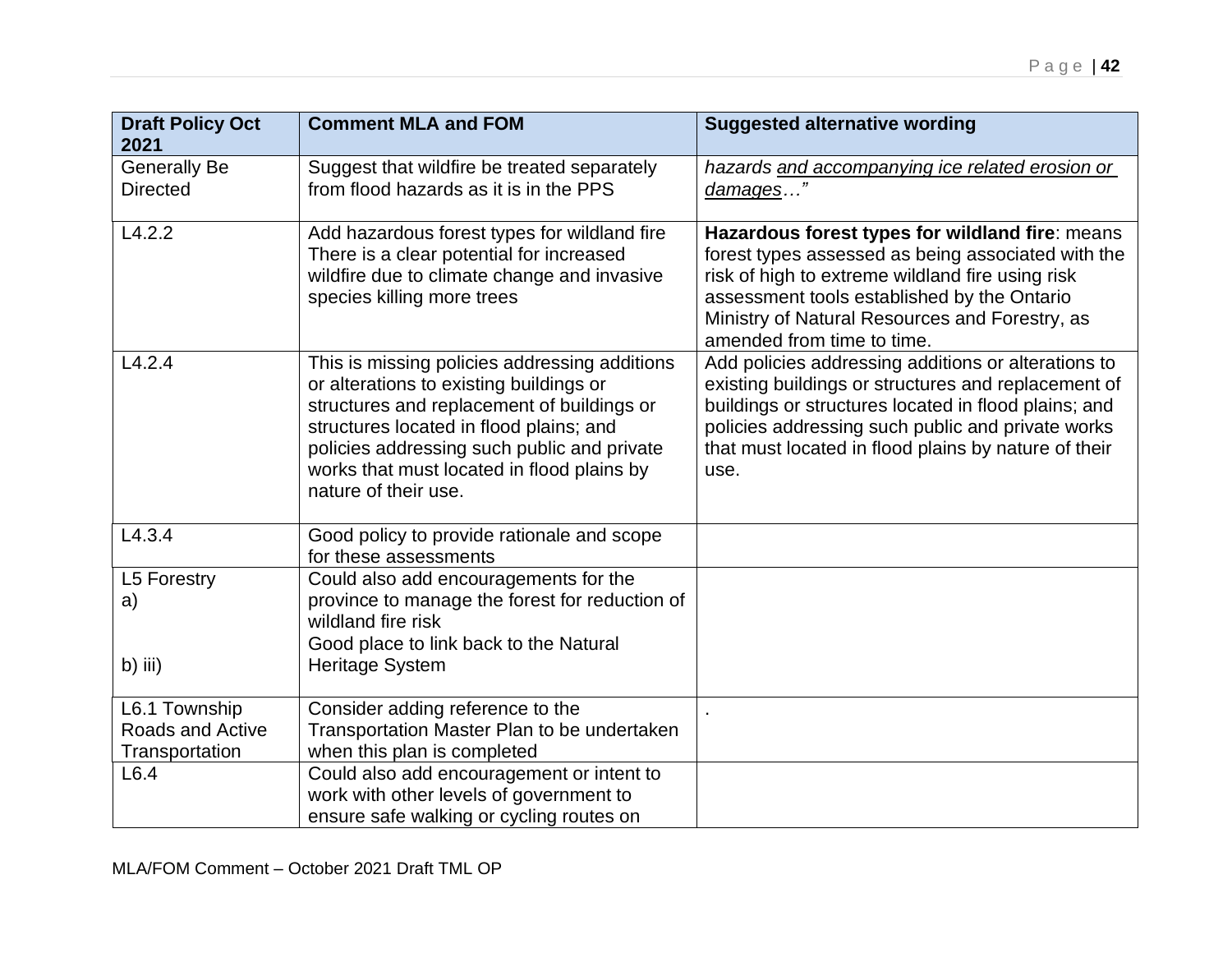| <b>Draft Policy Oct</b><br>2021 | <b>Comment MLA and FOM</b>                                                                                                                                                                                                                                                               | <b>Suggested alternative wording</b>                                                                      |
|---------------------------------|------------------------------------------------------------------------------------------------------------------------------------------------------------------------------------------------------------------------------------------------------------------------------------------|-----------------------------------------------------------------------------------------------------------|
|                                 | District or provincial owned and operated<br>roads that can link with the local systems                                                                                                                                                                                                  |                                                                                                           |
| L6.5                            | Could use a point on recognizing the need for<br>safe parking, access and amenities at trail<br>heads                                                                                                                                                                                    |                                                                                                           |
| $L6.6.1$ a) iv                  |                                                                                                                                                                                                                                                                                          | Updated Section referenced. It is not E8                                                                  |
| L7.4 Garden Suites              | Only one dwelling and sleeping cabin are<br>permitted in the Waterfront Area so this policy<br>should be similarly limited as are "Additional<br>Dwelling Units" in L7.3                                                                                                                 | Add to end of b) Notwithstanding the above,<br>garden suites are not permitted in the Waterfront<br>Area. |
| L8 Home<br><b>Businesses</b>    | The current OP identifies permitted home-<br>based businesses as:<br>•professional offices<br>•personal services<br>• artisans/studios<br>$\bullet$ day care<br>• bed and breakfast<br>• repair services (excluding vehicles, water<br>crafts, heavy equipment, and<br>aircraft repair). | FOM/MLA suggests carrying forward a specific list<br>from the current OP                                  |
| L10.1 c)                        | "In addition to the above, the Township shall also                                                                                                                                                                                                                                       | In addition to the above, the Township shall also                                                         |
| L <sub>10.3</sub>               | consider developing and Implementing"                                                                                                                                                                                                                                                    | consider developing and Implementing                                                                      |
| L10.4a)                         | " consider the adoption of a set of performance                                                                                                                                                                                                                                          | Develop and adopt                                                                                         |
|                                 | measures"                                                                                                                                                                                                                                                                                | Create green development standards                                                                        |
|                                 | "Encourage the development of green                                                                                                                                                                                                                                                      |                                                                                                           |
|                                 | development standards"                                                                                                                                                                                                                                                                   |                                                                                                           |
|                                 | If TML truly wants to move this way then a                                                                                                                                                                                                                                               |                                                                                                           |
|                                 | greater commitment to developing and                                                                                                                                                                                                                                                     |                                                                                                           |
|                                 | implementing the change desired is needed                                                                                                                                                                                                                                                |                                                                                                           |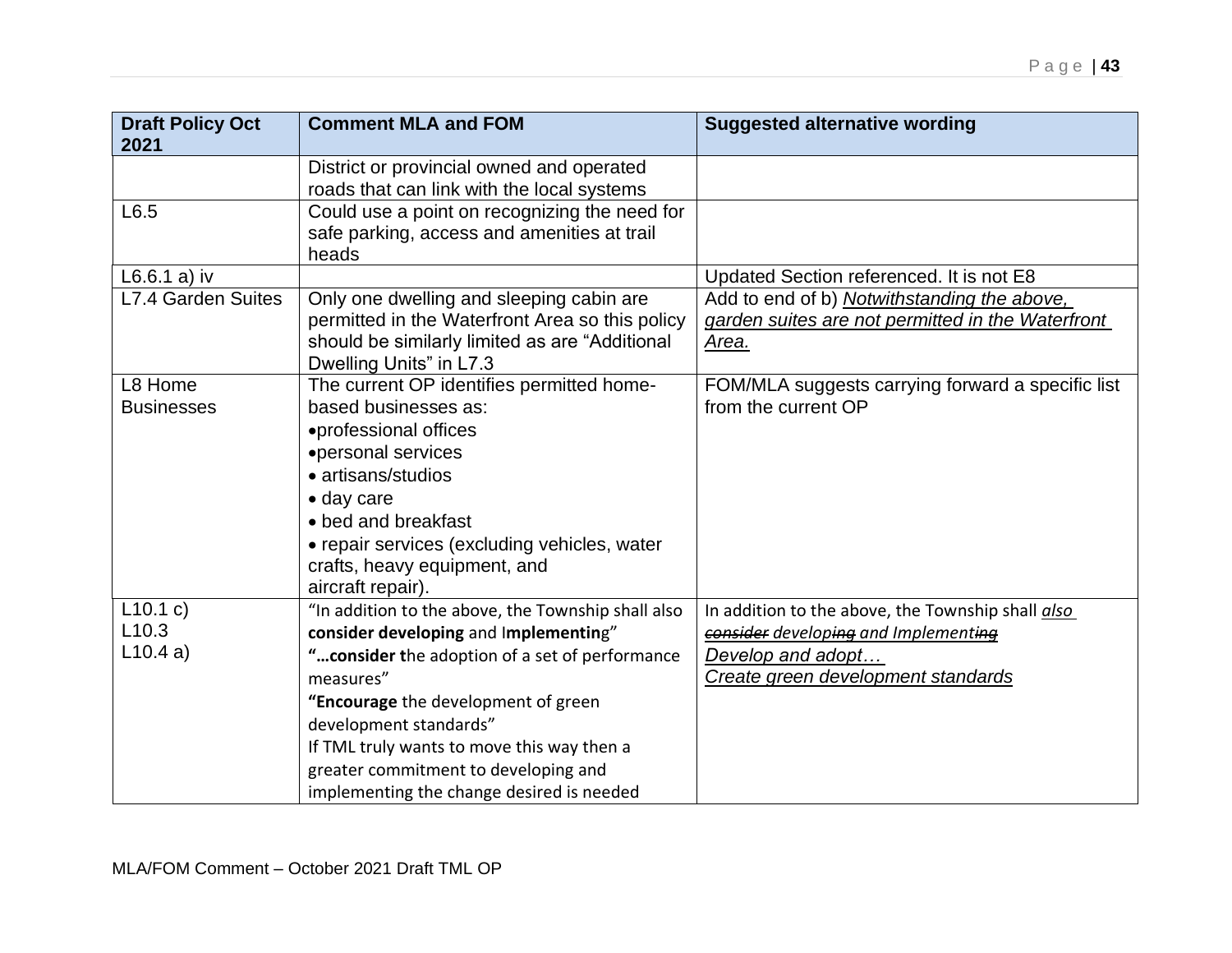| <b>Draft Policy Oct</b><br>2021                | <b>Comment MLA and FOM</b>                                                                                                                                                                                                                                                                                                                                                                                                                                                                    | <b>Suggested alternative wording</b>                                                                                                                                              |
|------------------------------------------------|-----------------------------------------------------------------------------------------------------------------------------------------------------------------------------------------------------------------------------------------------------------------------------------------------------------------------------------------------------------------------------------------------------------------------------------------------------------------------------------------------|-----------------------------------------------------------------------------------------------------------------------------------------------------------------------------------|
|                                                | There is some inconsistent language between L10.1<br>and L10.5. L10.1 requires application/implementation<br>of the policies while L10.4 and 10.5 use<br>encourage/consider language. While we recognize<br>that some of what is contained in the latter may not<br>be applicable for all applications, perhaps more<br>explanation or a change in language is required.                                                                                                                      |                                                                                                                                                                                   |
| L10.4 Green<br>Development<br><b>Standards</b> | Green development is not different than<br>sustainable development - there needs to be<br>some consistency in language and intent. L10.5<br>makes no reference to Green Development<br>Standards and uses different language and<br>direction (e.g. L10.4 c) iv) versus L10.5 i)<br>Neither can afford to be optional or aspirational.<br>It is time to be intentional recognizing that the<br>tools have not yet been developed but could be<br>pursued with great haste if TML has the will |                                                                                                                                                                                   |
| L10.4 c)                                       | Add bird friendly design standards                                                                                                                                                                                                                                                                                                                                                                                                                                                            |                                                                                                                                                                                   |
| L10.4 c) vi)                                   | Broaden the language as it cannot just be about<br>infiltration<br>Use the same language as L10.5 f)                                                                                                                                                                                                                                                                                                                                                                                          | Requirements for the application of stormwater<br>management at the site level to<br>maximize infiltration, filtration, absorption and<br>detention and reduce phosphorus loading |
| L10.5 Design and<br>Sustainable<br>Development | We are very supportive of the new policies<br>covered by L10.3 - L10.5. Shoreline<br>vegetative buffers should be added to 10.5.<br>However, all of these are encouraged rather<br>than required or subject to green<br>development standards that will be<br>developed.                                                                                                                                                                                                                      | Consider adding shoreline vegetative buffers to<br>item L10.5 $q$ )<br>Strengthen commitment through more directed<br>language<br>Add water conservation and reuse                |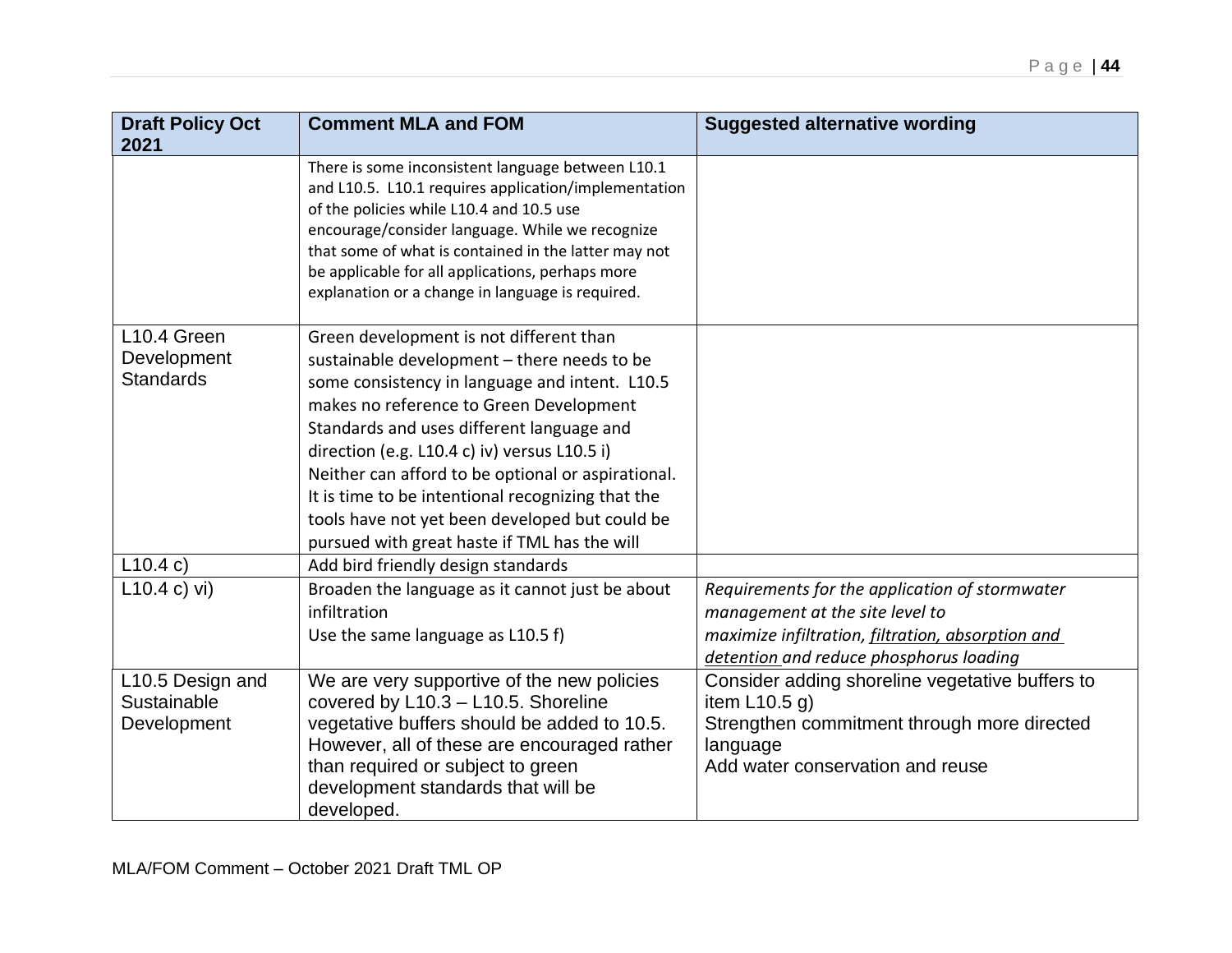| <b>Draft Policy Oct</b>        | <b>Comment MLA and FOM</b>                                                                                                                                                                                                                                                                                                                                                                                                                                                                    | <b>Suggested alternative wording</b>                                                                                                                                                                                                                                                                                                                                                                                                                                                                      |
|--------------------------------|-----------------------------------------------------------------------------------------------------------------------------------------------------------------------------------------------------------------------------------------------------------------------------------------------------------------------------------------------------------------------------------------------------------------------------------------------------------------------------------------------|-----------------------------------------------------------------------------------------------------------------------------------------------------------------------------------------------------------------------------------------------------------------------------------------------------------------------------------------------------------------------------------------------------------------------------------------------------------------------------------------------------------|
| 2021                           |                                                                                                                                                                                                                                                                                                                                                                                                                                                                                               |                                                                                                                                                                                                                                                                                                                                                                                                                                                                                                           |
|                                | This section is missing mention of water<br>conservation including reuse                                                                                                                                                                                                                                                                                                                                                                                                                      |                                                                                                                                                                                                                                                                                                                                                                                                                                                                                                           |
| L10.5 i)                       | Should reference dark sky lighting standards<br>$-$ inconsistent with L10.4                                                                                                                                                                                                                                                                                                                                                                                                                   |                                                                                                                                                                                                                                                                                                                                                                                                                                                                                                           |
| L <sub>12</sub>                | No comment/direction on lighting                                                                                                                                                                                                                                                                                                                                                                                                                                                              |                                                                                                                                                                                                                                                                                                                                                                                                                                                                                                           |
| Communication<br><b>Towers</b> |                                                                                                                                                                                                                                                                                                                                                                                                                                                                                               |                                                                                                                                                                                                                                                                                                                                                                                                                                                                                                           |
| L <sub>13.1.2</sub>            | Preamble mentions accessibility but yet is not<br>specifically itemized in the list of<br>considerations. Lists should be complete in<br>what is to be considered<br>d) This list is not about climate change only -<br>would be better to include climate change<br>under Sustainable development and then it<br>would be more inclusive with clearer<br>language; alternatively add sustainable<br>development to d)                                                                        |                                                                                                                                                                                                                                                                                                                                                                                                                                                                                                           |
| <b>L14 Dark Skies</b>          | Policy c) could be clarified to ensure<br>redevelopment is understood to be included.<br>Policy d) should provide that exterior lighting<br>will not cause light trespass, rather than just<br>'avoid' trespass.<br>Policy e) should include a requirement that<br>exterior lighting minimize glare and<br>avoid light clutter and skyglow.<br>Policy e) should also provide that exterior<br>lighting be of minimal intensity, minimally<br>intrusive colours, and used only when<br>needed. | c) In addition to the above, dark sky lighting policies<br>apply to all development and redevelopment<br>e) In all cases, lighting must be designed to direct<br>downwards rather than outwards, to<br>minimize glare and light clutter, and avoid skyglow.<br>Lighting shall be of minimal intensity, minimally<br>intrusive colour, and only when needed.<br>Consider adding these defined terms:<br>Light trespass: When light falls where it is not<br>wanted or needed, ie on neighbouring property. |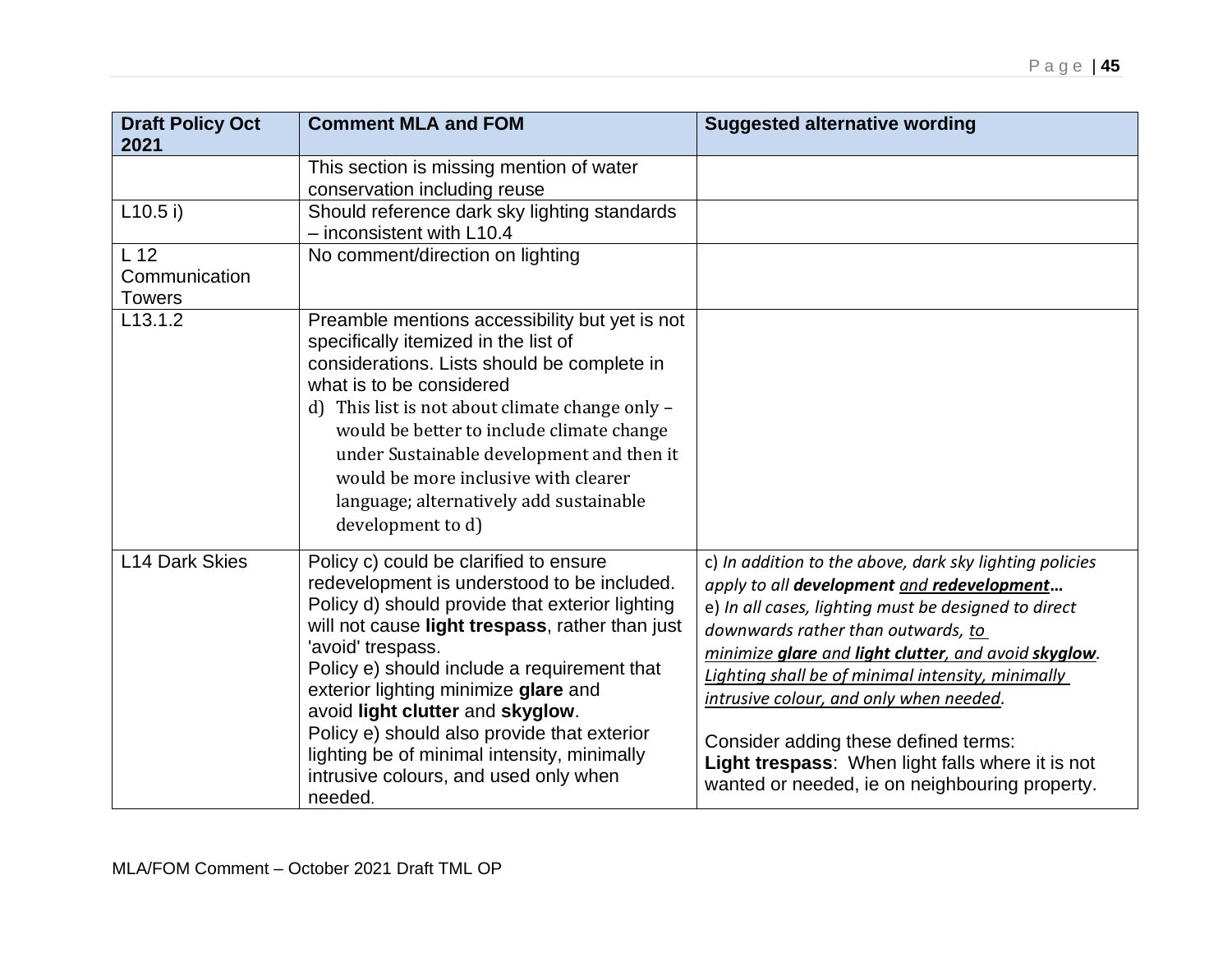| <b>Draft Policy Oct</b>                         | <b>Comment MLA and FOM</b>                                                                                                                                                                                                                                                                   | <b>Suggested alternative wording</b>                                                                                                                                                                                                                |
|-------------------------------------------------|----------------------------------------------------------------------------------------------------------------------------------------------------------------------------------------------------------------------------------------------------------------------------------------------|-----------------------------------------------------------------------------------------------------------------------------------------------------------------------------------------------------------------------------------------------------|
| 2021                                            | These four bolded terms should be defined<br>according to the standards of the International<br>Dark Sky Association.                                                                                                                                                                        | Glare: Intense and blinding light that reduces visibility<br>and causes discomfort.<br><b>Clutter:</b> Excessive groupings of light sources that<br>are bright and confusing.<br>Skyglow: The brightening of the night sky over<br>inhabited areas. |
| L16 Shoreline<br><b>Structures</b>              | d) i should reference E4.3                                                                                                                                                                                                                                                                   | For ease of use, consider referring to Lake<br>Category Table in E4.3 a) as well as policies d) e)<br>and f)                                                                                                                                        |
|                                                 |                                                                                                                                                                                                                                                                                              |                                                                                                                                                                                                                                                     |
| Part M:<br>Implementation<br>and Administration |                                                                                                                                                                                                                                                                                              |                                                                                                                                                                                                                                                     |
| M4 b)                                           | Include enabling policy that provides for the<br>Site Plan Control Bylaw.                                                                                                                                                                                                                    | These matters are to be implemented in a Site<br>Plan Control Bylaw made pursuant to, and under<br>the authority of, Section 41 of the Planning Act.                                                                                                |
| M4 Site Plan<br>Control d)                      | Item d) mentions exterior design and<br>sustainable design elements. Landscaping,<br>lighting, and stormwater management which<br>are directly relevant to shoreline development<br>are not mentioned here.                                                                                  | Add to this section the requirement for Township<br>approval of landscaping, lighting and stormwater<br>management, particularly in areas of shoreline<br>development.                                                                              |
| M4 Site Plan<br>Control h)                      | The Planning Act 41 (5) provides that<br>drawings for residential buildings may be<br>required "if the proposed building is to be<br>located in an area specifically designated in<br>the official plan mentioned in subsection (2)<br>as an area wherein such drawings may be<br>required." | Clarify that the Waterfront Area has been<br>specifically designated in this plan as an area<br>wherein such drawings (elevations) are required.<br>Consider adding wording encouraging buildings to<br>be low profile.                             |
| M4 Site Plan<br>Control j)                      | Some Core Commercial Areas in Bala and<br>Port Carling have brick heritage buildings and                                                                                                                                                                                                     | Consider removing limitation on brick facing in the<br>Core Commercial areas in j): All exterior finishes                                                                                                                                           |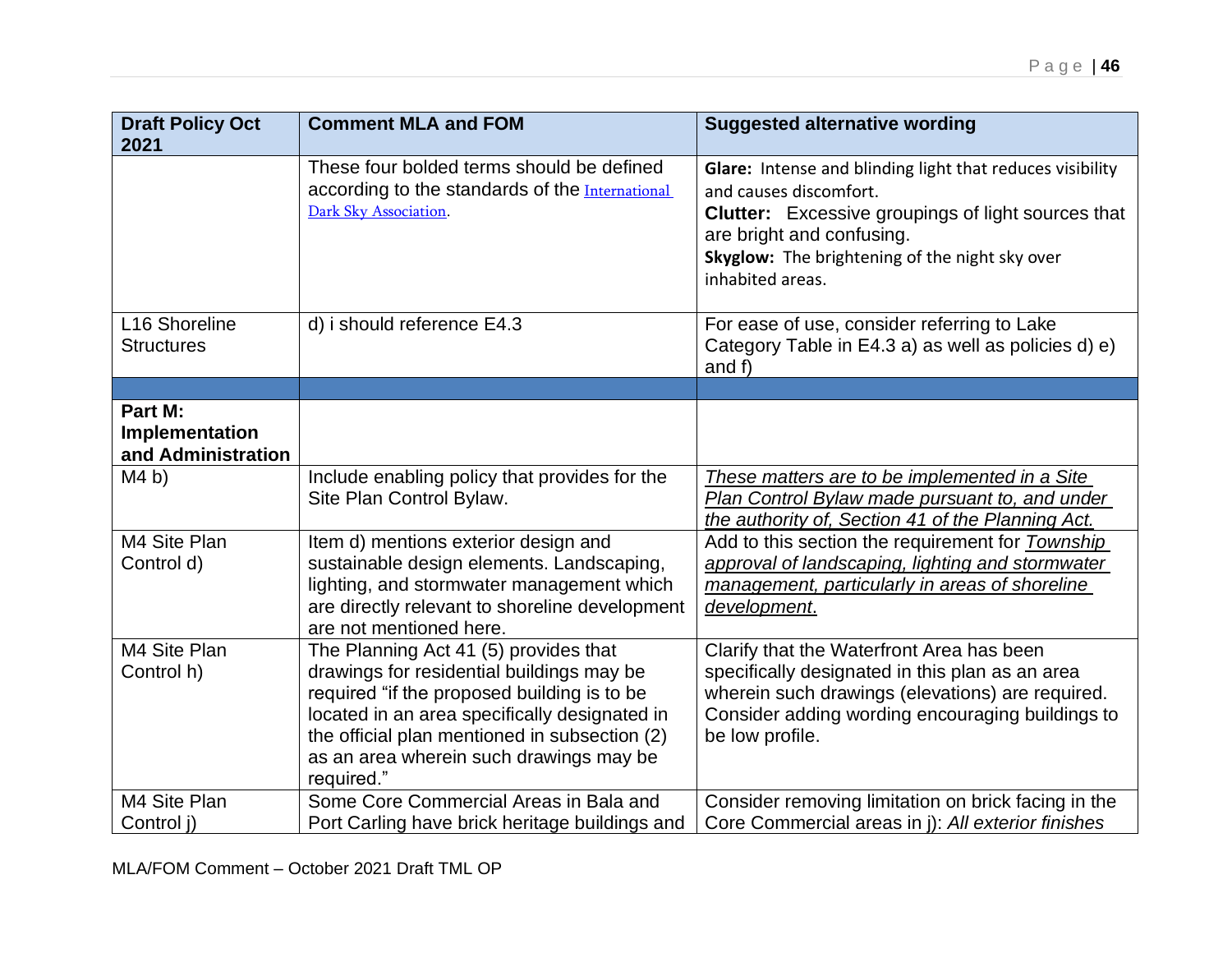| <b>Draft Policy Oct</b>                  | <b>Comment MLA and FOM</b>                                                                                                                                                                                                                                                                                                                                                                                                                                                                                                                                                                                                                           | <b>Suggested alternative wording</b>                                                                                                                                                                                                                                                                                                                                                                                                                                                   |
|------------------------------------------|------------------------------------------------------------------------------------------------------------------------------------------------------------------------------------------------------------------------------------------------------------------------------------------------------------------------------------------------------------------------------------------------------------------------------------------------------------------------------------------------------------------------------------------------------------------------------------------------------------------------------------------------------|----------------------------------------------------------------------------------------------------------------------------------------------------------------------------------------------------------------------------------------------------------------------------------------------------------------------------------------------------------------------------------------------------------------------------------------------------------------------------------------|
| 2021                                     |                                                                                                                                                                                                                                                                                                                                                                                                                                                                                                                                                                                                                                                      |                                                                                                                                                                                                                                                                                                                                                                                                                                                                                        |
|                                          | it may be appropriate to use a similar brick<br>finish on infill buildings in those areas.                                                                                                                                                                                                                                                                                                                                                                                                                                                                                                                                                           | shall be of a natural appearance, primarily of wood,<br>stone, or materials resembling such. Brick facing<br>will be limited in the Waterfront Area and Core<br>Commercial designations.                                                                                                                                                                                                                                                                                               |
| M <sub>5</sub>                           | Registration on title of Site Plan Agreements<br>will ensure that future owners of the property<br>are bound by the terms.                                                                                                                                                                                                                                                                                                                                                                                                                                                                                                                           | Enabling wording should be included to provide for<br>registration of Site Plan Agreements on title.                                                                                                                                                                                                                                                                                                                                                                                   |
| M5 Community<br><b>Improvement Plans</b> | Add reference to Part IV Community<br>Improvement in the Planning Act and a<br>general introduction before listing objectives.<br>For example: "It is the Township's intent to<br>implement a program of community<br>improvements, as defined in the Planning Act<br>by:<br>• Establishing and maintaining physical<br>infrastructure which is necessary and<br>appropriate for the various areas within the<br>municipality, including storm drainage, roads,<br>active transportation routes, lighting, public<br>realm improvements, community facilities,<br>and<br>• Encouraging community-building and pride<br>in Township lands in general. | Consider wording such as <i>The purpose of a</i><br>Community Improvement Plan (CIP) is to assist in<br>redevelopment and physical improvements that<br>encourage economic growth and community-<br>building. CIPs<br>may be developed on a priority basis as<br>opportunities arise in order to maintain, rehabilitate<br>and improve urban centres, community areas and<br>corridors within the Township to augment attractive<br>places in which to live, work, recreate and visit. |
| M6.2 Temporary<br>Use By-Laws            | The Township will need to be satisfied that<br>the temporary use will cease upon expiration<br>of the by-law.                                                                                                                                                                                                                                                                                                                                                                                                                                                                                                                                        | Consider adding wording providing that temporary<br>use will cease upon the expiration of the by-law                                                                                                                                                                                                                                                                                                                                                                                   |
| M10.2                                    | Requirements for some studies have been<br>outlined or partially outlined throughout the<br>document. This is the complete list of studies<br>but without detail for their completion. A<br>reference to where to find guidelines for the                                                                                                                                                                                                                                                                                                                                                                                                            |                                                                                                                                                                                                                                                                                                                                                                                                                                                                                        |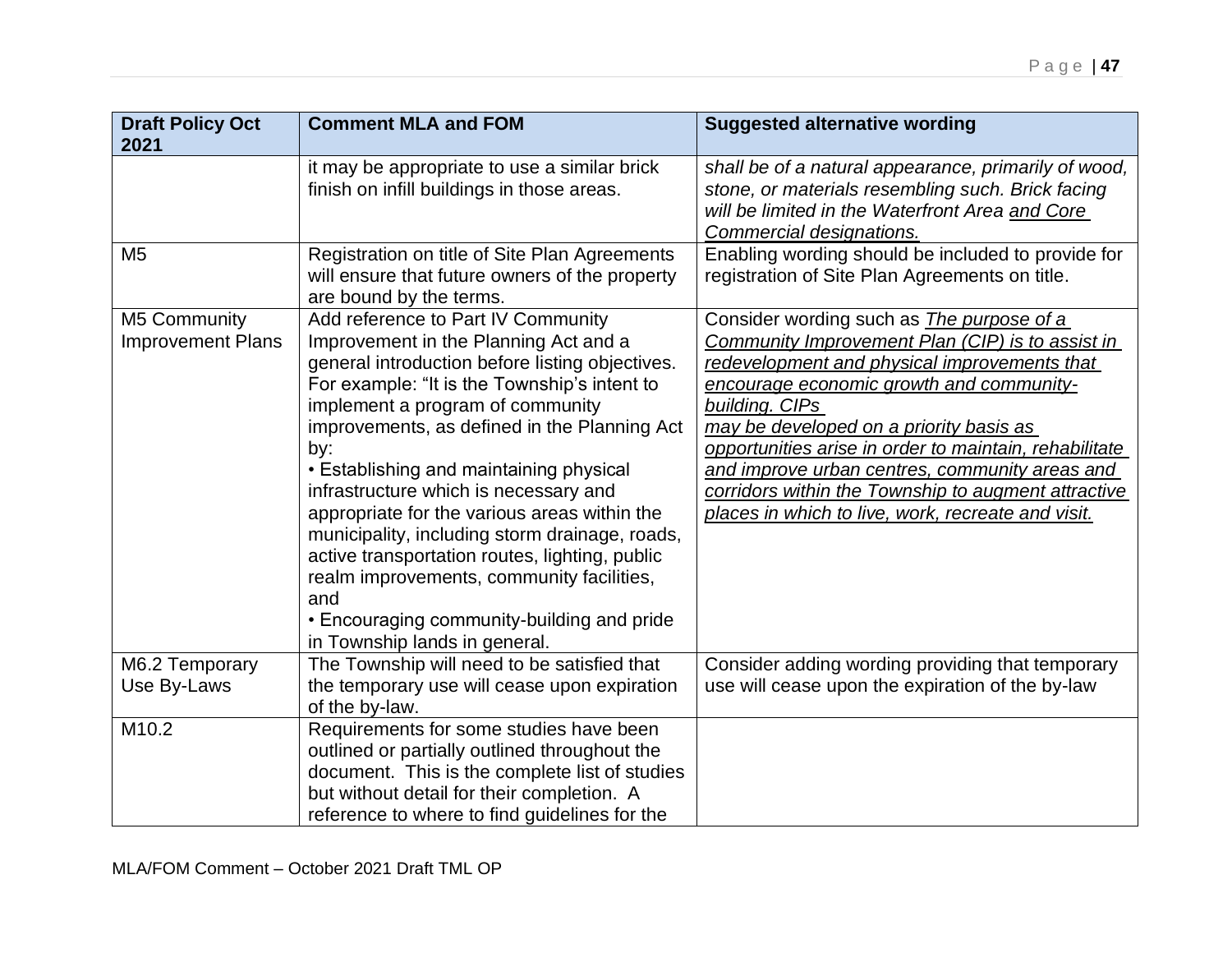| <b>Draft Policy Oct</b><br>2021 | <b>Comment MLA and FOM</b>                                                                                                                                                                                                                                                                                                                                                                                                                                                                                                                                                       | <b>Suggested alternative wording</b>                                                                                                                                                                                                                                                                                                                                                                                                                                                                                                                                                                                                                                                                                                                                                                                                                                                                                                                                                                     |
|---------------------------------|----------------------------------------------------------------------------------------------------------------------------------------------------------------------------------------------------------------------------------------------------------------------------------------------------------------------------------------------------------------------------------------------------------------------------------------------------------------------------------------------------------------------------------------------------------------------------------|----------------------------------------------------------------------------------------------------------------------------------------------------------------------------------------------------------------------------------------------------------------------------------------------------------------------------------------------------------------------------------------------------------------------------------------------------------------------------------------------------------------------------------------------------------------------------------------------------------------------------------------------------------------------------------------------------------------------------------------------------------------------------------------------------------------------------------------------------------------------------------------------------------------------------------------------------------------------------------------------------------|
|                                 | completion of these studies would be helpful<br>to include; would also suggest reordering<br>some to lump like studies together in<br>categories                                                                                                                                                                                                                                                                                                                                                                                                                                 |                                                                                                                                                                                                                                                                                                                                                                                                                                                                                                                                                                                                                                                                                                                                                                                                                                                                                                                                                                                                          |
| M <sub>11</sub>                 | We are very supportive of CDP's to ensure an<br>integrated approach to development and<br>mitigation. The minimum requirements<br>outlined under g) do not address<br>infrastructure/ servicing nor the integration of<br>natural and built environments<br>The District of Muskoka Official Plan has a list<br>under D14.2 that is more reflective of the<br>components and integration that should be<br>sought under this requirement. Alternatively,<br>we have provided suggested wording taken<br>from earlier Minett Policy work undertaken by<br>the steering committee. | Planning background, scope and focus of the<br>a)<br>work plan;<br>b) Study boundaries and justification;<br>Overview of existing information and applicable<br>C)<br>policy;<br>Description and analysis of natural systems and<br>d)<br>ecosystem functions within and outside of the<br>NHN requiring protection, restoration, or<br>enhancement. (Site, Surface water,<br>groundwater, erosion, natural heritage, water<br>balance)<br>e) Identification of development limits,<br>rationale/justification for the limits, summary of<br>mitigation measures, and summary of net<br>ecological gain based on the ecological<br>evaluations<br>Description of proposed development and<br>f)<br>required infrastructure<br>storm water management, underground<br>$\bullet$<br>servicing, roads/crossings, trails, other<br>infrastructure, grading<br>g) Develop mitigation measures and<br>implementation strategy to protect natural<br>features and areas before, during and after<br>development |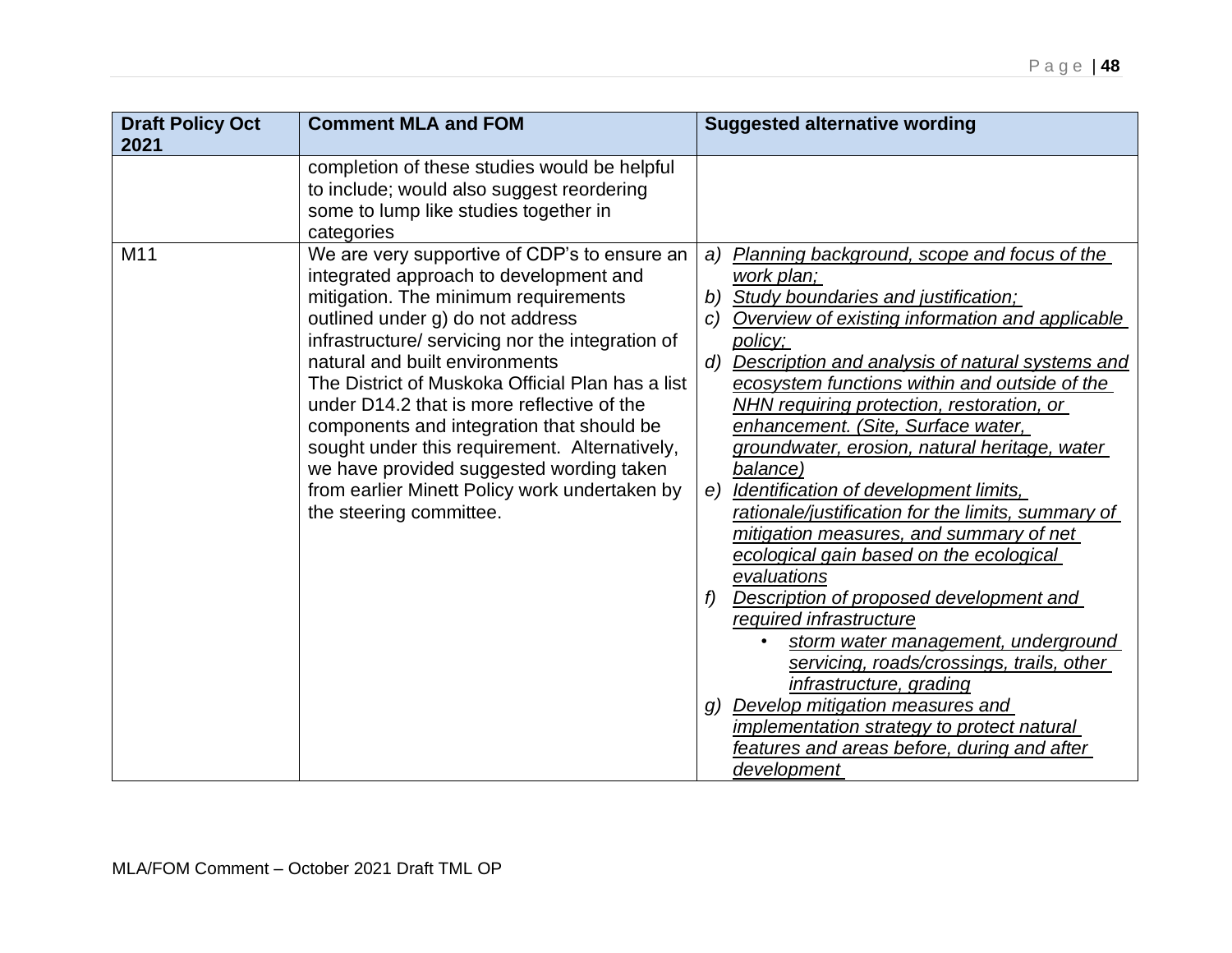| <b>Draft Policy Oct</b><br>2021         | <b>Comment MLA and FOM</b>                                                                                                                                                                                                                                                                                                            | <b>Suggested alternative wording</b>                                                                                                                                                       |
|-----------------------------------------|---------------------------------------------------------------------------------------------------------------------------------------------------------------------------------------------------------------------------------------------------------------------------------------------------------------------------------------|--------------------------------------------------------------------------------------------------------------------------------------------------------------------------------------------|
|                                         |                                                                                                                                                                                                                                                                                                                                       | h) Monitoring strategy for performance compliance<br>and efficacy of environmental protection<br><u>measures</u>                                                                           |
| M12 Parkland                            | FOM/MLA applaud the inclusion of the<br>Parkland policy set in the Implementation<br>Section.                                                                                                                                                                                                                                         |                                                                                                                                                                                            |
| <b>Part M13 Definitions</b>             | Development definition needs to be more<br>comprehensive and include redevelopment<br>as well as buildings and structures in general,<br>not just those requiring Planning Act<br>approvals.<br>Redevelopment should include significant<br>expansions to existing buildings and<br>extended to other areas, not just<br>communities. | Add definition of qualified professional                                                                                                                                                   |
| <b>Definition "Gross</b><br>Floor Area" | Since there are at least 6 references to Gross<br>Floor Area maximums and restrictions in this<br>plan, it should be defined.                                                                                                                                                                                                         | Consider clarifying definition: Gross Floor Area<br>(GFA) shall be defined in accordance with the<br>current Zoning By-law, as may be amended by the<br><i>implementing Zoning By-Law.</i> |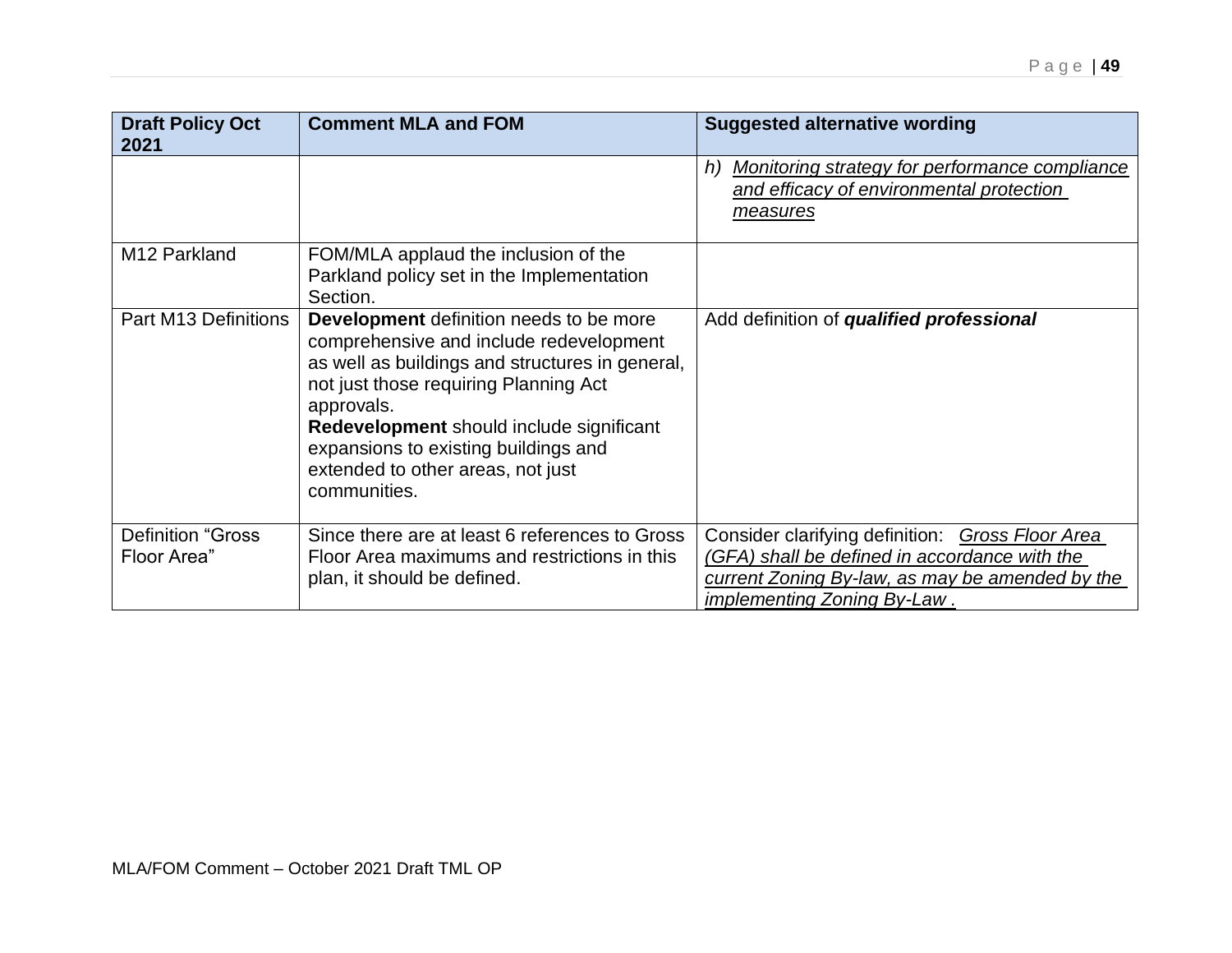# **Appendix 4**

# **MLA/FOM redlined draft of Part F -- Commercial Accommodation October 2021 Draft TML OP**

#### Legend:

- 1. Proposed additions in red and deletions in red strikeout.
- 2. Comments in [green].

## **PART F - COMMERCIAL ACCOMMODATION**

## **F1 INTENT OF THIS PLAN**

Muskoka Lakes has long been a premiere destination for tourists from around the world and visiting and staying in Muskoka Lakes in the many different types of commercial accommodations offered has become part of the Township's rich cultural heritage legacy. Given this history, the commercial accommodation sector has become a significant contributor to the economy of the Township and wider area. While it is recognized that the use of private seasonal cottages contributes significantly more to the economy than the commercial accommodation sector, it is the intent of this Plan to consider additional commercial accommodation uses, provided:

- a) Accommodation uses such as hotels, motels, tent and trailer parks, cabin rental establishments and resorts are planned from the outset and continue to be commercial in nature and available to the travelling public to continue attracting visitors to the area; and
- b) Accommodation uses in the form of short term rentals respect the residential character of the various communities in the Township.

## **F2 OBJECTIVES**

It is the objective of this Plan to:

- a) Support the continued commercial use of properties used for commercial accommodation uses;
- b) Encourage and support commercial accommodation uses that demonstrate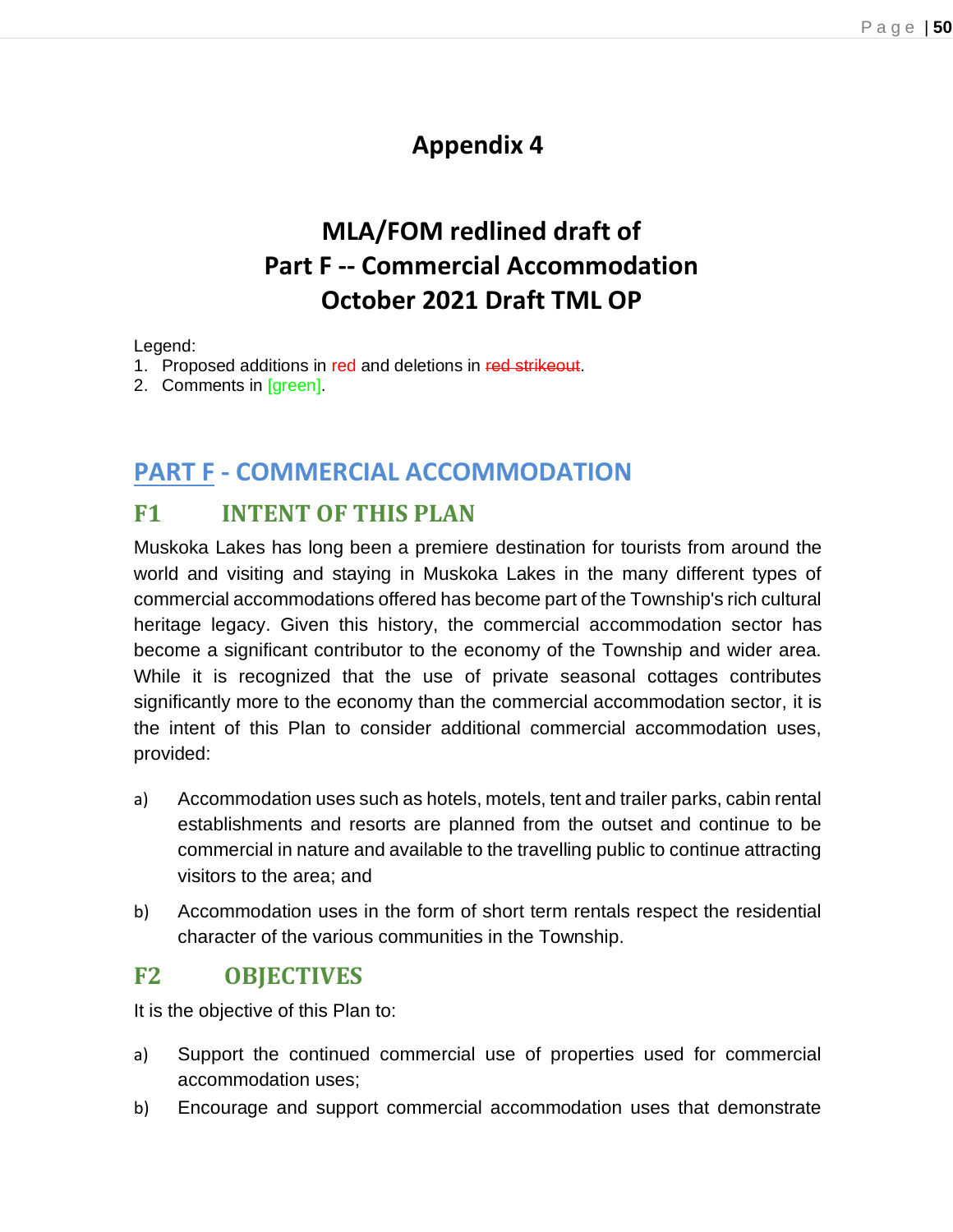sustainable economic, social, and environmental practices and in all instances where such practices might be incompatible, protection of the environment shall take precedence;

- c) Support the development of single-owner commercial accommodation uses and discourage the development of commercial accommodation uses by way of Plan of Condominium outside of the Urban Centres;
- d) Carefully manage the redevelopment of commercially-zoned properties that are currently not used for commercial accommodation purposes by limiting limited their use in the implementing zoning by-law;
- e) Ensure that existing and new resorts are commercial in nature at the outset and are planned to operate as commercial uses in the future, so that travellers and vacationers continue to visit the Township and contribute to the local economy;
- f) Protect environmentally sensitive areas and ensure that where development is permitted, its design and construction shall be done in a manner that limits site disturbance and protects natural features and functions, protects the tree canopy, and protects and enhances the natural features and their functions that contribute to the character of the lands in the vicinity of the commercial accommodation use;
- g) Ensure that new commercial accommodation uses are appropriately located and developed in a manner that minimizes impacts on the environment and water quality and are designed to be sympathetic with the character of the surrounding area; and
- h) Retain existing and viable commercial accommodation uses to support the continued economic vitality of Muskoka Lakes, while being open to their conversion to residential use, provided the density and scale of the residential development is consistent with the character of the adjacent areas.

## **F3 COMMERCIAL RESORT DEVELOPMENT**

### F3.1 CONTEXT

a) In 2020, there were 32 operating resorts in the Waterfront Area designation in the Township, with all but one fronting on the shoreline of a lake. The combined water frontage of the 31 operating resorts is about 5,900 metres (19,356 feet), which is a very small fraction of the total water frontage. Also in 2021, there were 20 properties in the Waterfront Area designation that were zoned to permit commercial accommodation uses, but which were not operating. All but one of these 20 properties front on a lake and have a combined water frontage of 2,900 metres (9,514 feet).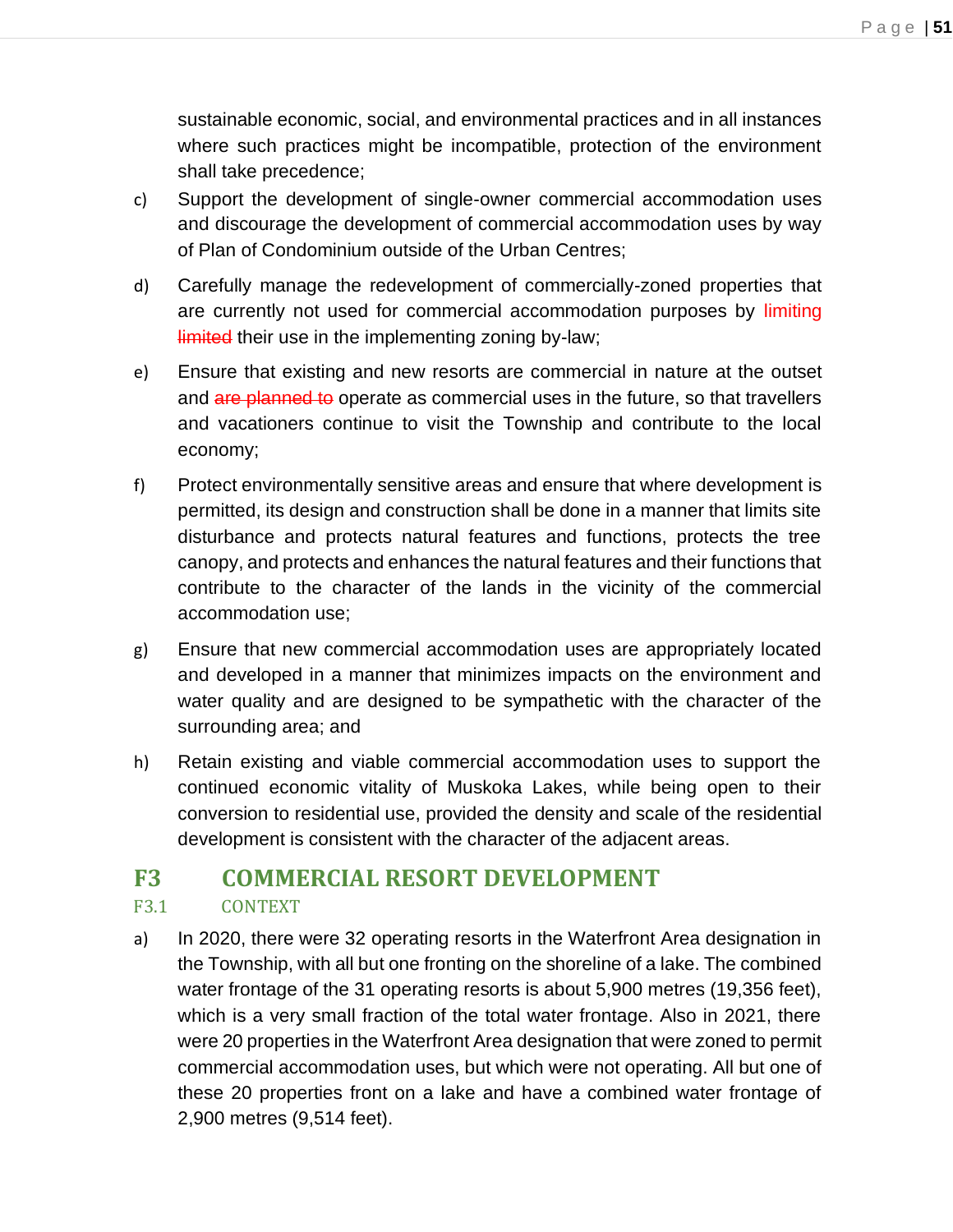- b) Resorts are considered distinct from both residential developments (seasonal or permanent) and other types of roofed commercial accommodation establishments such as hotels, motels, and bed and breakfast operations and tent and trailer parks. In this regard, and for the purposes of this Plan, resorts are defined as commercial establishments that:
	- i) Provide roofed accommodations to the Travelling & Vacationing Public that includes a range of services, facilities and/or resort-related amenities on-site such as restaurants and wellness activities within a vacationoriented setting where the focus is on the travelling public; The purpose of resorts is to provide accommodation to the travelling and vacationing public. It is not just a focus.]
	- ii) Are professionally managed, with all Resort commercial accommodation units available to the Travelling & Vacationing Public travelling public for reasonable periods of time and which are included in a mandatory furniture, fixtures & equipment program;
	- iii) Provide access to the Travelling & Vacationing Public to a significant natural or human-made tourism asset; and
	- iv) Emphasize a recreation experience for the Travelling & Vacationing Public travelling public.

#### F3.2 USES PERMITTED IN A COMMERCIAL RESORT

- a) Principal uses permitted on a resort property are Resort resort commercial accommodation units (as defined in Section F3.3) in facilities such as lodges, resorts, hotels, cabins and lakefront villas. The use of Resort resort commercial accommodation units as a Permanent dwelling unit year-round or Seasonal dwelling unit [Recommend defining "permanent dwelling unit" and "seasonal dwelling unit". The necessity for such definitions was made clear in the Touchstone and Villas LPAT decisions.] shall not be permitted.
- b) Secondary permitted uses include:
	- i) Housekeeping, management and staff accommodations;
	- ii) Retail and service commercial uses that are functionally integrated into the resort; and
	- iii) Uses that promote wellness activities and recreation opportunities and facilities such as a wellness centre, trails, plazas and public squares, public open private spaces, seating areas, beaches and sport facilities, and private leisure clubs that are recreational in nature.
- c) All Resort resort commercial accommodation units are required to generate a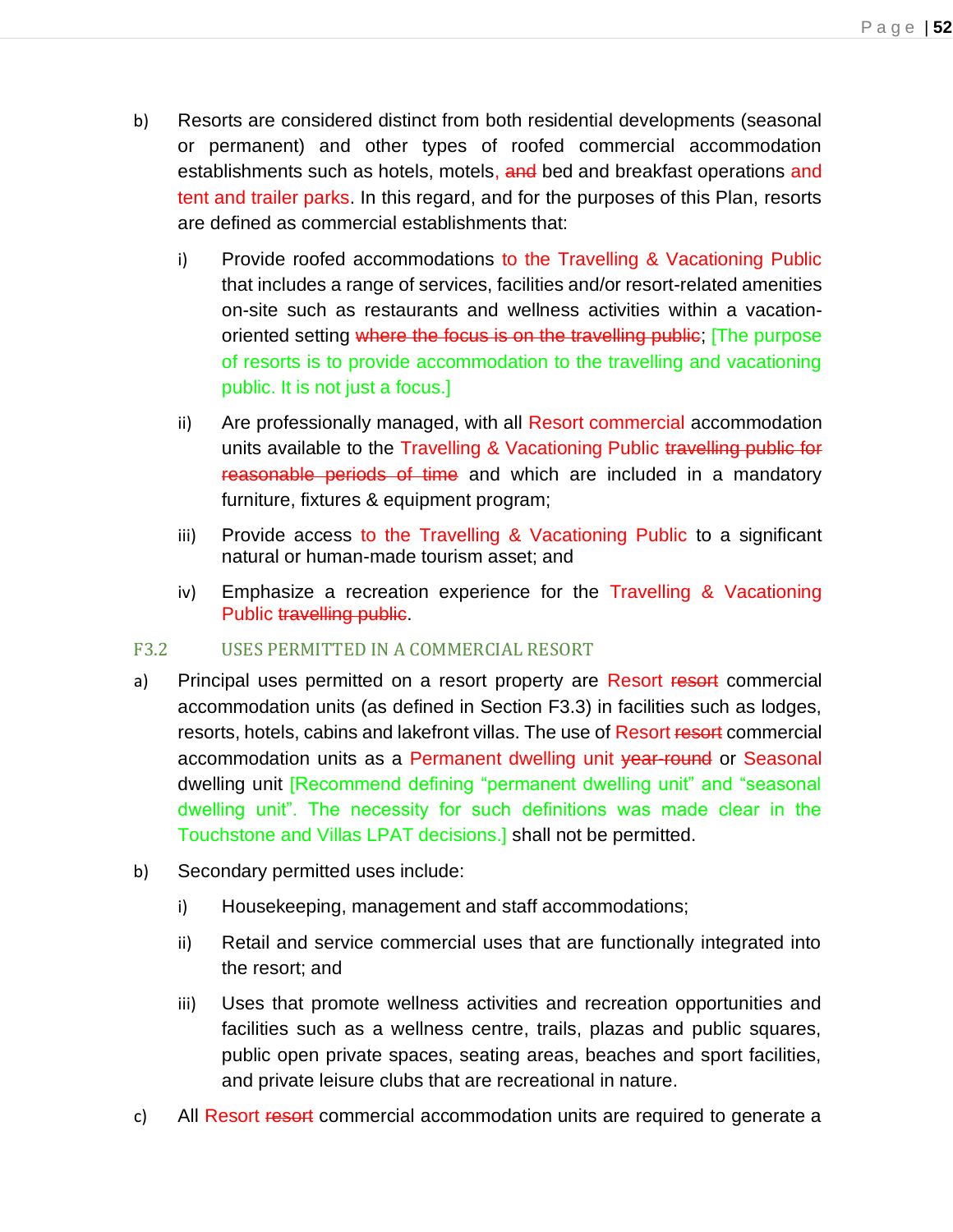turnover of occupants through mandatory rental pools/programs, exchanges, timesharing, fractionalized ownerships or other similar means as stipulated in Section F3.3. Within an Urban Centre only, Resortresort-related residential dwelling units and Residential residential dwelling units (as defined in Section F3.3) may be permitted subject to Section F3.3.2.

d) Commercial resort development may be permitted on the basis of 6 meters (20 feet) per Resort commercial accommodation unit frontage on the water body and a maximum density that does not exceed 10 Units per hectare (4 Units per acre), utilizing a baseline Unit size of 850 sq. ft. The density of commercial resort development is controlled through the implementing zoning by-law. Following the approval of this Plan, the Township shall review the implementing zoning by-law to determine if further restrictions on density within 60 meters (196.8 feet) of the shoreline are required. [Density is an extremely important issue for our membership. As was the case for the Minett OPA, we recommend that it be addressed in this Official Plan. Substantially the same language is included in the Seguin OP. See also Section F3.4.2i) below.]

### **F3.3 DEFINITIONS AND USE RESTRICTIONS**

#### **F3.3.1 DEFINITIONS**

The following definitions apply in this Section of the Plan:

- a) Gross Floor Area (GFA): shall be defined in accordance with the implementing Zoning By-law.
- b) Permanent dwelling unit: means, with respect to a person, that person's principal residence, being the residence where the person is entitled to vote as a resident elector for purposes of the Municipal Elections Act (Ontario).
- c) Seasonal dwelling unit: means a residence used on a seasonal basis for recreational purposes only and which is not a Permanent dwelling unit. [See the comment in Section F3.2a) above.]
- d) Residential dwelling unit: means a room or suite of habitable rooms located within a building and operated as a household unit, used or intended to be used as a domicile by one or more persons that contains cooking, dining, living, sleeping and sanitary facilities exclusively for the use by the owner and/or persons designated by the owner on a primary or seasonal basis.
- e) Resort commercial accommodation unit: means
	- i) A unit without full kitchen amenities; or
	- ii) A self-contained unit in a standalone structure with its main access via a front door, that contains no more than 1 kitchen and 3 bedrooms; or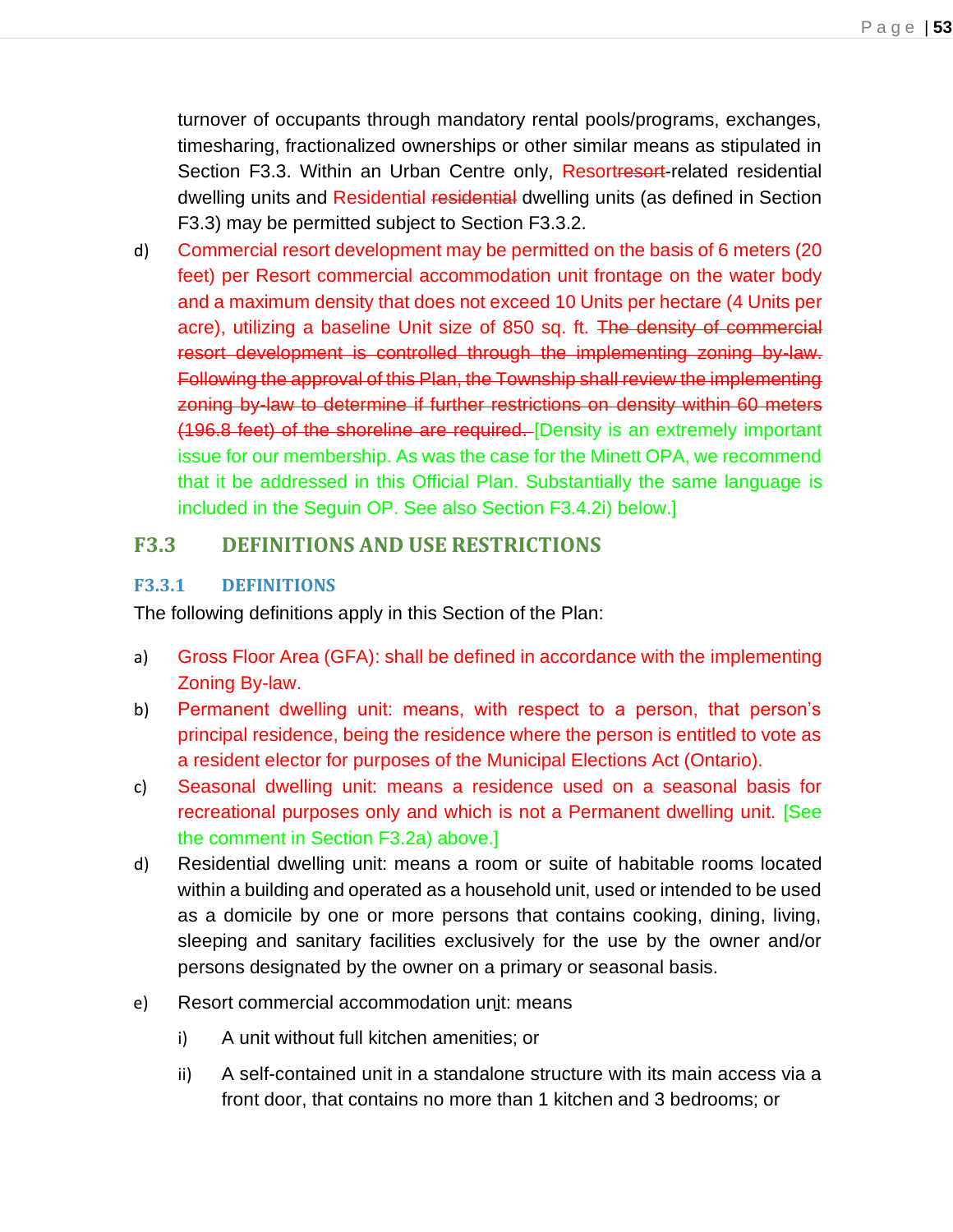- iii) A unit in structures with 2 or more units, with its main access via a private entrance from outside a building, or from a common hallway or stairway inside a building, that contains no more than 1 kitchen and 2 bedrooms.
- f) Resort-related residential dwelling unit: means a Residential residential dwelling unit that forms part of a functionally integrated resort entity.
- g) Travelling & Vacationing Public vacationing public: means persons who seek overnight accommodation. Unit Owners owners of property within a resort, whether that property is a Resortresort-related residential dwelling unit or a Resort resort commercial accommodation unit, are not considered members of the Travelling & Vacationing Public travelling & vacationing public while occupying their property within the resort.
- h) Unit: includes any Resort commercial accommodation unit, Resort-related residential dwelling unit and Residential dwelling unit. For the purposes of calculating Unit equivalencies in accordance with Section F3.2d), a baseline Unit size of 850 sq. ft. (79 sq. m.) Gross Floor Area shall be counted as a single Unit. Units with greater than 850 sq. ft. (79 sq. m.) Gross Floor Area shall be counted as multiples of 850 sq. ft. (79 sq. m.). By way of examples, a Unit with 425 sq. ft. (39.5 sq. m.) Gross Floor Area shall count as 1 Unit, a Unit with 1,275 sq. ft. (118 sq. m.) Gross Floor Area shall count as 1.5 Units, a Unit of 2,250 sq. ft. (237 sq. m.) shall count as 3 units. Minor deviations from the measurements contained in this definition can occur without an amendment to this Plan, provided the intent of this Plan is maintained.
- i) Unit Owner: means, in the case of owners who are not individuals, each person who owns an interest in such Unit (whether through use of corporations, partnerships, trusts or other entities owned or controlled by such a person). For the purposes of evaluating owner usage of their Units in accordance with Section F3.3.2, "Unit Owner" shall include the individual owner(s) and/or the individuals who own an interest in such property as described above and shall include members of their immediate family and their guests. [The definitions for "Gross Floor Area", "Unit" and "Unit Owner" are derived from the Minett OPA and are included here for consistency.]

#### F3.3.2 USE RESTRICTIONS

a) While the Township's preferred form of tenure for resorts is single ownership (that is, no ownership of Units by Unit Owners) [We recommended additional clarity be added regarding what is meant by "single ownership". For example, a corporate or partnership structure with a "single owner" (a single corporation or a single partnership) could be structured such that individual shareholders or partners have exclusive rights to own or use particular Units.], it is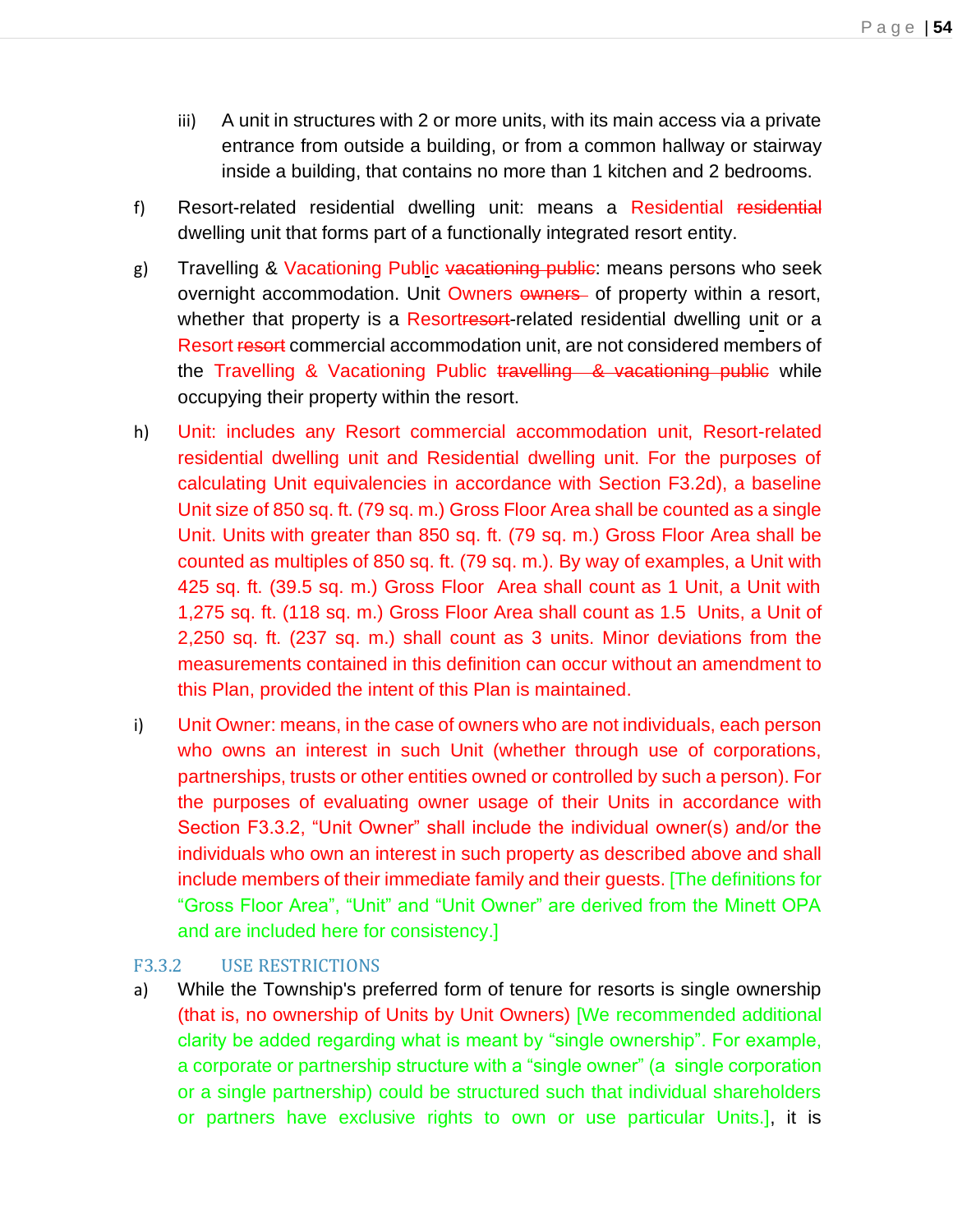recognized that by exception, a flexible approach may be considered provided all Resort resort commercial accommodation units are required to generate a turnover of occupants through mandatory rental pools/programs, exchanges, timesharing, fractionalized ownerships or other similar means as stipulated in this section of the Plan and provided that all fractions of a Unit and all portions of the timeshare cannot be purchased by or on behalf of one person. . [This tracks the language contained in Section 11.14 of the current Official Plan.]

b) Where a resort development, at any time, [We suggest that these rules should apply if a resort later converts to a condominium form of tenure.] includes condominium ownership, the Units condominium units shall form part of an integrated resort facility that is professionally managed and that is supplemented by a variety of on-site amenities, which shall not be granted exclusive use by Unit Owners condominium unit owners. Commercial use and maintenance of the commercial components of a resort development are identified in Sections F3.3.2.1 to F3.3.2.3 and shall be prescribed in greater detail in the implementing Zoning By-law and/or Site Plan and Condominium Agreements. The specific conditions of the provision for the use of a Resort commercial accommodation unit by a Unit Owner shall be articulated in binding owner usage agreements signed by the Unit Owner and the resort or the condominium corporation, as applicable, if the Unit is owned individually. These conditions, together with appropriate monitoring, reporting and enforcement provisions, shall also be stipulated in the resort's Conditions of Condominium Description with the District and/or the Condominium Agreement with the Township, if a Plan of Condominium is proposed. To ensure that the use of the condominium units remain commercial, the following use restrictions shall be implemented through a condominium agreement. The foregoing incorporates the language from Sections C1.6.1.8 and C1.6.2.8 and the preamble to Section C1.9 of the Minett OPA and is included here for consistency.]

#### *F3.3.2.1 RESORT IS OPEN YEAR-ROUND*

- a) The Unit unit can be used by the Unit Owner unit owner for a maximum of 26 weeks per calendar year and a maximum of 26 weeks can be blocked-out by the Unit Owner unit owner in advance.
- b) The Unit Owner unit owner shall be entitled to use the Unit unit for a maximum of 4 weeks during the months of July and August. These 4 weeks shall be taken in periods of at minimum 7 consecutive days. These 4 weeks must be reserved in advance through the on-site or central management systems. For the balance of July and August, the Unit unit must be made available to rent via the resort's mandatory rental program pool.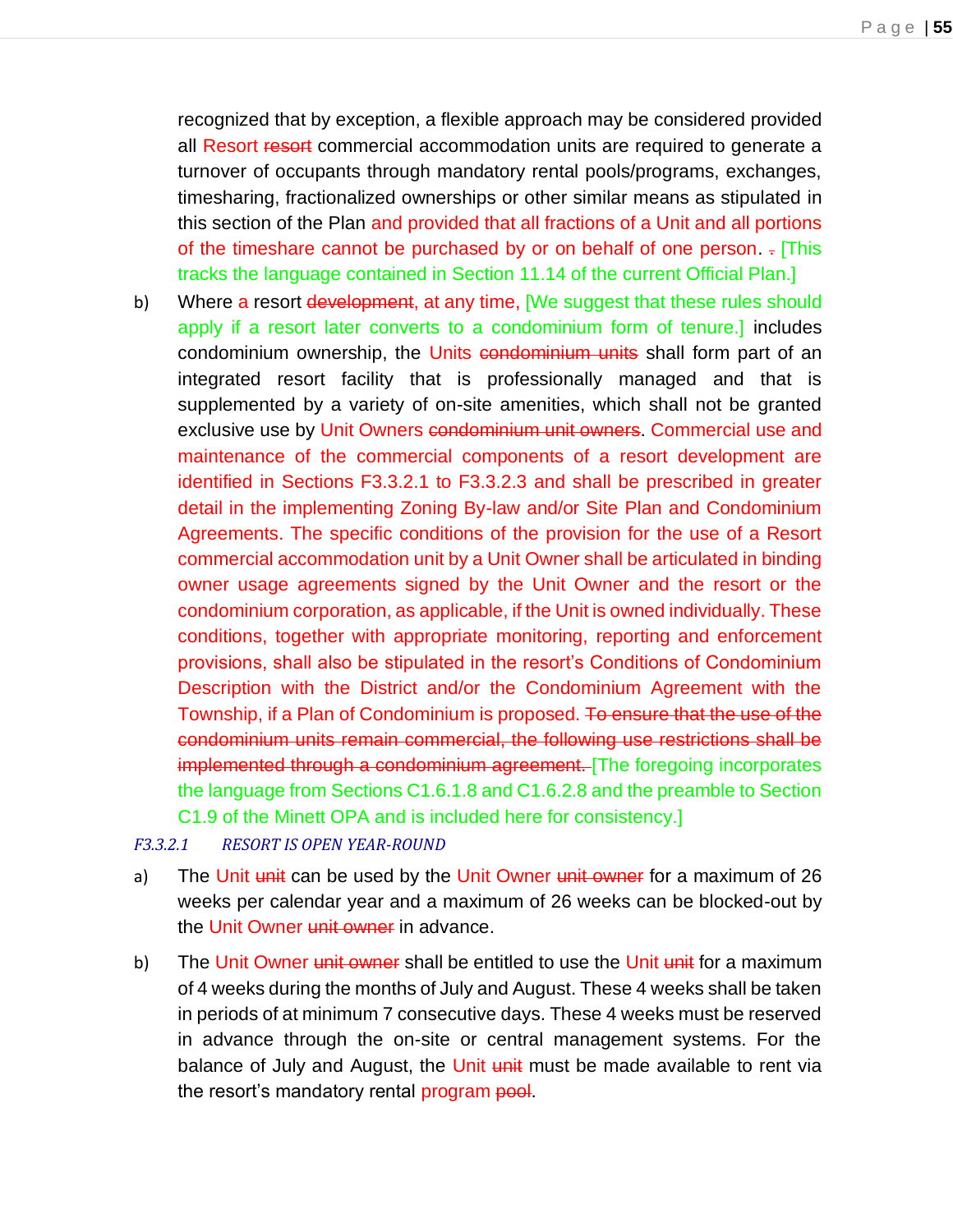- c) The Unit unit must be made available to rent via the resort's mandatory rental program pool a minimum of 26 weeks per year, which includes the portions of July and August as per sub-section b).
- d) There is no minimum use of a Unit unit by the Unit Owner unit owner and the Unit unit can be in the resort's mandatory rental program pool for the entire year.
- e) The Unit Owner unit owner may exceed the maximum 26 weeks per year occupancy (up to a maximum of \* weeks per year and subject to sub-section b)) where a reservation is not made more than seven days in advance and the Unit unit has not already been reserved by the public. Such reservations shall not be made more than seven days in advance of the vacancy period and must not encroach upon nor compromise the integrity of the subsequent regular rental period. [We strongly recommend deleting e) above or, at the very least, including an upper limit on the number of weeks that a Unit Owner may occupy a Unit in any given year. We acknowledge that this language is included in the Minett OPA, but we have fewer concerns with Minett for a variety of reasons, including that it will be on municipal services. The concern is that a Unit Owner may occupy their Unit far in excess of 26 weeks per year (and up to 48 weeks!), which begins to look residential and not commercial.]

#### *F3.3.2.2 RESORT IS NOT OPEN YEAR-ROUND*

- a) The Unit unit can be used by the Unit Owner unit owner for no more than 50% of the weeks that the resort is open and this maximum number of weeks can be blocked-out by the Unit Owner unit owner in advance.
- b) The Unit Owner unit owner shall be entitled to use the Unit unit for a maximum of 4 weeks during the months of July and August. These 4 weeks shall be taken in periods of at minimum 7 consecutive days. These 4 weeks must be reserved in advance through the on-site or central management systems. For the balance of July and August, the Unit unit must be made available to rent via the resort's mandatory rental program pool.
- c) The Unit unit must be made available to rent via the resort's mandatory rental program pool a minimum of 50% of the weeks that the resort is open, which includes the portions of July and August as per sub-section b).
- d) There is no minimum use of a Unit unit by the Unit Owner unit owner and the Unit unit can be in the resort's mandatory rental program pool for the entire time the resort is open.
- e) The Unit Owner unit owner may exceed the maximum 50% of the weeks that the resort is open (up to a maximum of \* weeks per year and subject to sub-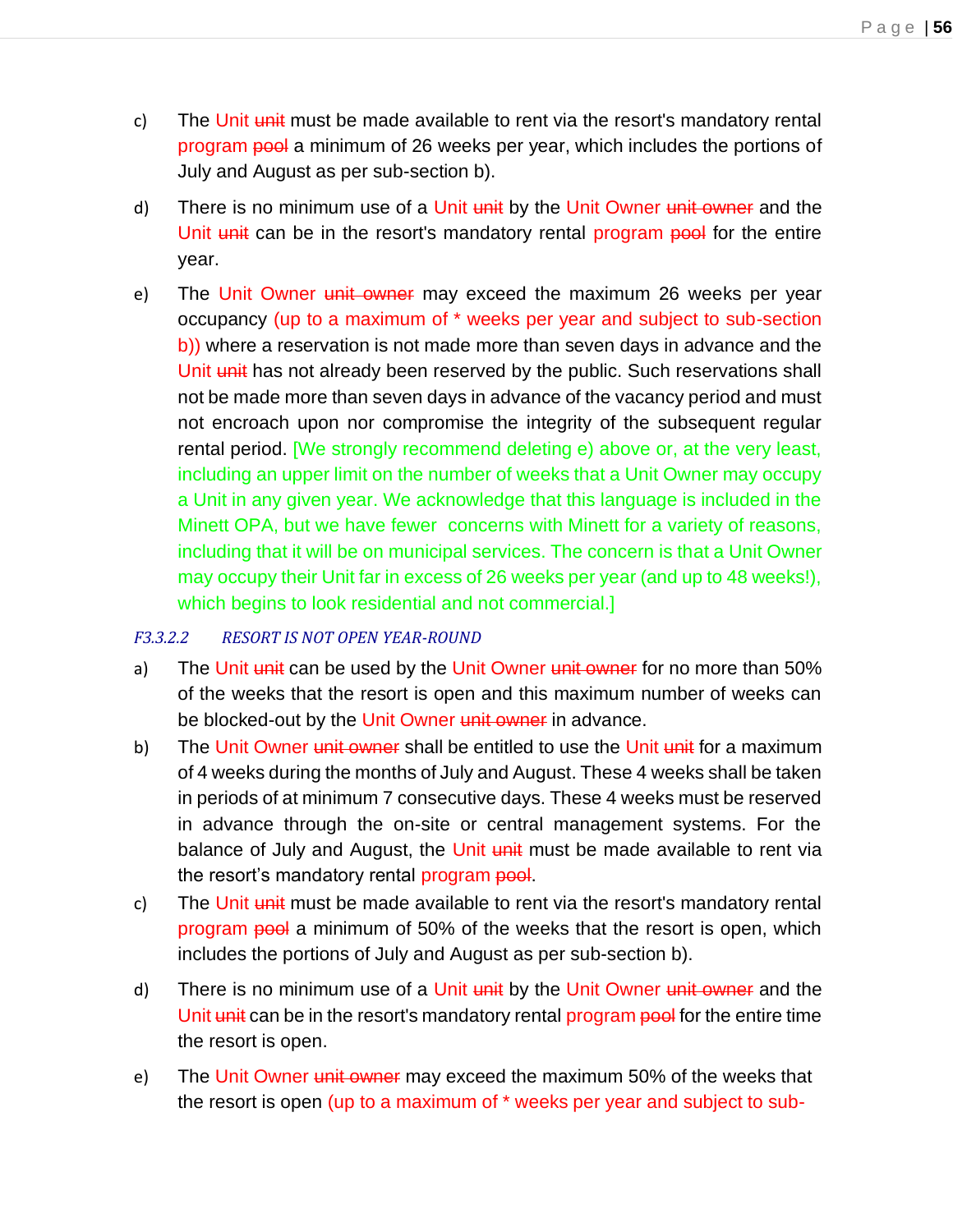section b)) where a reservation is not made more than seven days in advance and the Unit unit has not already been reserved by the public. Such reservations shall not be made more than seven days in advance of the vacancy period and must not encroach upon nor compromise the integrity of the subsequent regular rental period. [Same comment as in Section F3.3.2.1e) above.]

### **F3.3.2.3 ADDITIONAL REQUIREMENTS**

- **a) All sales documents and agreements shall affirm that the Unit is commercial in nature and cannot be occupied as a residence.**
- **b) Resort commercial accommodation units shall: i) have access to all of the on-site facilities provided by the resort, which may include a spa, restaurants, pools, tennis or other courts, trails, golf, waterfront amenities including docks, swimming area, beach, access to a variety of boats, boathouse, meeting rooms, breakfast facilities, retail facilities, common areas and conference facilities; ii) be operated by central management with a presence on-site; iii) be supported by resort facilities that are available to all guests on the property; iv) have access to ongoing services (housekeeping, security, etc.); v) have access to recreational programs associated with the amenities; vi) be included in a permanent, compulsory rental program to ensure ongoing availability of the Unit to the Travelling & Vacationing Public at all times the resort is open, and when the Unit is not otherwise entitled to be occupied by the Unit Owner, if the Unit is owned individually; vii) not be accessible by the Unit Owner when the resort is closed if the Unit is owned individually; viii) participate in a mandatory furniture, fixtures and equipment (F,F&E) program administered by the condominium corporation imposing on Unit Owners an obligation to maintain, repair and replace the F,F&E in their Units to a standard established by the resort operator and Unit Owners are not entitled to provide their own F,F&E nor to make alterations to their Units, in each case, if the Unit is owned individually. [Subsections a) and b) above are derived from Sections C1.9A.f) and B.f) and C1.9C of the Minett OPA for consistency and to help ensure the resort is commercial.]**

## F3.4 NEW AND EXPANDING COMMERCIAL RESORTS F3.4.1 APPLICATION REQUIREMENTS

a) Any application to develop a new commercial resort outside of an Urban Centre shall require an Amendment to this Plan and shall be supported by evidence satisfactory to the Township that there is a need for additional commercial resort accommodation in the Township. Notwithstanding the foregoing, any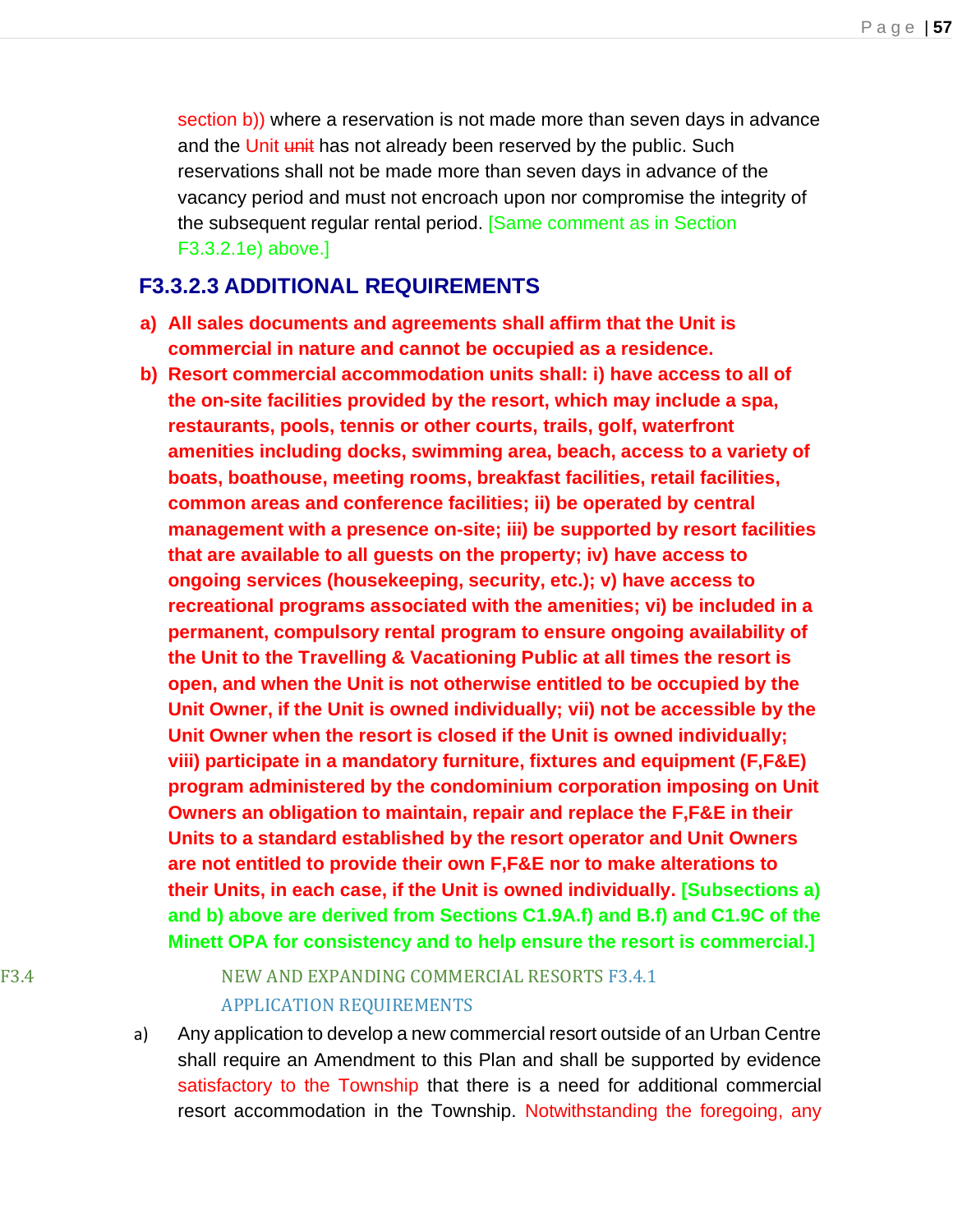conversion of a property not zoned resort commercial to resort commercial shall only be permitted at the time of a comprehensive review by the Township. In addition, any property zoned as a marina or primarily as a marina shall be prohibited from being converted to resort commercial use. [With the significant amount of unused or underutilized resort commercial lands within the Township and economic studies confirming that additional resort commercial lands will not be required for many years, as per the BLG law firm letter attached, we recommend that rezoning of land to the resort commercial designation only be considered at the time of a comprehensive review. This allows much more municipal control over new resort development, using a strategic approach (as opposed to a piecemeal approach, as applications are submitted). Due to issues concerning parking and water access regarding water access/island properties and the creation of new water access lots, marinas are a valuable resource and the conversion of marinas to other uses should be prohibited.]

- b) Any application for an amendment to this Plan to establish a new resort or to expand and/or redevelop an existing resort shall be supported by studies that are based on predictable, measurable, objective effects on the natural environment and other matters as outlined below [Not all studies pertain to the environment.], with these studies and their scope being identified in advance and with regard to the scale of the proposed new resort or expansion. Depending on the scale of the proposal, a Comprehensive Development Plan may be required in accordance with Section M11 of this Plan.
- c) Such studies shall address the anticipated impacts in the area affected by the proposal and in this regard, all applications shall be supported by information that address the impact of the operation of the proposal on:
	- i) The **natural heritage features and areas** and related **ecological functions** on the site and in the area;
	- ii) The quality of the water in the affected lake and the hydrological features that contribute to water quality and overall lake system health, including the ground water recharge and discharge functions on the site and in the immediate area;
	- iii) Existing topography and vegetation of the area, and the tree canopy in particular, when viewed from the water;
	- iv) Adjacent and nearby existing or planned land uses;
	- v) The **significant built heritage resources**, **protected heritage properties, significant cultural heritage landscapes** and **significant**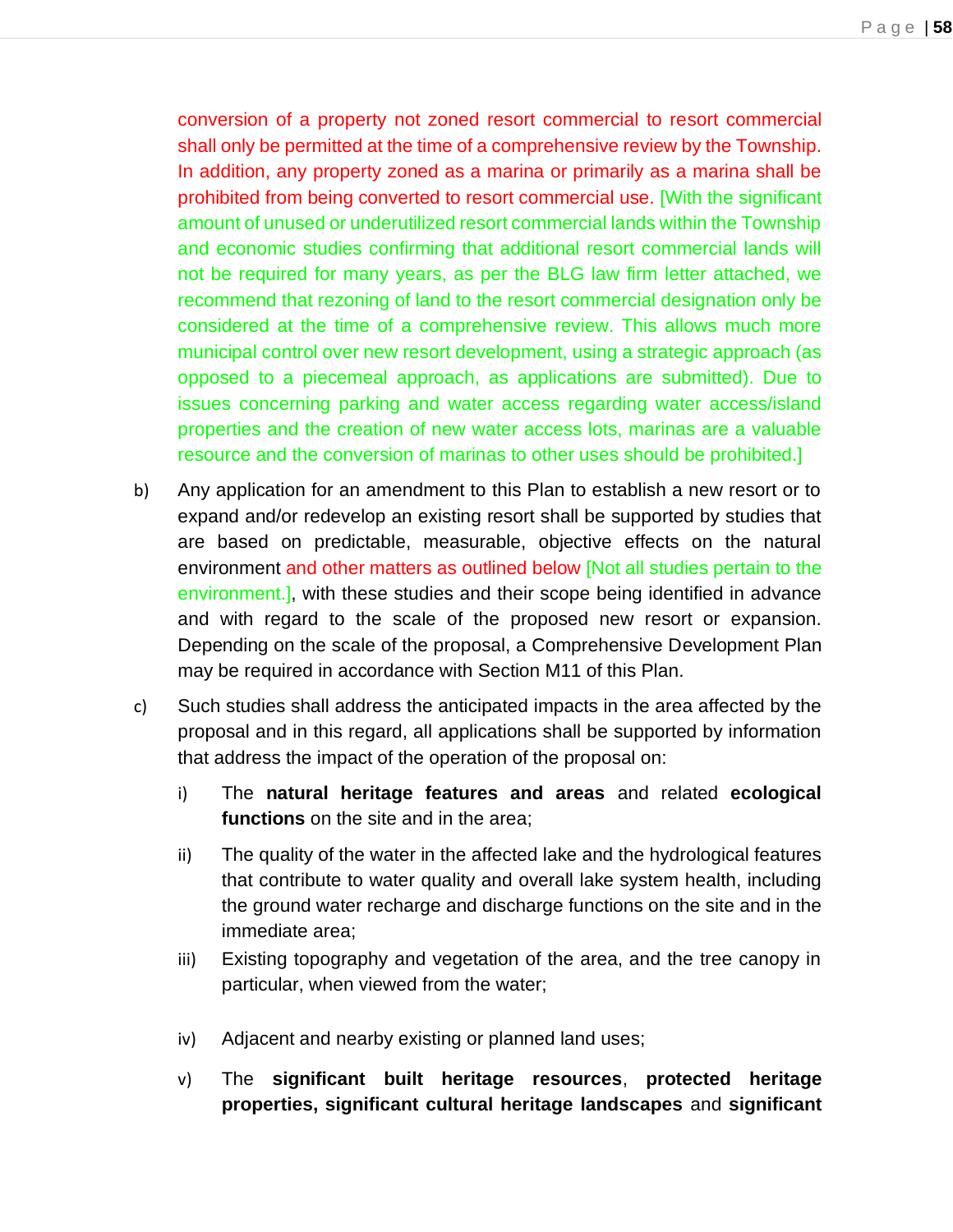**archaeological resources** on the site and in the area;

- vi) The recreational carrying capacity of the lake, or if it is one of the larger lakes, on any defined areas having connections to a larger portion of a waterbody that is generally less than 300 metres (984.2 feet) wide;
- vii) The transportation network in the area; and,
- viii) Nearby wells used for drinking water purposes.

#### F3.4.2 RESORT DEVELOPMENT REQUIREMENTS

a) To provide recreation experience, a variety of resort-related amenities and services shall be available on-site. Such amenities and services must be available to Unit Owners unit owners, quests and visitors and are required to be available to the general public where appropriate. In addition, these amenities must be tangible and include more than just the development of a beach, walking trails or similar passive features. The development of a reasonable number of amenities shall occur in the first phase as detailed in the implementing zoning by-law. All resort development shall only proceed on the basis of a Development Phasing Plan that has been approved by the Township, in conjunction with the Master Development Agreement referred to below, before any development occurs. The intent of the Development Phasing Plan is to ensure that the relative timing and development of the component parts of the resort support the planned function of the resort as a resort commercial, tourist and recreation focused operation. The Development Phasing Plan shall, for each phase, identify the sequencing of the development of: i) Resort-related uses and amenities; ii) Resort commercial accommodation units, which shall only be developed when certain thresholds of resort-related uses and amenities have been developed in the first phase and in subsequent phases of development, with the percentage of Gross Floor Area allocated to Units being determined in the implementing Zoning By-law, with this percentage requiring a reasonable amount of resort, commercial and tourism amenities in each phase, as appropriate, to ensure the resort is commercially viable and attractive to the Travelling & Vacationing Public; iii) Resort-related residential dwelling units, which, subject to Section F3.4.3a), shall only be developed in accordance with Section F3.4.3b)iv); iv) Residential dwelling units, where permitted; v) Accommodation for employees of the businesses on-site; and vi) Infrastructure, roads, public use areas and public service facilities. It is intended that development shall occur in accordance with the provisions of a Master Development Agreement that shall be supported by the following to the satisfaction of the Township: i) A Development Phasing Plan identifying the location, nature and scale of proposed development, as set out above; ii) Other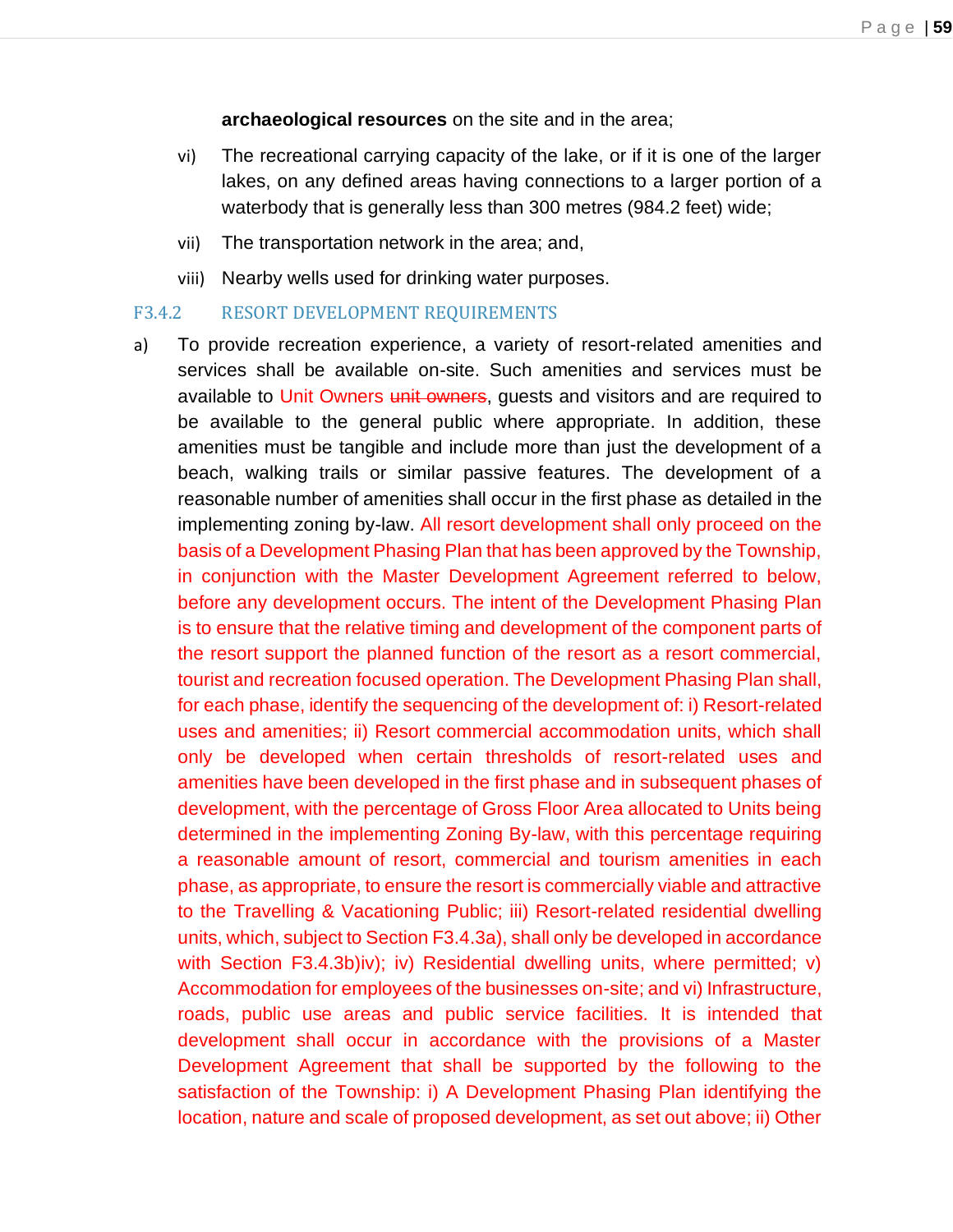plans, studies and assessments and other matters deemed appropriate by the Township and the District (as it relates to the services it provides), in order to ensure identification and integration of uses, facilities and infrastructure. The terms of reference of any studies shall be reviewed by the Township for completeness before they are initiated. All development shall be subject to Site Plan Control and the following matters shall be addressed to the satisfaction of the Township: i) Appropriate location of buildings and structures; ii) Retention or restoration of a natural vegetative buffer to prevent erosion, siltation and nutrient migration; iii) Maintenance or establishment of native tree cover and vegetation as terrain and soil conditions permit; iv) Appropriate location for construction of roads, driveways and pathways, including the use of permeable materials; v) Implementation of stormwater management and construction mitigation techniques with an emphasis on lot level controls, low impact development practices and a treatment train approach to promote filtration, infiltration and detention, which may include proper re-contouring, discharging of roof leaders, use of soak away pits, other measures to promote infiltration, and silt fencing for temporary sediment control; vi) The establishment of dark sky compliant lighting on all structures with full cut-off fixtures being required in order to minimize light spillage into the surrounding environs, while maintaining safety; and vii) Securities and processes to ensure implementation and longterm monitoring and compliance with site plan agreements if required. [We suggest that similar requirements to that contained in Section C1.7 of the Minett OPA be included here.]

- b) In-person management shall be available on-site in order to respond to complaints, deal with emergencies, and assist guests and visitors. The appropriate management arrangement will depend on the scale, location, onsite resort-related amenities, and desired experience of a resort. [We understand this sentence is being deleted from the Minett OPA and suggest it should be deleted here, as well.]
- c) To ensure a continued contribution to the local and regional economy, proponents shall demonstrate an ability for the resort to generate a revenue stream from Unit rentals that sustains the commercial component of the resort such that it is viable, provides employment opportunities and sustains the provision of other goods and services by third parties in the area, all of which is intended to have a positive economic impact.
- d) All resort development and redevelopment shall:
	- i) Respect and be compatible with the surrounding environment;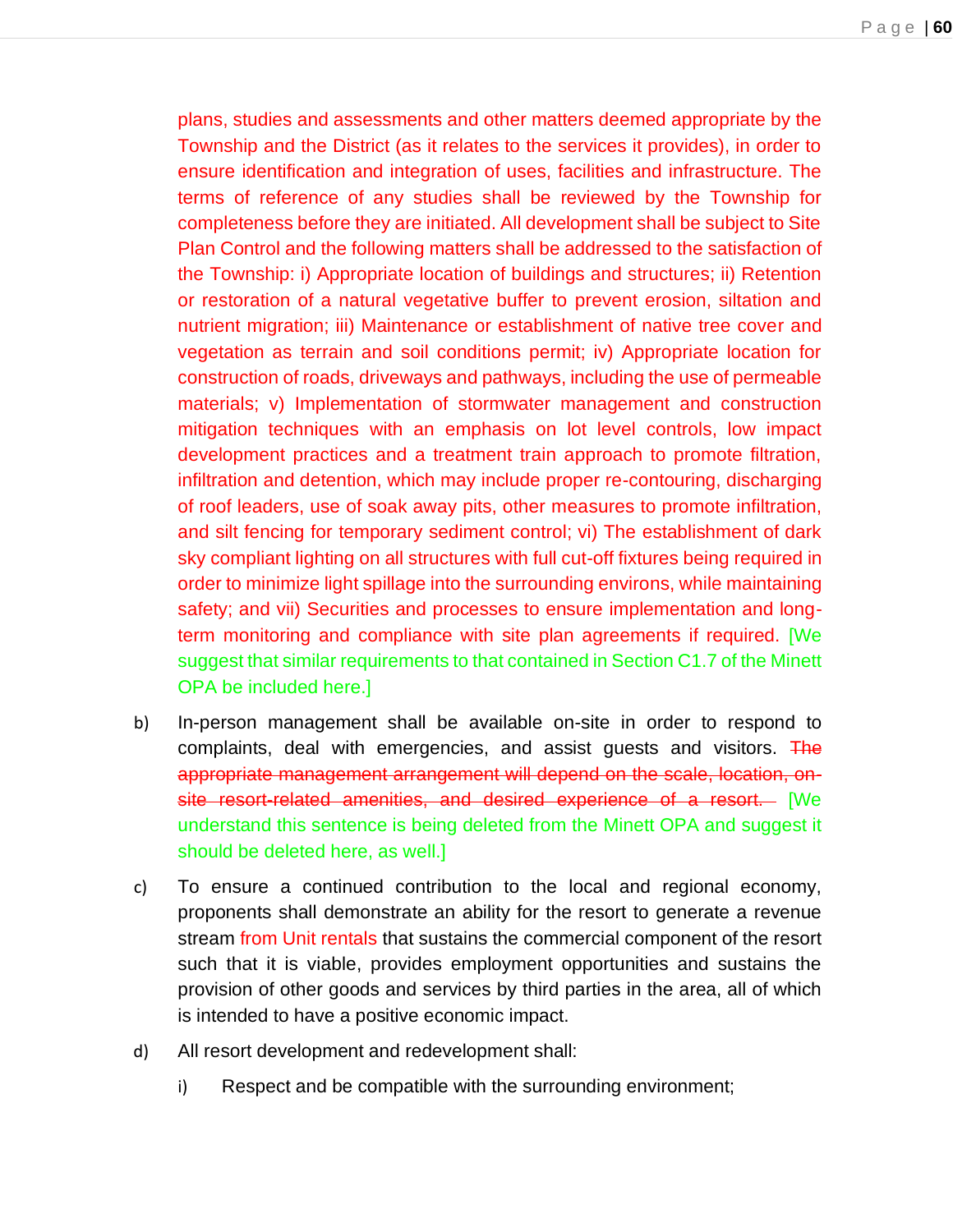- ii) Not result in adverse impacts on the recreational carrying capacity and water quality of the lake as demonstrated through appropriate studies;
- iii) Minimize disruption to, and on, existing topography and vegetation of the area when viewed from the water;
- iv) Maintain, improve, and/or restore the health of existing natural amenities such as streams and **wetlands**, where these features exist and where possible;
- v) Integrate sustainable development practices that maintain or enhance ecological and economic resiliency;
- vi) Exhibit a high-quality built form that enhances pedestrian amenity;
- vii) Locate parking and servicing areas or facilities to the side or rear of buildings and recreational areas, where possible, to minimize disruption to waterfront access and views, and reduce conflicts with pedestrians;
- viii) Incorporate landscaping that softens the impact of built form and utilizes native species where practical and appropriate; and
- ix) Incorporate, 15-metre (49.2 feet) waterfront vegetative buffers and 20metre (65.6 feet) building setbacks from the high water mark to protect water quality and natural shoreline character, except in the Urban Centres where additional flexibility may be desirable;  $\frac{1}{x}$
- x) Meet the following minimum lot and siting requirements: A) generous amount of open space; B) on a mainland property; C) a lot area of 2 [We recommend 3] hectares; D) on appropriate water supply and sanitary sewage disposal systems; E) a water frontage of 150 [We recommend 200] meters; and F) a natural buffer to ensure compatibility with adjacent residential uses; and [We believe the current Official Plan provisions regarding minimum lot and siting requirements in Section B11.16 are excellent and should be carried through, with two recommended changes to  $C$ ) and  $E$ ).]
- xi) Be subject to site plan control. [We recommend carrying through Section B11.1 of the current Official Plan.]
- e) The architecture and characteristics of new major development or redevelopment shall:
	- i) Limit height in proximity to the shoreline, while providing for a gradual increase as the distance from the shoreline increases, where appropriate;
	- ii) Be of a low-rise built form that in no case exceeds 14 meters (including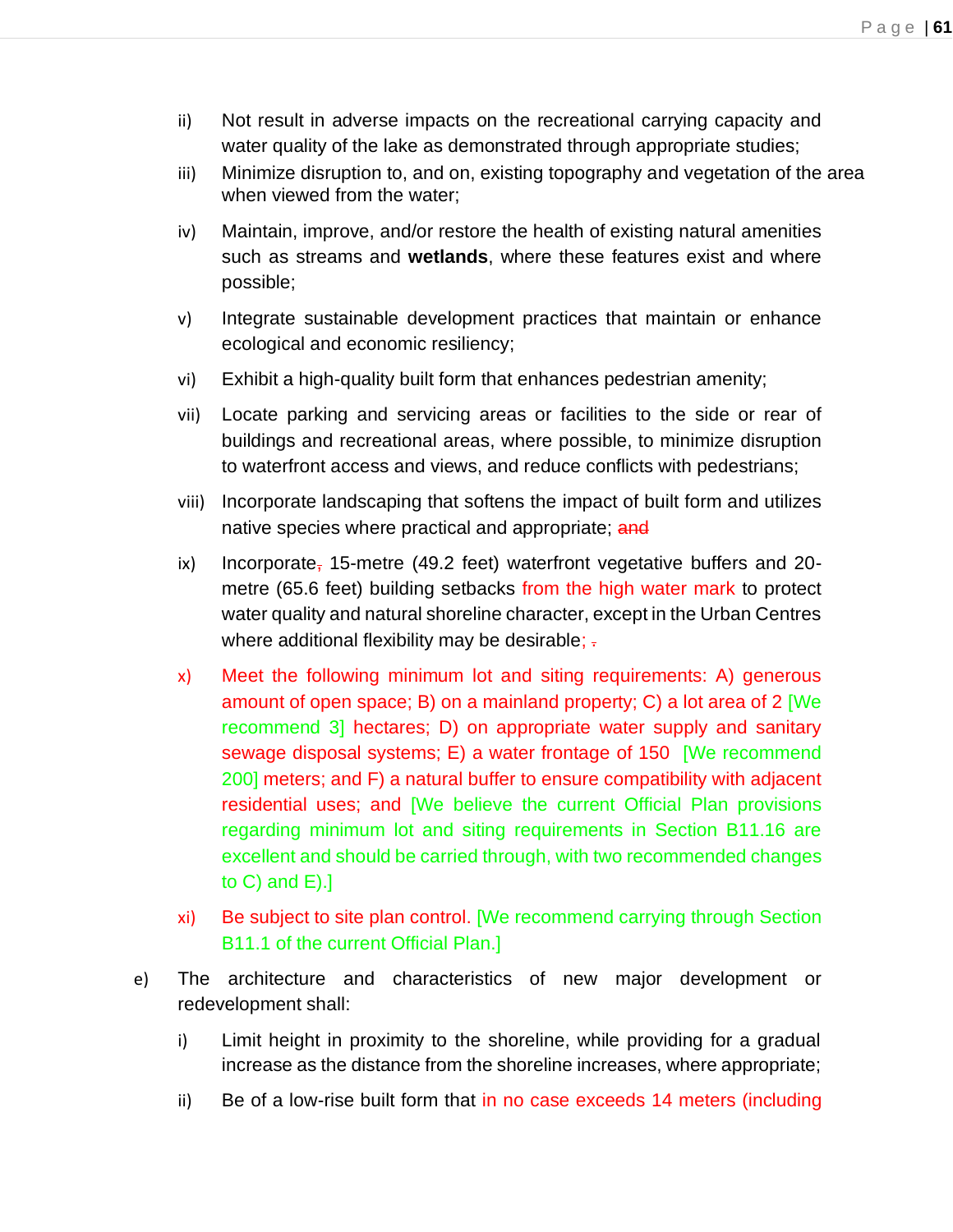mechanical equipment) and the existing tree canopy and respects the character and scale of buildings of the past and is appropriate to its setting and terrain with maximum height being further defined in the implementing Zoning By-law; [We suggest that the language in Section C1.4.2.3b) of the Minett OPA be used. A maximum 14 meter height restriction applies elsewhere in the Township, except Minett.]

- iii) Be informed by a set of urban design and/or architectural design guidelines to be completed to the satisfaction of the Township;
- iv) Utilize dark sky lighting in accordance with Township by-laws to preserve the darkness of the night sky; and
- v) Allow for the implementation of alternative standards for development where benefits to community character or the natural environment can be demonstrated, provided any negative impacts can be effectively mitigated.
- f) All new development shall front onto a publicly accessible road, which is maintained year-round, except where development occurs by condominium description. Notwithstanding the foregoing, all private condominium roads shall have access from a public year-round maintained road. Where condominium registration is utilized, roads shall be designed and constructed to Township standards and provide for emergency vehicular access to the satisfaction of the District and the Township. [We suggest the exception regarding condominium roads should only apply if the additional language included in the Minett OPA in Sections C1.4.4.2 and C1.4.4.3 is also added here.]
- g) Strong linkages to the waterfront shall be developed and dockage shall be provided to accommodate transient visitors arriving by water, with such new dockage being supported by a boat impact assessment study and recreational carrying capacity study completed to the satisfaction of the Township. [Reference is made to Section C1.4.5.1 of the Minett OPA.] As a general principle, the development of new docking facilities for the exclusive use of Unit Owners unit owners shall not be permitted.
- h) Staff housing on site shall be a condition of development.
- i) The number of larger Units units at a resort shall be minimized and most Units units shall be less than 79 80 square metres (850 864 square feet) in size so that they are designed and used by the Travelling & Vacationing Public travelling & vacationing public, Who are those persons seeking overnight accommodation.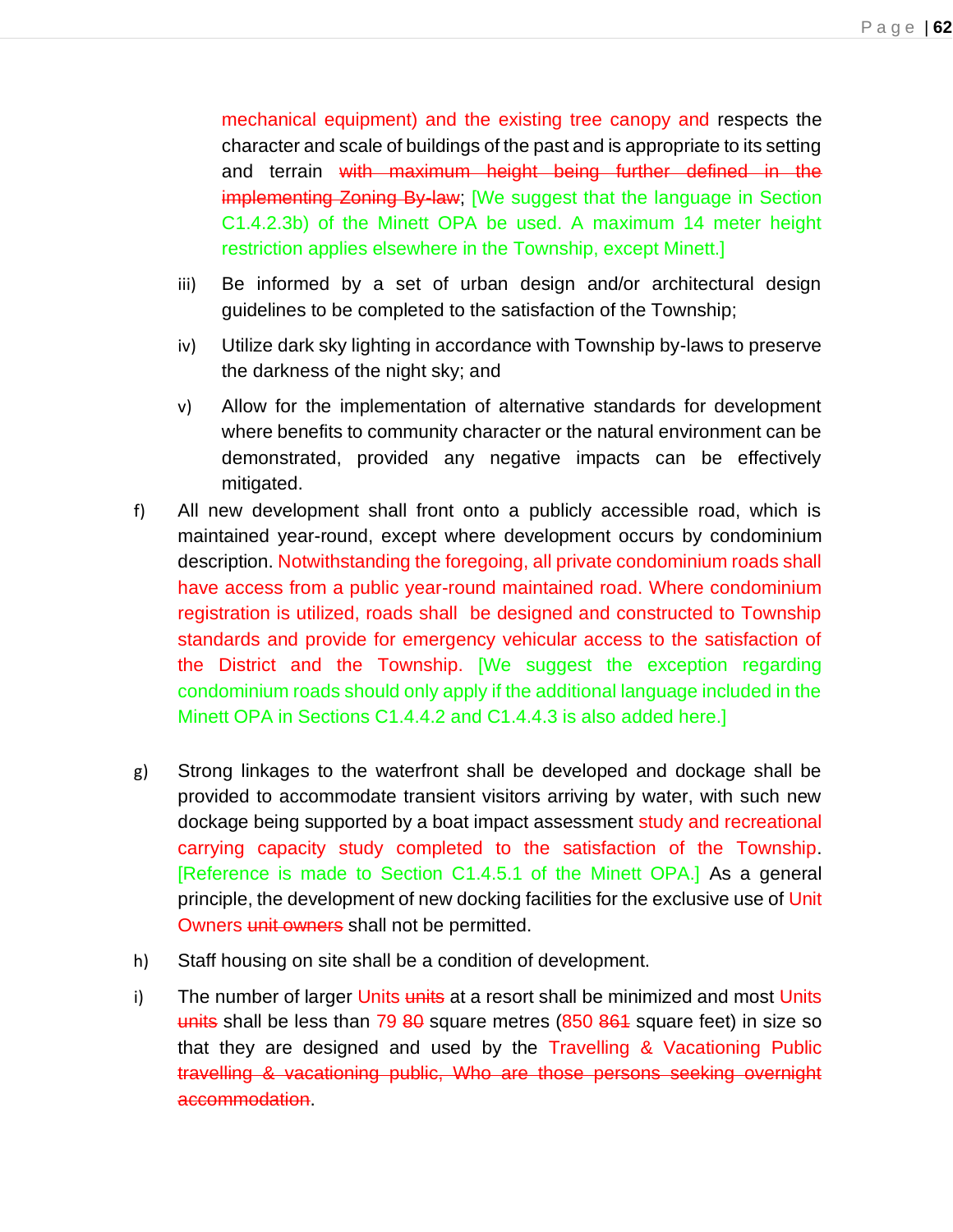#### F3.4.3 RESORT-RELATED RESIDENTIAL AND RESIDENTIAL DWELLING UNITS IN AN URBAN CENTRE

- a) Resort related residential dwelling units and residential dwelling units may be permitted in an Urban Centre only.
- b) In addition to the policies of Sections F3.4.1 and F3.4.2 above, and if resort related residential dwelling units and/or residential dwelling units are proposed in an Urban Centre, the following policies apply:
	- i) All resort-related residential units and/or residential dwelling units will be parts of a legally and functionally integrated single resort entity.
	- ii) Given the need to ensure that resort and tourism amenities are developed in the first phase and in subsequent phases of development the percentage of units that can be considered resort-related residential units and/or residential dwelling units shall be determined in the implementing Zoning By-law, with this percentage requiring a reasonable amount of resort, commercial and tourism amenities in each phase as appropriate to ensure the resort is commercially viable and attractive to the Travelling & Vacationing Public.
	- iii) For those resorts that front on a lake or river, the preferred location for the majority of the resort commercial accommodation units shall be adjacent to the shoreline in a cluster form, setback behind a communal waterfront area. Any proposed resort-related residential dwelling units and/or residential dwelling units shall not be located adjacent to the shoreline and should be separated from the shoreline by resort commercial accommodation units unless such resort-related residential dwelling units and/or residential dwelling units are part of a single building containing a mix of resort commercial accommodation units and resort-related residential dwelling units and/or residential dwelling units.
	- iv) The actual number of resort commercial accommodation units as a percentage of the total number of units shall be determined on a case-bycase basis but shall not be less than 70% of the total number of units. As a general principle, larger resorts should have a higher percentage of resort commercial accommodation units since many on-site resort-related amenities depend on this turnover to be economically viable. The location of the resort, type of management proposed, servicing arrangement, and scale and type of amenities will also be considered in the determination of an appropriate percentage.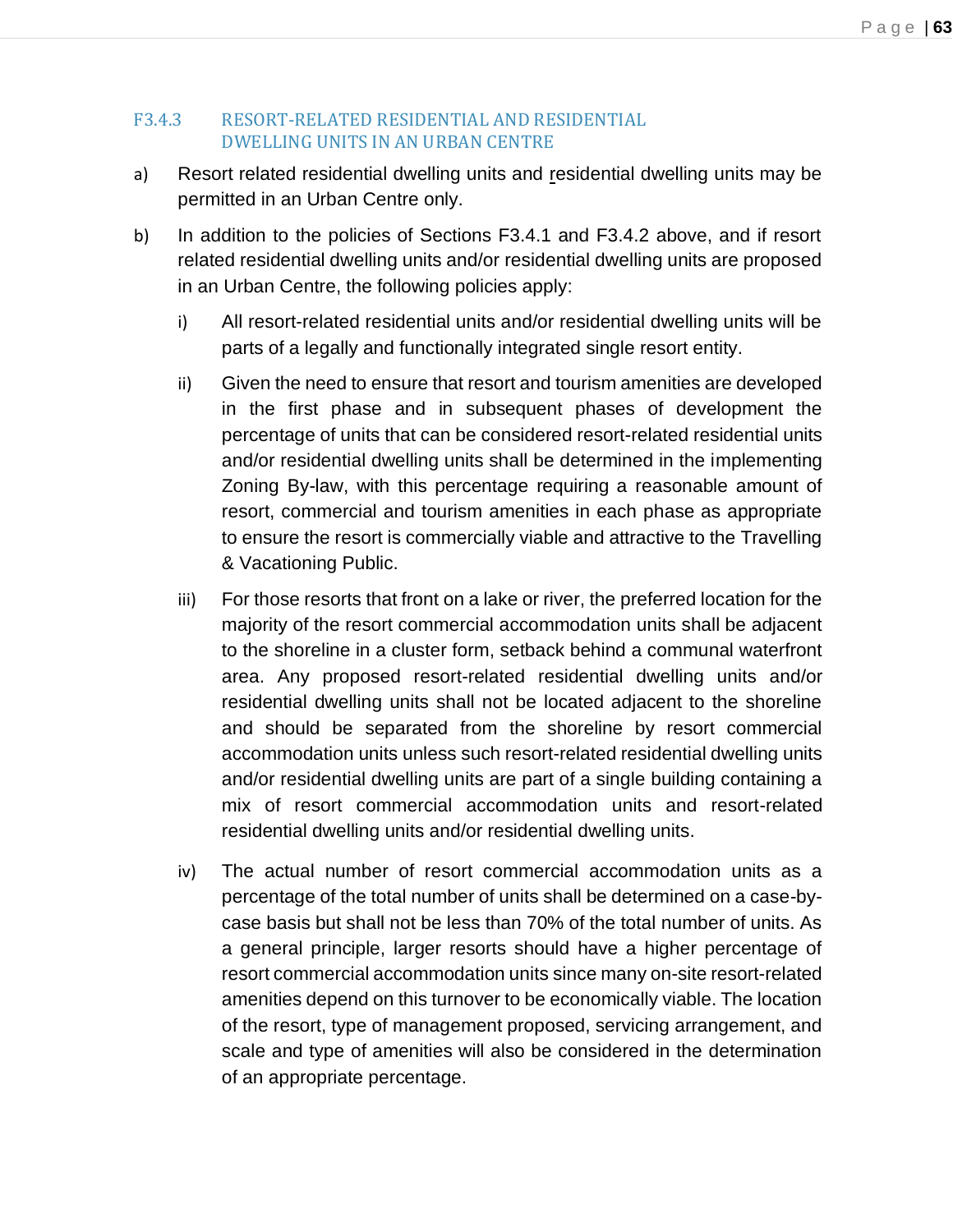#### F3.5 SERVICING

- a) Resorts within an Urban Centre shall be serviced by **municipal water services**  and **municipal sewer services.** The full cost of installing **municipal sewage services** and **municipal water services** shall be the responsibility of the landowners installing who will benefit from the installation of such services. [We suggest the language in this provision should be consistent with Section C1.4.6.2 of the Minett OPA.]
- b) Resort commercial uses and Resort resort commercial accommodation units outside of the Urban Centres are to be serviced by a water system and a sewage collection and treatment system that is owned by a single owner in accordance with Section F2 c) of this Plan. If multiple ownerships are proposed by way of exception, such a proposal may be serviced by **private communal sewage services** and **private communal water services**, provided it is demonstrated that the use restrictions in Section F3.3.2 are to be implemented in a form that is satisfactory to both the District and the Township and all of the other policies of this Plan are met.
- c) Where **private communal sewage services** and **private communal water services** are proposed in accordance with sub-section b), the proposal shall proceed by condominium description or other form of tenure that is satisfactory to both the District and the Township and the District of Muskoka shall require as a condition of approval, all matters of District interest to be addressed including the establishment of a reserve fund or its equivalent, implementation of financial controls, operation and maintenance safeguards, and reporting requirements.
- d) As a condition of approval of **private communal sewage services** and **private communal water services**, regular monitoring of these systems to the satisfaction of the District shall be required, with this monitoring designed to protect human health, water quality, and the natural environment. The full cost of this monitoring shall be the responsibility of the owner of the **private communal sewage services** and **private communal water services.**
- e) **Resorts on existing private communal systems are required to be connected to municipal sewage services and municipal water services when they are available. [We suggest adding this language from Section C1.4.6.4 of the Minett OPA.]**

#### F3.6 CONVERSION OF EXISTING RESORTS

a) It is a goal of this Plan to retain existing resorts wherever possible. However, it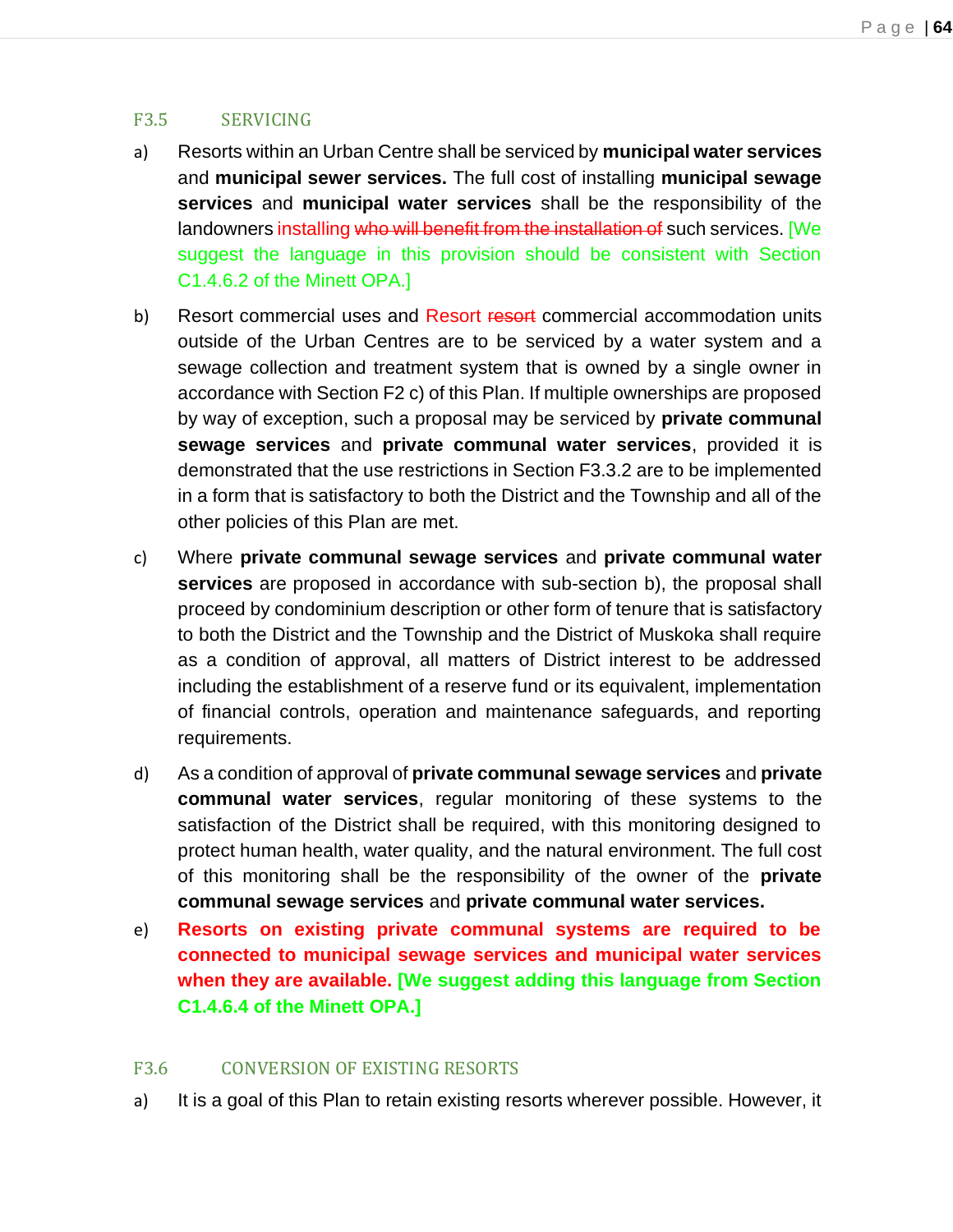is recognized that there may be a desire to convert existing resorts to an alternative use for one or a combination of the reasons below:

- i) There is limited interest to continue operating the resort and the prospects of new ownership and/or management are limited;
- ii) Increasing regulatory requirements have had, or are likely to have, an impact on the ability of the resort to be viable;
- iii) Significant enhancements to the resort are required to compete in the marketplace; and/or,
- iv) Occupancy levels have been declining.
- b) Applications to convert a resort to another use shall only be supported by the Township where a satisfactory planning justification report is provided and one or more of the following circumstances applies:
	- i) Environmental, cultural heritage features, hazards or other constraints restrict further development or redevelopment of the property;
	- ii) The provision of appropriate water and/or sewage disposal services to or on the property is not possible;
	- iii) The property does not have significant land holdings and/or shoreline frontage; and/or
	- iv) Only a portion of the property is proposed to be converted and that portion is not physically or functionally necessary for the ongoing operation of an existing resort operation or in the case of a vacant property, the removal would not restrict the future development of the lands as a resort commercial use.
- c) Where a report is required in Section F3.6 b), it shall demonstrate that:
	- i) The existing use of the property as a resort is no longer viable as a commercial enterprise, with detailed reasons provided;
	- ii) The other uses that may be permitted as-of-right on the resort property are either not viable as a commercial enterprise and/or are not feasible from a technical perspective and/or not appropriate on the lands from a land use planning perspective;
	- iii) The enhancements required to make the resort commercially viable and/or which are required to ensure that the resort complies with all current regulations are not practical and/or are not feasible; and
	- iv) The loss of the commercial land base will not negatively impact the critical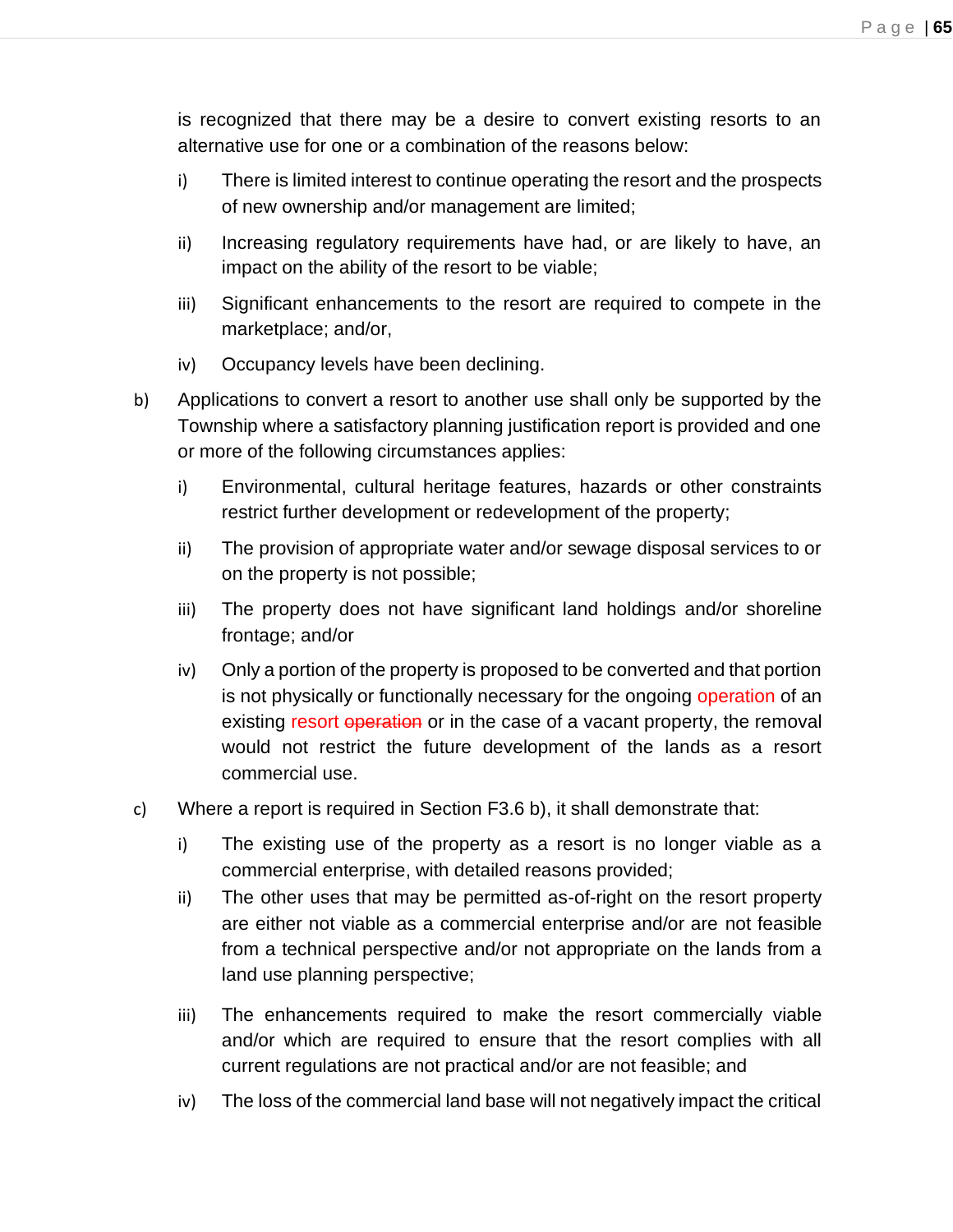mass of tourism infrastructure in the Township.

- d) In addition to the above, it shall also be demonstrated that the proposed alternative use:
	- i) Is appropriate for the site;
	- ii) Is compatible with the scale and density of adjacent development;
	- iii) Is less impactful on adjacent land uses and the environment than the resort; and,
	- iv) Shall include, as a component of the redevelopment, enhancements to the **natural heritage features and areas** and functions on the site and in the immediate area.
- e) Any application for conversion shall require the provision of public access to the shoreline in some form, especially where the resort property is used to access other properties on a waterbody, except where site conditions render such access unfeasible or where sufficient public access to the waterbody is deemed by the Township to exist in other locations.
- f) Should conversion to residential uses be proposed, the form of the residential development proposed shall be compatible with the density and scale of adjacent shoreline development in the area with respect to the frontage of the lot on the water and shall not be reflective of the density afforded to resort commercial accommodations. [Density is also an important component. Both density and scale are referred to in paragraph h) of F2-Objectives.]

## **F3.7 CEASE TO CARRY ON BUSINESS**

a) Where a resort that includes condominium units ceases or substantially ceases to carry on business, the following policies shall apply: i) Unit Owners may, through a centralized management, continue to operate the Units as part of a tourist commercial resort in accordance with the policies set out in Section F3.3.2 and any and all agreements registered on title; ii) in the event that the Units are unable to be operated as part of a tourist commercial resort, use of the Units shall cease until it is possible to operate them as such; iii) conversion of the tourist commercial resort use to residential use shall not be permitted; and iv) the owners of all lands comprising the resort of which the Units form a part shall be considered partners with the Unit Owners in the resort and actions that will derogate from the operation of the lands as a viable tourist commercial resort shall be discouraged. [We recommend that this provision be carried through from the current Official Plan, Section B11.11. The concern is that if the resort ceases to operate it will essentially become a residential condominium, which is absolutely not permitted.]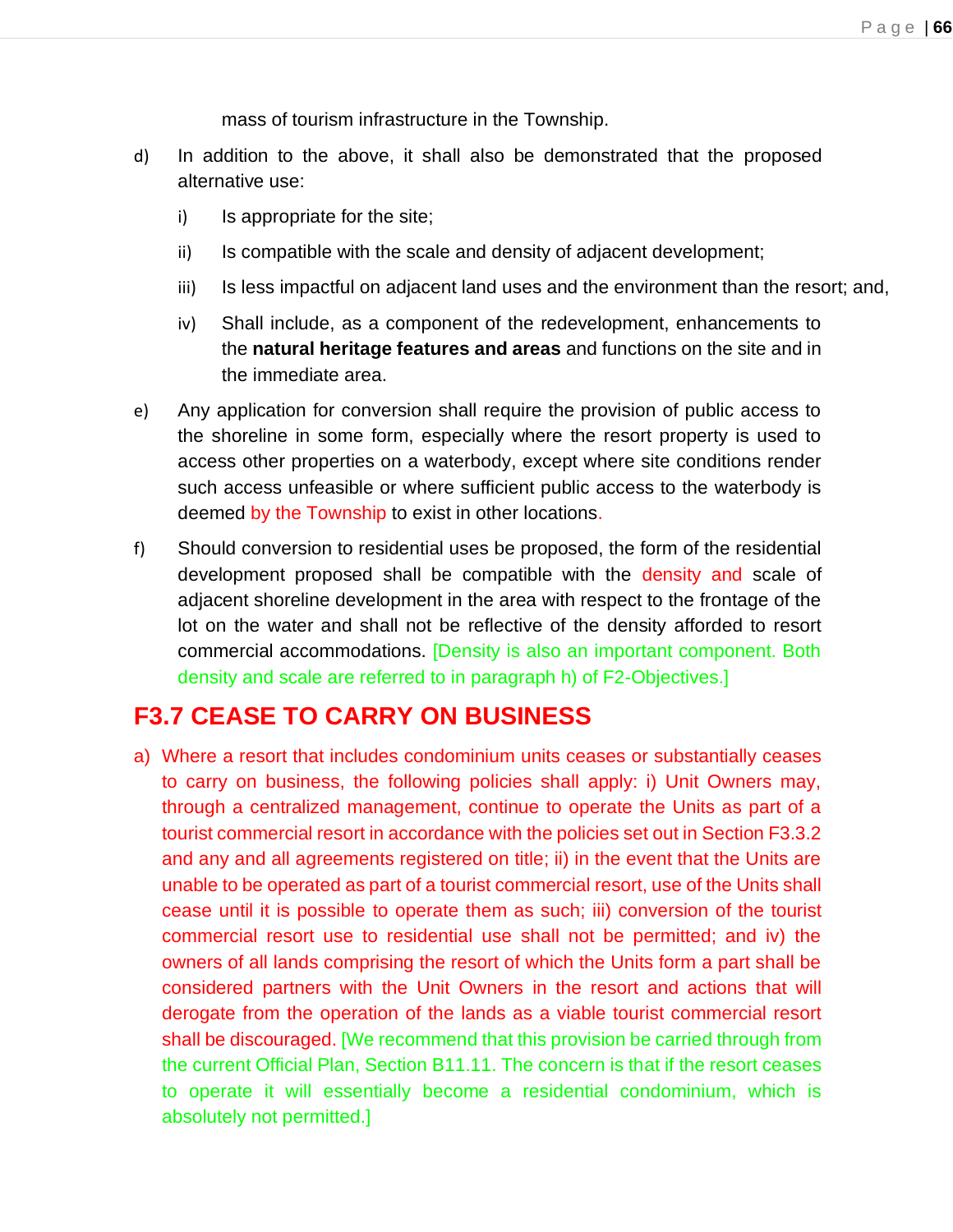### F4 SHORT TERM RENTALS

- a) It is recognized that the sharing economy and short-term private cottage rentals also form an important and growing part of the tourism sector. While there are many positive benefits from this form of accommodation, certain negative aspects and an uneven application of regulations have also been identified as concerns by traditional tourism operators.
- b) The Township shall explore regulatory options of short-term private cottage rentals for commercial purposes as distinguished from occasional rental of residential cottage properties through licensing, zoning by-laws or other identified tools.

# **F5 SEASONAL TENT AND TRAILER PARKS**

The development of seasonal tent and trailer parks is encouraged in the Township as an alternative form of accommodation, provided they are not located in the Waterfront Area adjacent to Lake Joseph, Lake Rosseau and Lake Muskoka. Expansion to existing tent and trailer parks on these three lakes will require an amendment to the Zoning By-law.

Any application for an amendment to the Zoning By-law to establish a new seasonal tent and trailer park shall be supported by information that address the impact of the operation of the proposal on:

- a) The **natural heritage features and areas** and related **ecological functions**  on the site and in the area;
- b) The quality of the water in the affected lake and the hydrological features that contribute to water quality and overall lake system health, including the ground water recharge and discharge functions on the site and in the immediate area;
- c) Existing topography and vegetation of the area, and the tree canopy in particular, when viewed from the water;
- d) Adjacent and nearby existing or planned land uses;
- e) The **significant built heritage resources**, **protected heritage properties, significant cultural heritage landscapes** and **significant archaeological resources** on the site and in the area;
- f) The recreational carrying capacity of the lake;
- g) The transportation network in the area; and,
- h) Nearby wells used for drinking water purposes.